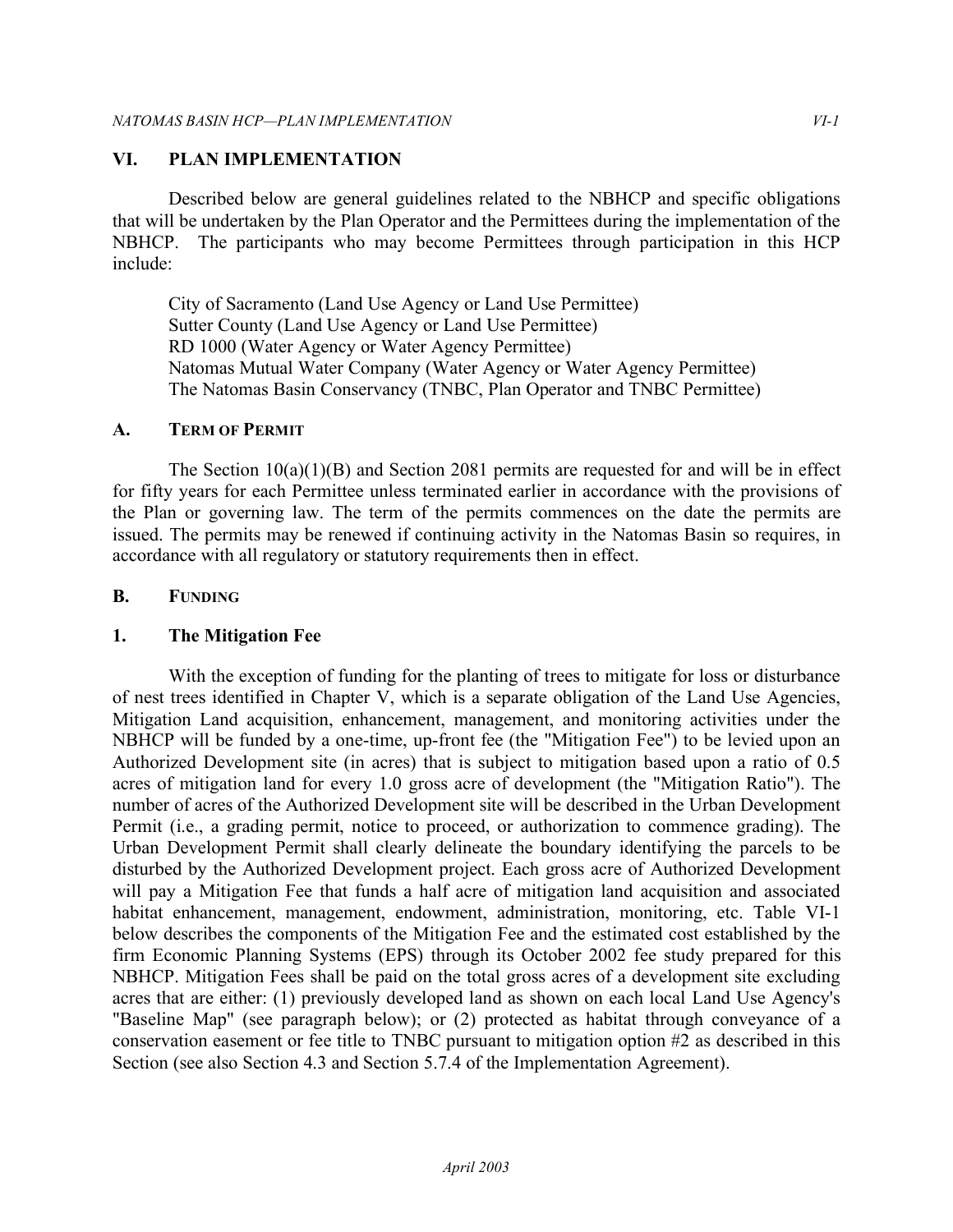To ensure the fee is not charged to previously developed areas, the NBHCP Implementation Agreement for the City and the County include detailed maps showing which land parcels are subject to the fee and which parcels are exempt from the fee due to prior development of the site.

 Open space remaining within developed areas will count as areas requiring mitigation, unless the USFWS and CDFG approve the use of such areas as suitable for mitigation and such land is transferred in fee to TNBC or is encumbered by a conservation easement in favor of TNBC.

#### a. Land Dedication or Donation in Lieu of Payment of the Land Acquisition Component of the Mitigation Fee

 (1) Individual landowners may donate land to TNBC in lieu of payment of some or all of the acquisition component of the Mitigation Fee. In such cases, TNBC will determine which lands are acceptable, considering location, proximity to urban uses and roads, and current condition. If the amount of land donated to TNBC is less than the mitigation land required for the development project, the landowner is obligated to pay the outstanding balance of the land acquisition portion of the Mitigation Fee. If the amount of land donated to TNBC is greater than the mitigation land required for the development project, the landowner may choose one of the following credit options: 1) receive credit from excess amount of land toward required mitigation land under the NBHCP for future Authorized Development to develop property(ies) owned by the landowner subject to and Urban Development Permit; or 2) transfer credit from excess amount of land toward required mitigation land under the NBHCP for future Authorized Development to develop property(ies) owned by another specified landowner subject to Urban Development Permits. If either credit option is chosen, prior to the transfer of land being finalized, the landowner shall inform the appropriate Land Use Agency and TNBC in writing of their choice to receive or transfer credit and to whom they want to transfer such credit. Credit is based on number of acres of land being transferred and is not based on cost of the land. If the owner chooses to transfer land in lieu of fees, the owner is obligated to pay the non-land acquisition portion of Mitigation Fee. Such land to be dedicated in lieu of acquisition fees must be approved by the Wildlife Agencies prior to acceptance by TNBC.

 (2) Not withstanding other provisions of this Plan, the City of Sacramento and Sutter County each retain the authority to require a developer/land owner to provide Mitigation Land in lieu of payment of the Land Acquisition Component of the Mitigation Fee. Such dedication of Mitigation Land may be required at the sole discretion of the City of Sacramento or Sutter County for proposed development within their respective Permit Areas, and generally would occur as a result of limited availability of Mitigation Land or the inability of TNBC to secure Mitigation Land. Land offered in lieu of payment of the Land Acquisition Component of the Mitigation Fee must comply with the acquisition guidelines of the NBHCP, be approved by TNBC prior to dedication, and must be dedicated prior to authorization by either the City or Sutter for disturbance of land resulting from the associated urban development project.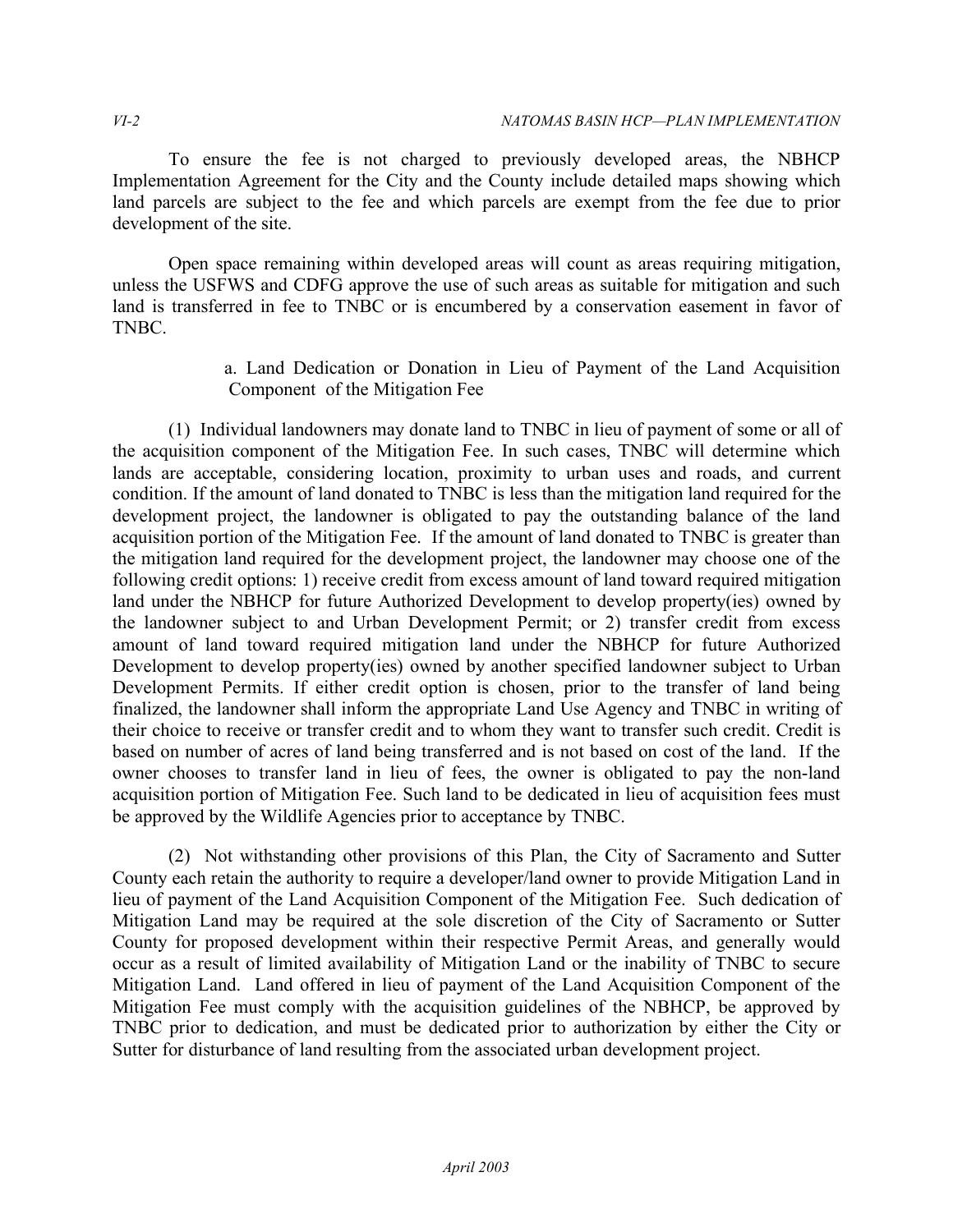#### *NATOMAS BASIN HCP—PLAN IMPLEMENTATION VI-3*

 Related to assurance of adequate funding for operations and maintenance in perpetuity, the NBHCP shall institute the following requirement: a Supplemental Endowment component of the Mitigation Fee shall be collected prior to issuance of an Urban Development Permit in an amount sufficient to fully fund the operation and maintenance, adaptive management, monitoring and changed circumstances obligations for Mitigation Lands in perpetuity, even after Authorized Development is fully built-out. All Authorized Development that has not been issued an Urban Development Permit by September 30, 2000, shall pay this fee. The catch-up fee ordinance shall also include this fee component. This Supplemental Endowment fee will be collected from all development authorized under the NBHCP as applicable and will be used to fund operations and maintenance, adaptive management, monitoring and changed circumstances for the system of reserve lands in perpetuity, particularly after development has occurred and additional fees are no longer being paid.

#### **2. Mitigation Fee Amount/Adjustments**

 Historically, TNBC has contracted with EPS to complete analysis of the NBHCP fee. Such analysis was the basis for the initial Mitigation Fee under the City of Sacramento 1997 Natomas Basin HCP and for subsequent fee increases under that plan. EPS has now completed a fee analysis update of the implementation costs of this 2003 NBHCP.

 EPS has developed a proforma financial model that analyzes the projected revenues and expenditures of the TNBC dependent on a forecast of development of the Natomas Basin and the corresponding habitat mitigation required. Based on various assumptions, the financial modes calculates the Mitigation Fee that would be required of new development. The financial model is currently composed of five component funds as described below:

 *Land Acquisition (LA) Fee Component* provides funding for habitat Mitigation Lands acquired by the Natomas Basin Conservancy (TNCB). The costs associated with land acquisition are the costs to acquire the land and transaction costs including legal costs. The fund also provides for a contingency in case land costs spike in any given year prior to updating the fee. Once all land is acquired in order to meet mitigation requirements, this fund will no longer be necessary.

*Restoration and Enhancement (RE) Fee Component* provides funding for restoring and enhancing Mitigation Lands acquired by TNBC. For example, the creation of managed marsh would be provided for by the revenues generated in the Restoration and Enhancement Fund. Once all land is acquired and subsequent restoration and enhancement occurs, this fund will no longer by necessary.

 *Administration and Operations & Maintenance (O&M)* provides for the on-going operation and maintenance of the Mitigation Lands, including the costs to administer the funds collected from the Mitigation Fees. Revenues for this fund are comprised of Mitigation Fees (until all grading permits are issued), farming income, and hunting revenues. This fund is projected to exist in perpetuity. After year 45, as the finance model is currently structured, the Admin./O&M revenues are supplemented by interest earnings from the O&M Endowment Fund.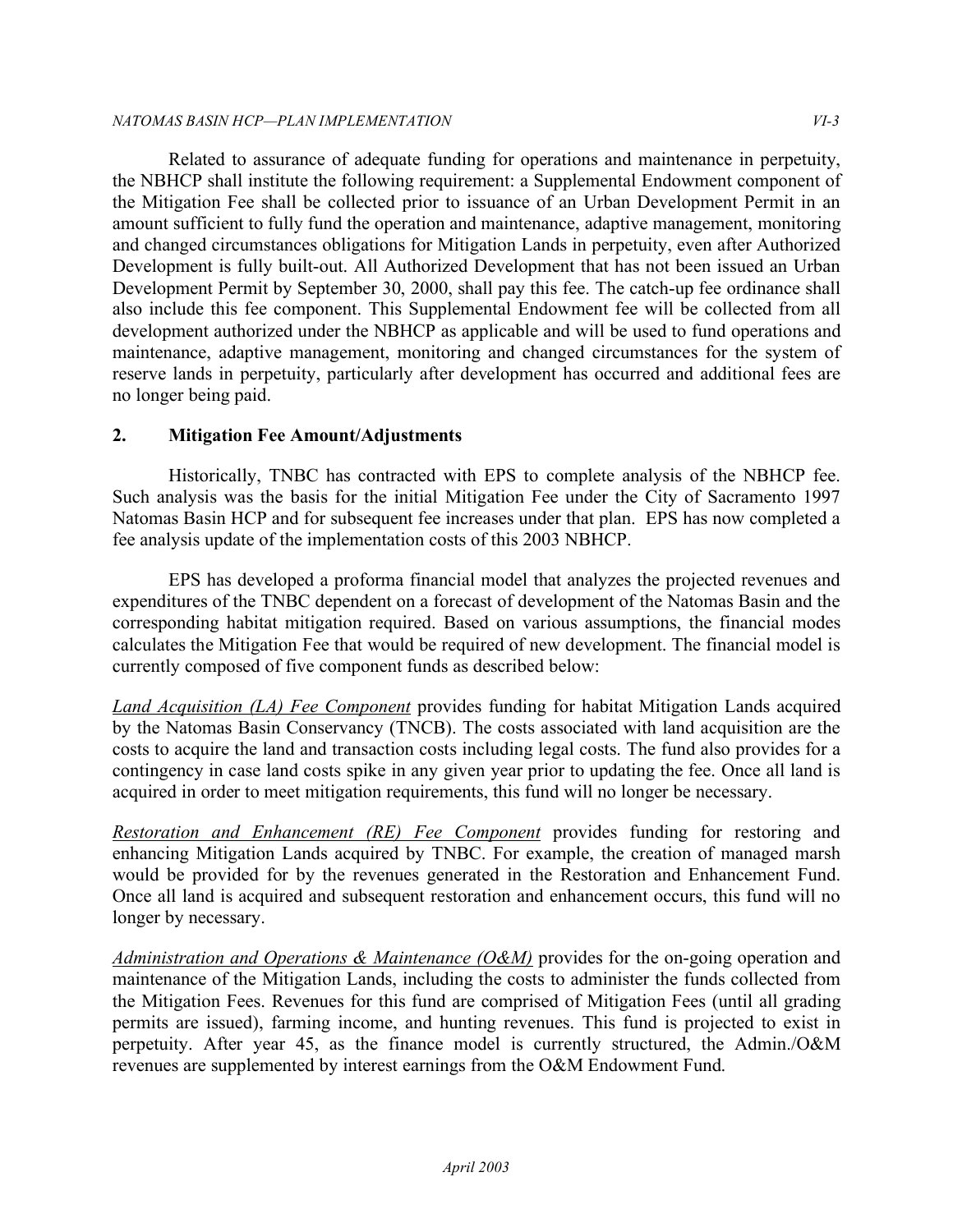O&M Endowment Fund is structured as an endowment, such that fee revenue is accumulated as principal that will earn interest income over time. The interest income is utilized to subsidize funding for the Admin./O&M account after year 45.

**Supplemental Endowment Fund** is the newest account included in the financial model of the NBHCP. This fund was established to accumulate revenue to allow TNBC to purchase up to 200 acres of land in advance of all fees being paid or to supplement annual purchases in the case that land prices spike dramatically in any given year. The financial model is intended to be a dynamic, fluid analysis of each of these funds and allows for interaction between the funds (excluding the O&M Endowment Fund principal). For example, funds can be transferred to the O&M account into the land acquisition account to provide short term financing of land acquisition. Typically, it assumes that the transfer of funds will be repaid in a subsequent time period.

 *On-going Operation and Maintenance of the Mitigation Lands in Perpetuity.* The interest earnings on the Endowment Fund, not the principal, will be used to funds on-going operations and maintenance of the Mitigation Lands. A nominal interest rate of 3 percent is assumed in the analysis.

# **COMPONENTS OF PROPOSED (2003) MITIGATION FEE PER ACRE DEVELOPED1**  Land Acquisition 53,775

**TABLE VI- 1** 

| <b>Land Acquisition</b>                            | \$3,775  |
|----------------------------------------------------|----------|
| Restoration/Enhancement/Monitoring                 | 893      |
| Administration O & M                               | 2,850    |
| O & M Endowment Fund                               | 1,900    |
| Supplemental Endowment Fund                        | 408      |
| <b>Fee Collection Administration</b>               | 201      |
| <b>Base Mitigation Fee/Developed Acre (2003\$)</b> | \$10,027 |

<sup>*I*</sup> For funds available to support management of each acre of mitigation land, multiply these figures by two.

 Following adoption of the revised NBHCP, the newly established Mitigation Fee that addresses implementation of this NBHCP will be reviewed at least annually on or before March 1 of each calendar year the NBHCP is in effect. The Mitigation Fee shall be adjusted as necessary by the Land Use Agency Permittees to account for inflation or deflation using the Consumer Price Index (CPI) or another suitable index. The Mitigation Fee also will be reviewed at least annually on or before March 1 of each calendar year the NBHCP is in effect and adjusted as necessary to reflect actual operation and land costs in the Basin. Fee adjustments will typically originate with a recommendation from TNBC to the Land Use Permittees, although any party may recommend such an adjustment. All adjustments to the Mitigation Fee within a particular local jurisdiction or jurisdictions must be approved by that affected jurisdiction or jurisdictions. Adjustments to the Mitigation Fee to account for inflation or deflation, or as necessary to maintain the 0.5-to-1 Mitigation Ratio and to meet ongoing management and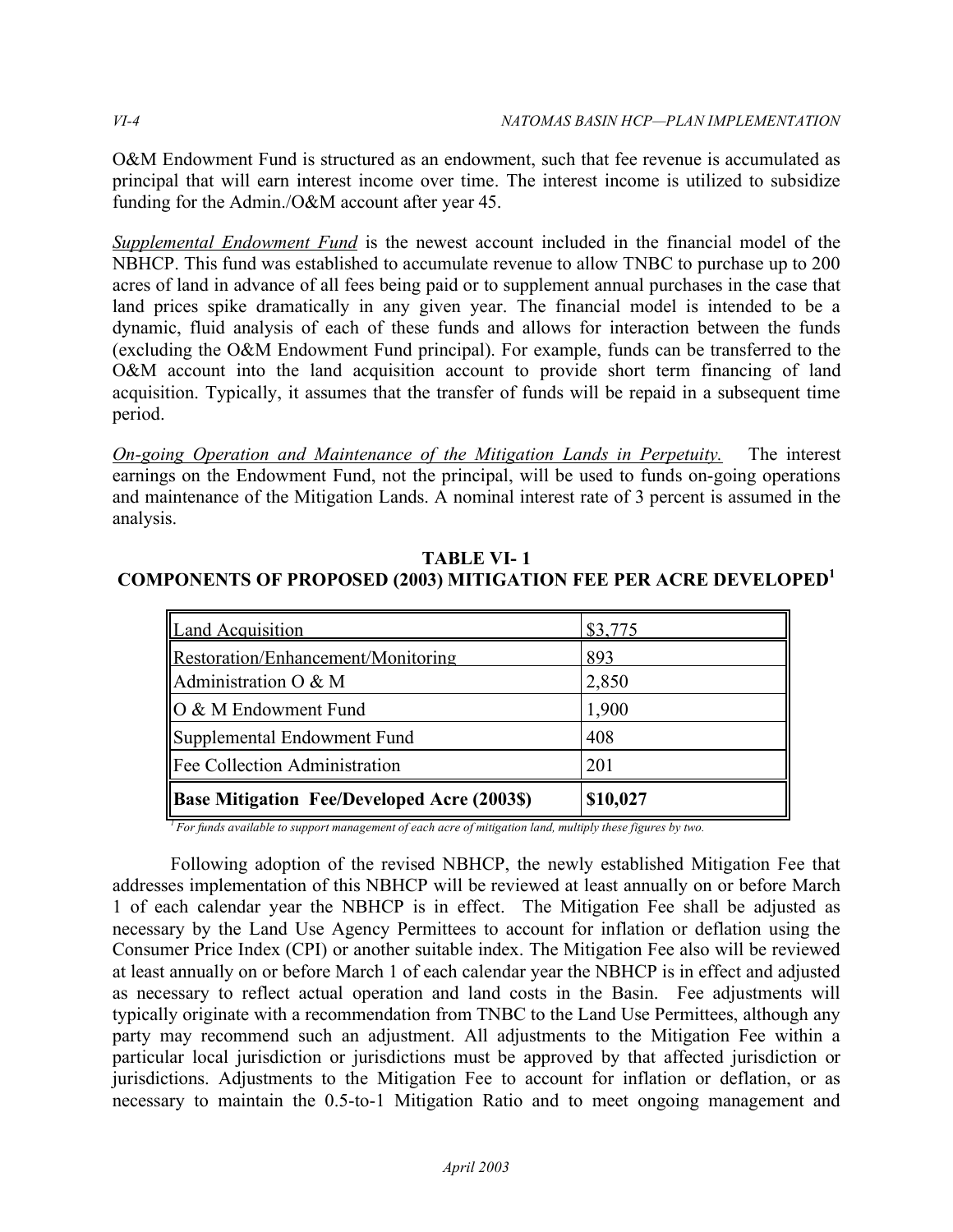monitoring costs, are provided for as part of the Plan's Operating Conservation Program and therefore do not require amendment of the NBHCP or permits. (Each change in any element of the Mitigation Fees shall be documented in the TNBC Annual Report.)

 It is acknowledged by the City and Sutter County that TNBC will acquire and manage Mitigation Lands based on the total amount of fees collected, and acres approved for Authorized Development by both Land Use Agency Permittees. Therefore, the failure of either jurisdiction to raise Mitigation Fees in a timely manner and in an amount sufficient to fully implement the NBHCP, including acquisition and management of Mitigation Lands, may result in the inability of TNBC to acquire and manage Mitigation Lands for all Authorized Development approved under the NBHCP. In that event, any shortfall in acquisition of Mitigation Lands or shortfall in funds available to cover the management and other plan implementation costs, shall be attributed solely to the Land Use Agency Permittee which has failed to adjust its Mitigation Fees as necessary to fully implement the NBHCP and may result in suspension or revocation of that jurisdiction's permits. The City and Sutter County further acknowledge that notwithstanding the revocation of their individual federal permits, each remains obligated pursuant to 50 C.F.R. 17.22(b)(8) and 17.32(b)(8) to complete its mitigation obligations with respect to all Authorized Development approved by the jurisdiction prior to the revocation or other termination of its permits.

The Mitigation Fee is based on the funds necessary to assure the establishment of reserve blocks with 25% managed marsh habitat. The Mitigation Fee may also be adjusted periodically at the request of USFWS, CDFG or TNBC to account for NBHCP revisions, including revisions that (1) increase up to a total of 75 percent, the percentage of Mitigation Lands converted to managed marsh, or (2) result from ongoing monitoring program results in the Plan Area, as determined at the Mid-Point and Overall Program Reviews, or any future USFWS Giant Garter Snake Recovery Plan or CDFG Swainson's Hawk Recovery Plan (see Section VI.H below), or (3) based upon peer-reviewed scientific information provided such adjustments meet the requirements of Sections VI.E., Section VI.F. and Section VI.H. The fee shall also be increased as necessary to maintain land acquisitions at the 0.5-to-1 Mitigation Ratio and implement associated management (including restoration and enhancement), including changes identified through the Plan's Adaptive Management Program, as appropriate to ensure the effectiveness of the operating conservation program.

 Because the Mitigation Fee consists of individual components (e.g., land acquisition, restoration/enhancement/monitoring, etc.), the fee may need to be raised with respect to specific fee components periodically found to be deficient over the term of the permits. In other words, all components of the Mitigation Fee as described in Table VI-1 are subject to fee increases as necessary to ensure that the requirements of each individual component of the NBHCP are met.

 The Land Use Agencies shall adjust the fee as necessary for all additional monetary obligations that may be required to fully implement the land acquisition, ongoing or permanent management (including restoration and enhancement), monitoring, database maintenance, Adaptive Management, program adaptation due to recovery plan adoption, Changed Circumstances and any other requirements of the NBHCP and IA, subject to the limitations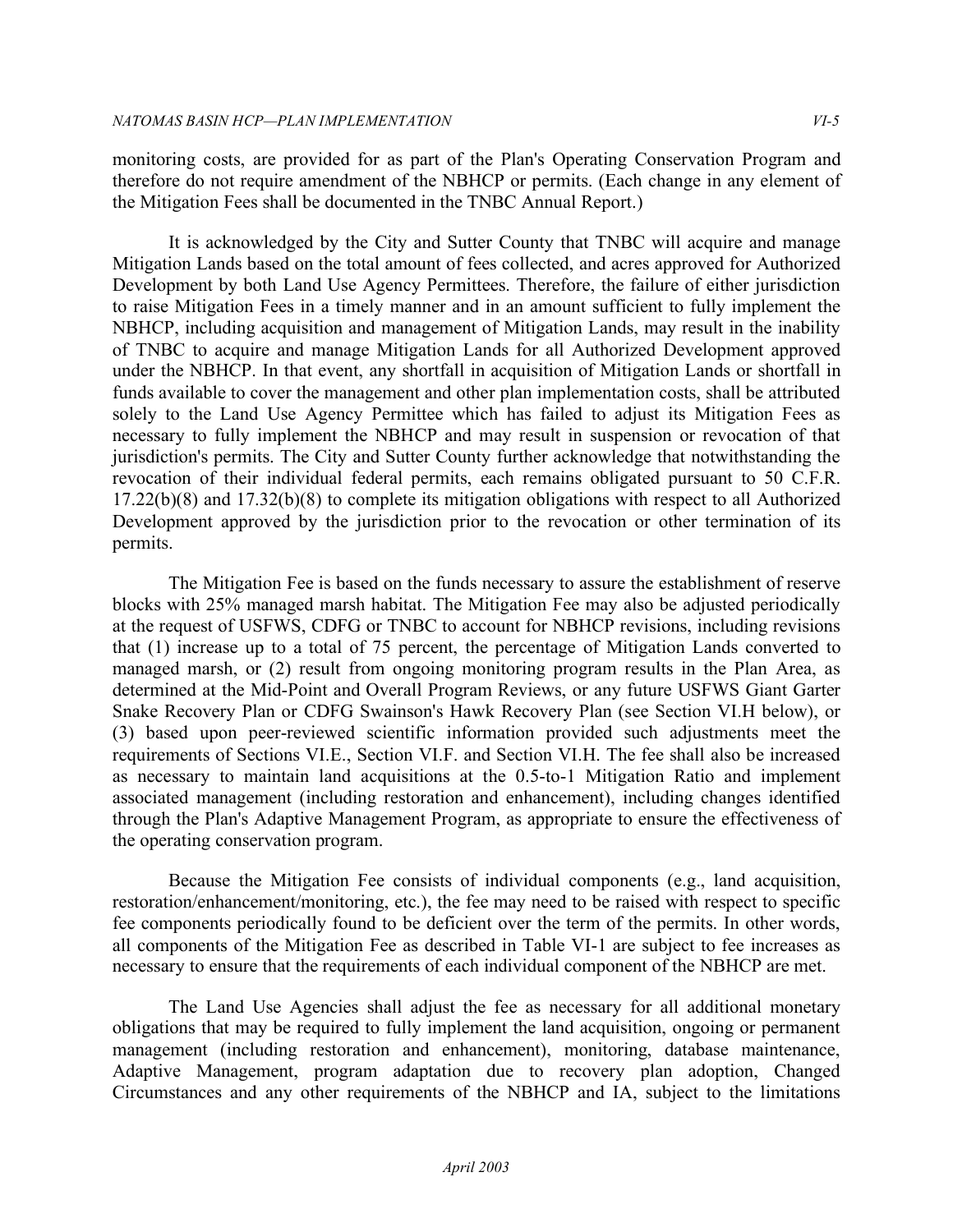described in Sections VI.E, VI.F., VI.H., and VI.K.1. Such fee increases are provided for under the Plan's Operating Conservation Program and therefore do not trigger amendment of the Plan or permits. Table VI.3 below describes the fee adjustments approved through the history of the 1997 NBHCP.

| <b>Date Adopted</b>                                      | <b>Fee Amount Per Acre of Development</b> |
|----------------------------------------------------------|-------------------------------------------|
| October 31, 1995 - Original Interim Fee                  | \$2,240                                   |
| September 2, 1997                                        | \$2,656                                   |
| August 17, 1999                                          | \$3,292                                   |
| September 12, 2000                                       | \$3,941                                   |
| June 12, 2001                                            |                                           |
| Mitigation Fee                                           | \$5,993                                   |
| Premium Fee (Settlement Agreement)                       | \$4,028                                   |
| Total                                                    | \$10,021                                  |
| May 21, $2002^1$                                         |                                           |
| Mitigation Fee                                           | \$7,934                                   |
| Premium Fee (Settlement Agreement)                       | \$4,028                                   |
| Total                                                    | \$11,962                                  |
| October 2003, EPS Estimated Fee for 2003<br><b>NBHCP</b> | \$10,027                                  |

# **TABLE VI – 2 HISTORY OF FEE**

<sup>1</sup> The Settlement Agreement referenced in the above table was a limited term agreement that applied to specified development projects within the  *City of Sacramento. The Settlement Agreement Premium Fee does not apply to development authorized under this 2003 NBHCP.*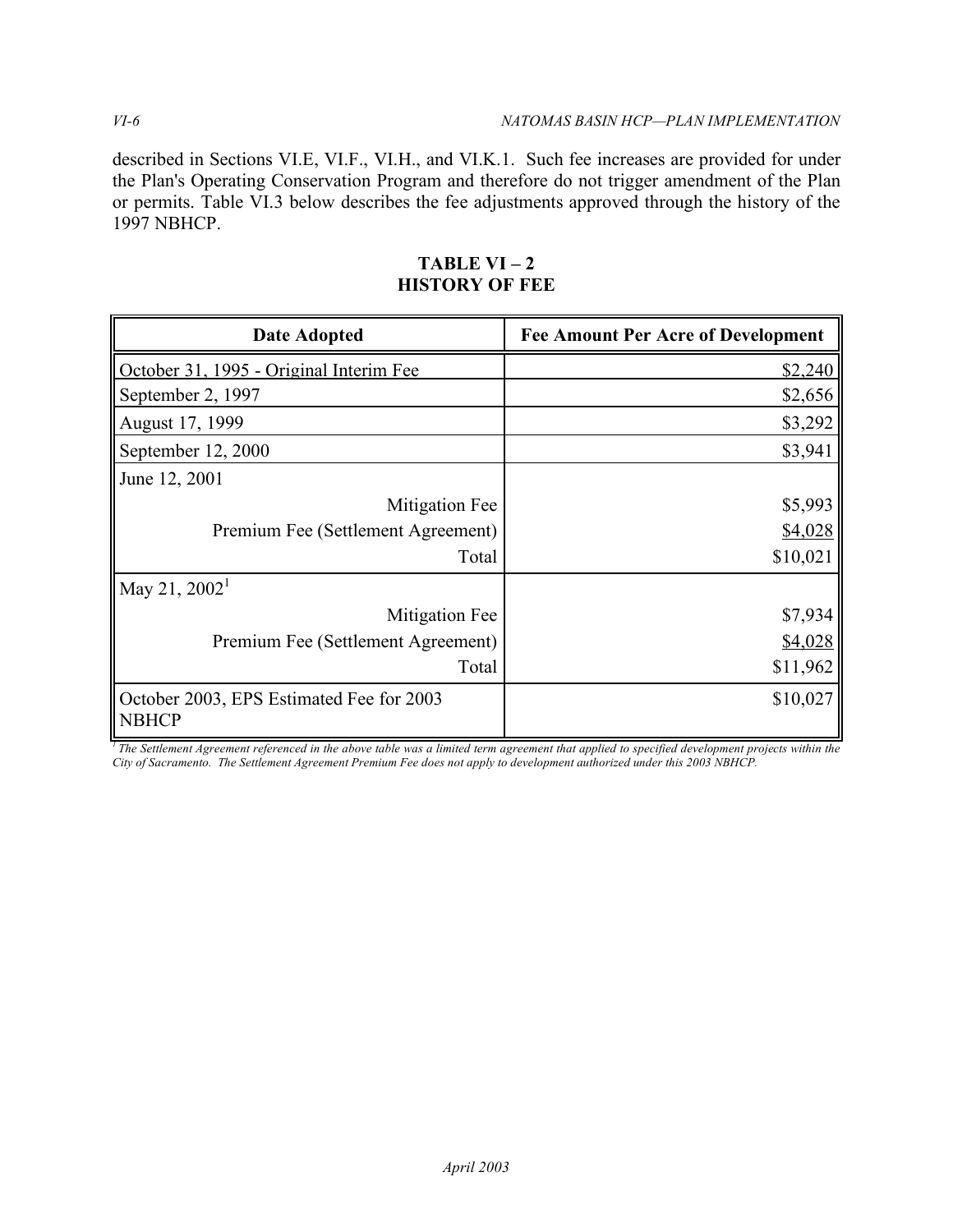### **3. Catch-Up Fee Ordinance**

 The City of Sacramento and Sutter County will each adopt ordinances that require developers to pay a "catch-up" mitigation fee in the event that a developer pays the Mitigation Fee prior to issuance of an Urban Development Permit (i.e., grading permit, notice to proceed or building permit) and the fee is increased prior to actual disturbance of the land. The City of Sacramento adopted such an ordinance on April 3, 2001 (Ord. No. 2001-013 ).

#### **4. Endowment Fund / Other Revenues**

The Endowment Fund provides for on-going administration and operations and maintenance expenses in the future years of the HCP, after all fee revenues have been collected and expended and also for permanent management of the Mitigation Lands following expiration of the permits. There is no change in the level of fee allocated to the Endowment Fund. The Conservancy carefully stewards its Endowment Fund, which as of the year 2001 holds in excess of \$450,000.00. As urban development occurs, landowners pay an endowment fund fee, currently \$1,500.00 per gross acre of development, as part of the total Mitigation Fee in order to supplement revenue available for ongoing management once all fees have been collected. The revenue from this fund is maintained in a separate account to accumulate earnings so that the interest earnings may be used to supplement operating revenues. The \$1,500.00 per acre fee is based on projected interest earnings needed to fund approximately 13 percent of the projected operating costs at the end of the 50-year permit period. The fund balance at the end of the 50 year permit period is estimated to be approximately \$6.7 million. Assuming an annual interest rate of 3 percent on the majority of funds (a 4 percent interest rate is assumed on \$500,000), interest earnings at the end of the period are approximately \$200,000 per year. The O&M fund is estimated to require approximately \$137,000 of these endowment interest earnings per year to supplement O&M revenues beginning in year 2033. Therefore, annual interest earnings on the Endowment Fund are greater than the annual drawdown for the O&M fund. The principal balance on the Endowment Fund will remain intact and allows the fund to be maintained in perpetuity so the mitigation lands can be managed in perpetuity.

#### Other Revenues:

 TNBC shall seek out additional revenues to augment the cost of managing the reserve system in perpetuity. Such revenues may include hunting, farm subsidies, cell tower revenues, etc.

# **5. Public/Private Partnerships**

 Within the conservation efforts directed by the NBHCP, there may also be efforts by the NBHCP Permittees to secure additional revenues from federal, state and other sources to supplement TNBC's efforts within the Natomas Basin. The Permittees may prepare grant applications or seek federal or state funds to fund the incorporation into the NBHCP of future recovery measures or other conservation strategies identified in future recovery plans or new scientific information.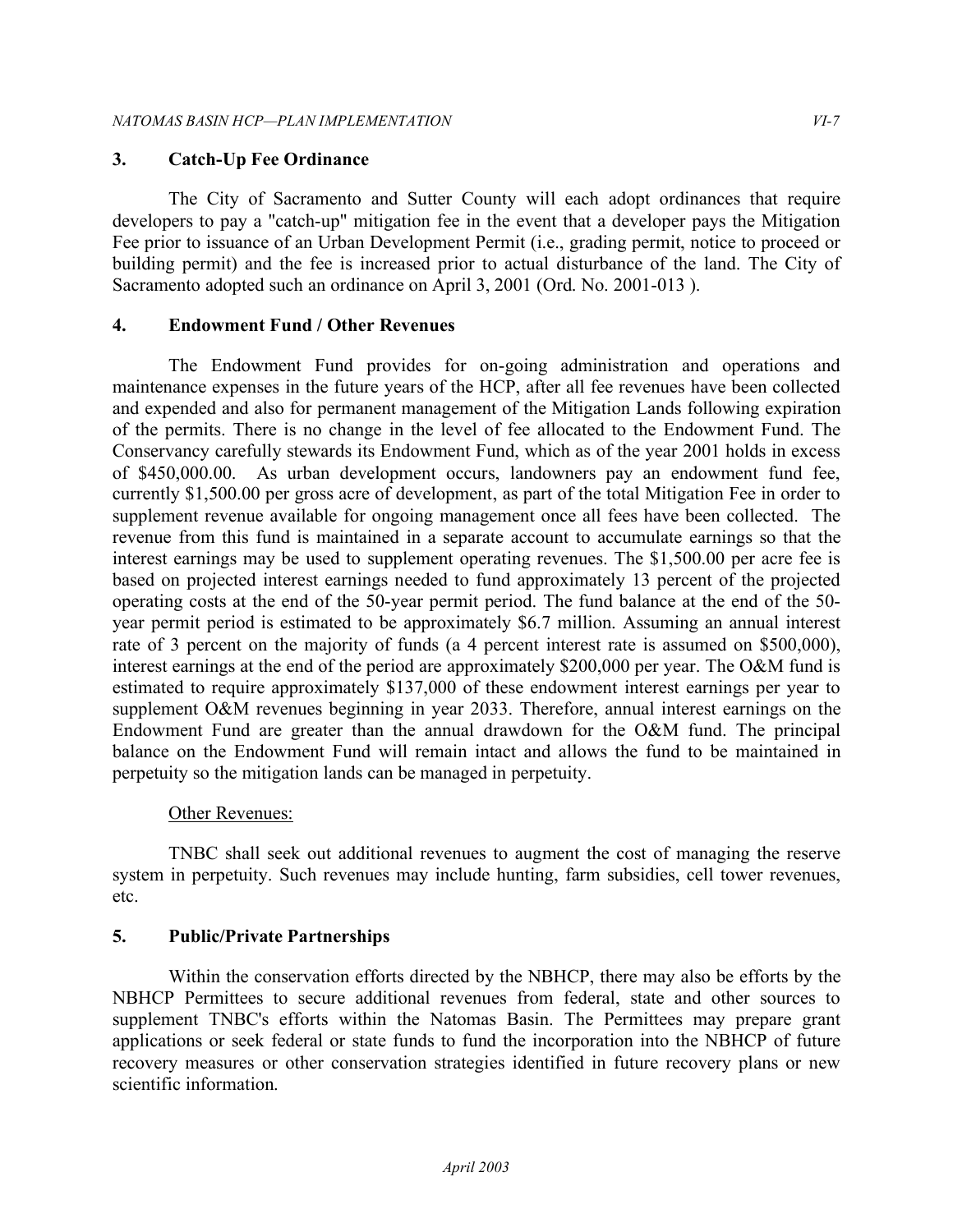#### **C. PHASING OF MITIGATION WITH RESPECT TO DEVELOPMENT**

 Described below are phasing obligations associated with the timing of TNBC reserve acquisitions and reserve habitat improvements. The NBHCP provides that to the maximum extent practicable, TNBC will complete habitat acquisition in advance of habitat conversion resulting from Authorized Development in the Natomas Basin in accordance with the following provisions:

#### (1) 200 Acres in Advance:

 To assure adequate funding for land acquisition, the NBHCP has instituted the following requirements: Acquisition of Mitigation Land to mitigate development impacts of a particular property is desired prior to or concurrently with issuance of an Urban Development Permit (i.e., grading permit or notice to proceed) for that property. To ensure that Mitigation Lands sufficient to meet the mitigation obligation which attaches to all Authorized Development under the NBHCP, TNBC shall establish and maintain a 200 acre cushion of Mitigation Lands prior to the approval of any new Authorized Development by the City of Sutter County in the following manner. No Urban Development Permits for Authorized Development shall be issued after September 30 of each calendar year until TNBC has acquired Mitigation Lands which equal the number of acres necessary to cover the mitigation obligation attached to all prior Authorized Development under the NBHCP plus an additional 200 acres of Mitigation Lands. For example, if Urban Development Permits have been issued on a total of 4,000 acres of land by September 30th in a given year (the beginning of grading restrictions), then 2,200 acres of Mitigation Land (one-half of 4,000 acres plus 200 acres) must be in place before any additional Authorized Development may be approved and any additional Urban Development Permits may be granted by the City or Sutter County. Funding for the initial purchase of 200 acres in advance of the issuance of Urban Development Permits may come from NBHCP Mitigation Fees, State or Federal grant money, or other sources of revenue available to TNBC. However, State and Federal grant money may not be used to offset the Mitigation Fee for Authorized Development.

#### (2) Managed Marsh:

 Under the 1997 HCP, TNBC was directed to acquire an initial 400 acres of reserve land. This obligation was completed on May 17, 1999. A provision under the 1997 HCP, and carried forward to this NBHCP, requires that not later than five (5) years after acquisition of these lands, the entirety of the 400 acres, or equivalent acreage, must be converted to or be in managed marsh, unless otherwise approved by the USFWS and CDFG. The 400-acre managed marsh requirement shall be satisfied irrespective of how many of the local Land Use Agencies ultimately obtain permits. In other words, if only a single jurisdiction has obtained a permit and wishes to proceed with development authorizations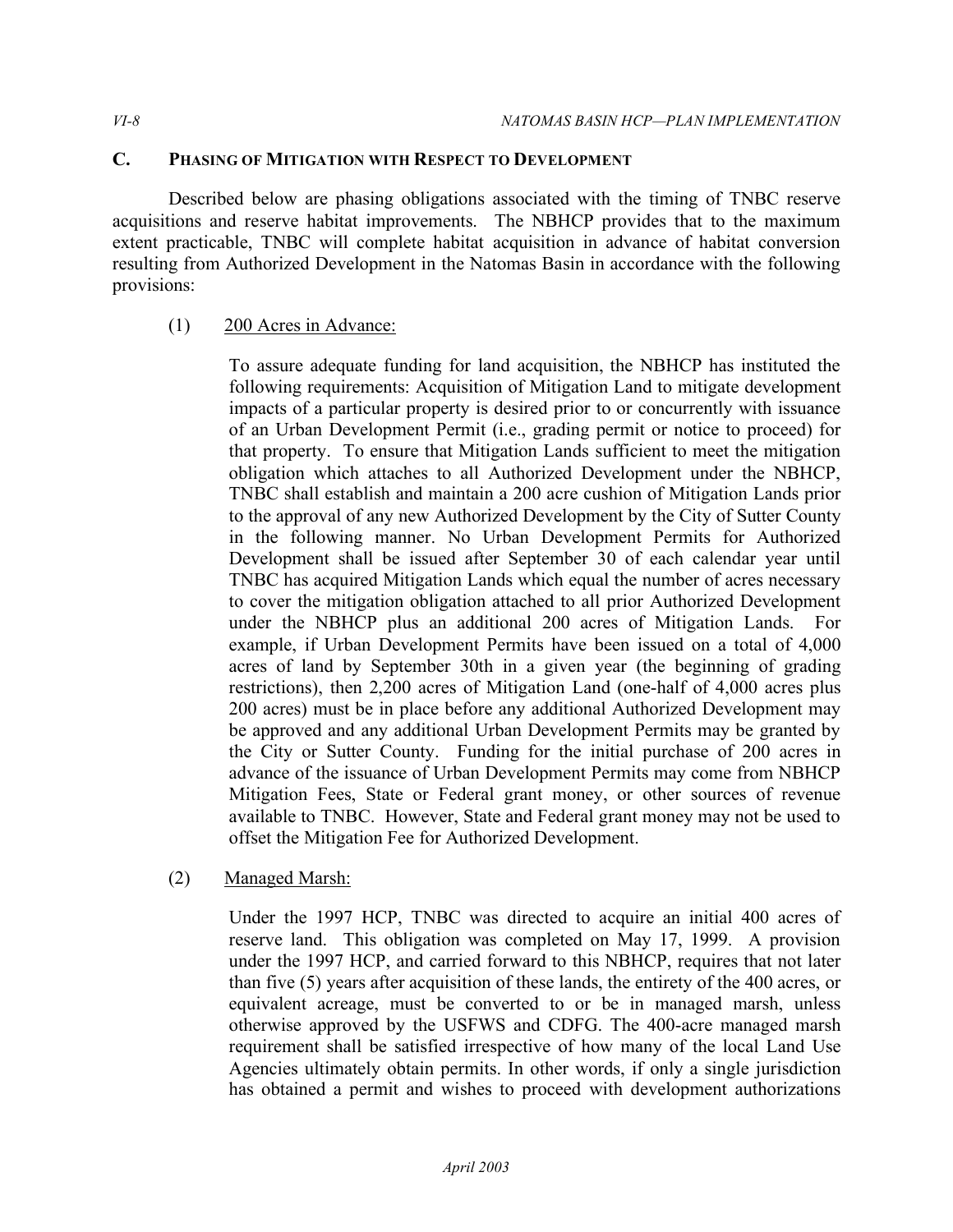within its permit area, that Land Use Agency shall be responsible for satisfying the initial 400-acre managed marsh requirement within the Plan Area.

 (3) Following satisfaction of the requirement to convert the initial 400 acres of managed marsh, TNBC shall continue to convert a portion of all Mitigation Lands to managed marsh consistent with the following guidelines. The proportion of managed marsh within Mitigation Lands shall be based on total sites, and not necessarily on individual units of Mitigation Land. Following acquisition of Mitigation Land, TNBC is allowed one year to complete a Site Specific Management Plan (SSMP) for the site. Within three years of SSMP approval, TNBC shall complete site improvements, including managed marsh conversion as appropriate.

#### **D. ACCOUNTING OF MITIGATION LAND**

 Each Land Use Agency shall collect Mitigation Fees prior to issuance of an Urban Development Permit (i.e., grading permit or notice to proceed) and promptly transfer the fees to TNBC, identifying by name, location and acreage, each project for which fees have been collected. TNBC shall record collection of fees from Land Use Agencies in chronological order, crediting the oldest project to have paid all required components of the Mitigation Fees with the Mitigation Lands TNBC acquired. Compliance with Phasing of Mitigation with Respect to Development (Section VI.C above) must be satisfied with respect to the entire Plan Area and not for individual Land Use Agency's Permit Areas. If TNBC falls behind on acquiring Mitigation Land, then TNBC must notify all Land Use Agencies and TNBC may not accept additional Mitigation Fees until acquisition of Mitigation Land is in compliance with Section VI.C. The Land Use Agencies shall not allow any development to proceed under the Incidental Take Permits where TNBC has not accepted Mitigation Fees or Mitigation Lands for the development project. Development of lands for which Mitigation Fees have been accepted by TNBC, and which has met all other requirements of the NBHCP would be allowed to proceed under the Incidental Take Permits.

#### Percentage of Managed Marsh:

 A key NBHCP requirement is that at least 25% of habitat Mitigation Lands be established as managed marsh, unless the USFWS requires otherwise based on its future Giant Garter Snake Recovery Plan, ongoing monitoring results, or other new peer-reviewed scientific information. Thus, TNBC will, in its annual report (see Section VI.G below), specify the acreage, location, and type of reserve land (i.e., rice land versus marsh), and the percentage of each with respect to the total lands acquired to date. The 25% managed marsh requirement applies to the entire Natomas Basin collectively (i.e., to all Land Use Agency jurisdictions and Permit Areas), not to each Permit Area individually.

#### Out of Basin Mitigation Land:

 The NBHCP allows for a maximum of 20 percent of the Mitigation Lands to be acquired in Area B outside of the Natomas Basin under certain conditions defined in Chapter IV.2.b, with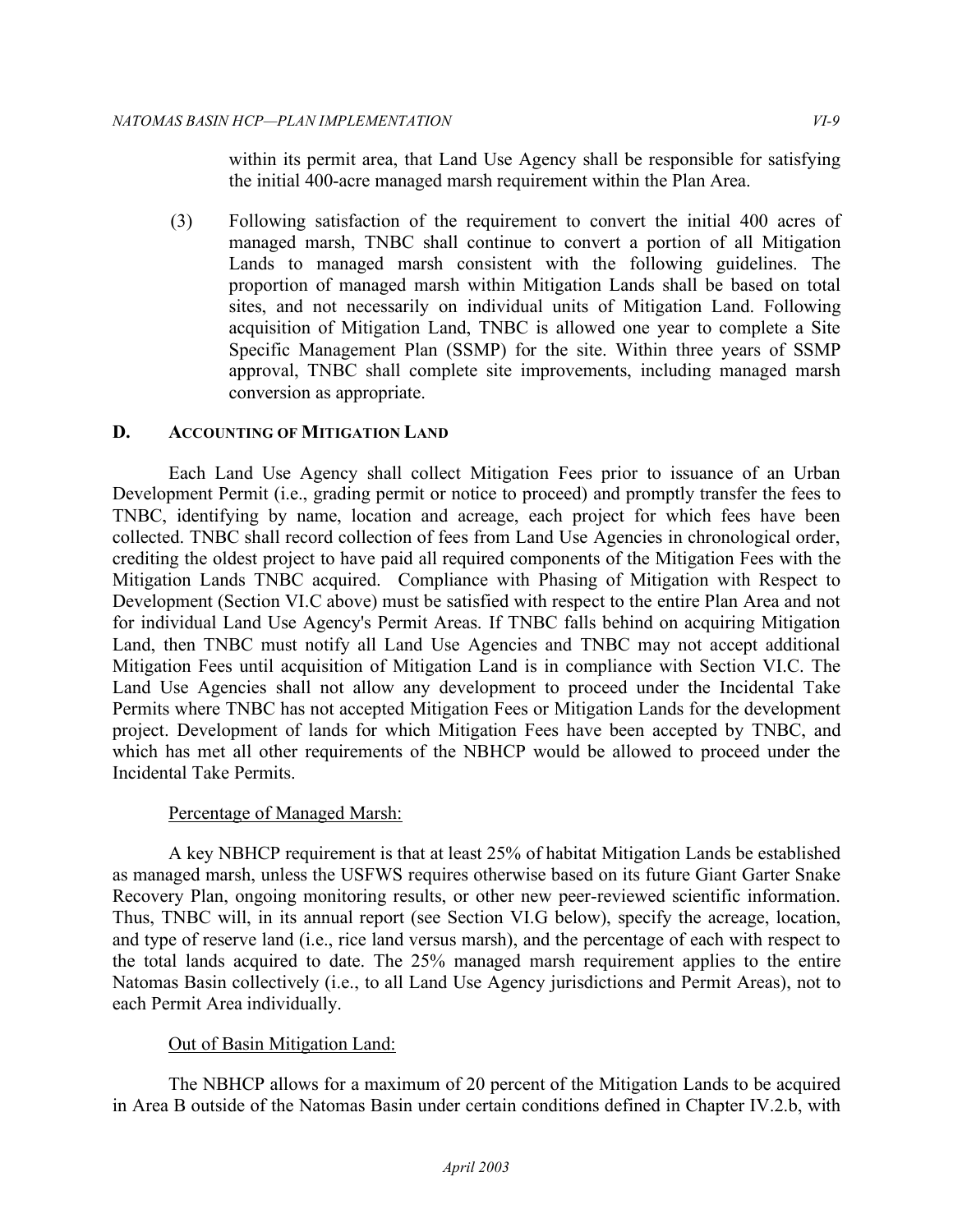approval of USFWS and CDFG. TNBC shall account for all acreage acquired in Area B to ensure that the total amount of such lands does not exceed 20 percent of the total Mitigation Lands. (Note: *During the final NBHCP approval process by the City Council of the City of Sacramento and the Board of Supervisors of Sutter County, authorization to purchase Mitigation Lands to offset the impacts of development was limited to the Natomas Basin and the "outer" ring around the levees of the Natomas Basin. No authorization to purchase lands to mitigate*  impacts of Authorized Development in Area B (out of basin area) was granted by the City  *Council and the Board of Supervisors*.)

#### Metro Air Park:

 While Metro Air Park (MAP) is not a Permittee under this NBHCP, there is an accounting relationship that must be considered. Under a separate HCP, and subject to the provisions of that HCP, MAP will utilize TNBC for acquisition and management of habitat reserves. MAP will rely on the County of Sacramento to collect Mitigation Fees, and the County will convey these fees to TNBC. Additionally, TNBC will include information on MAP's urban development and associated habitat mitigation within the TNBC Annual Report. Fees collected by TNBC on behalf of Planned Development in the MAP HCP shall be credited along with fees collected by both Land Use Permittees in chronological order, with the first project among MAP or either Land Use Permittee to have paid Mitigation Fees credited with the habitat Mitigation Lands acquired by TNBC and credited to MAP's mitigation obligation.

### Land in Lieu of Fees:

 With respect to each project proponent who elects to transfer Mitigation Lands in lieu of the Mitigation Land acquisition fee component of the Mitigation Fees, once TNBC, USFWS and CDFG have approved transfer of the lands, and the other Mitigation Fees have been paid by the project proponent, the project may proceed. TNBC will keep a record of the name, location, and acreage of the project and the Mitigation Lands transferred to TNBC on behalf of the project. That information will be presented in the TNBC annual report.

 The findings of the annual accounting shall be published within the TNBC Annual Report described within Section VI.G. Additional data to be included within the Annual Report are described in Section VI.F.

#### **E. MONITORING OF THE NBHCP**

 Monitoring is an essential element of all HCP's that is designed and implemented to provide the information necessary to assess compliance and project impacts, and verify progress toward the biological goals and objectives for the Plan's Covered Species and habitats. Monitoring efforts must be designed to adequately direct the results of the adaptive management strategy. Integrating the results of NBHCP's monitoring program into the adaptive management strategy is essential. The monitoring efforts play an essential role in determining whether the chosen management strategy(s) is providing the desired outcome (i.e., achieving the biological goals of the HCP). Monitoring shall be performed for the duration of the permit and in perpetuity per the terms of the Plan.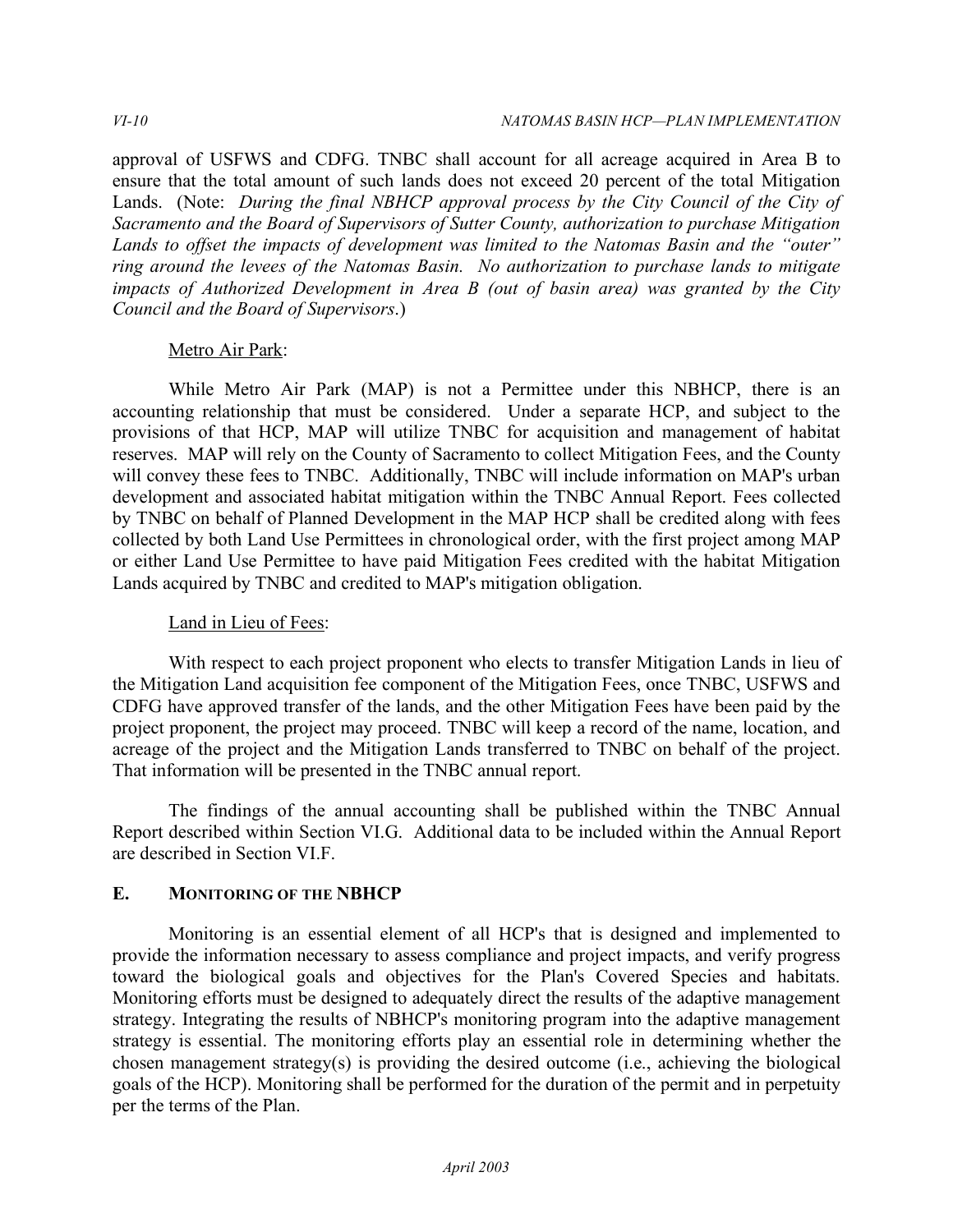#### *NATOMAS BASIN HCP—PLAN IMPLEMENTATION VI-11*

 An effective monitoring program provides information to: (1) evaluate compliance; (2) determine if biological goals and objectives are being met; and (3) provide feedback information, including assessing changed circumstances, for adaptive management. The monitoring program will reflect the measurable goals and objectives of the NBHCP, and be flexible enough to allow modifications, if necessary, to obtain the appropriate information.

 However, much like adaptive management, it is necessary to make a distinction between the obligations of the NBHCP to provide and fund monitoring of the success of its mitigation efforts and the broader statutory obligations of the Wildlife Agencies with respect to recovery plans for the Covered Species. The NBHCP and its monitoring provisions are not to be confused with the collection of scientific data needed for a recovery plan and are not intended to be a replacement for the broad spectrum monitoring that may be contained in recovery plans which address a much larger geographic area and have a broader focus. Consequently, while the NBHCP monitoring will coincidentally assist with the recovery of the Covered Species by monitoring the Covered Species within the Mitigation Lands and those lands within the Natomas Basin to provide a baseline, the NBHCP monitoring provisions will not and are is not intended to provide all the necessary monitoring measures for broader recovery plan purposes.

 Two related but separate types of monitoring programs are required under the NBHCP. First, Compliance Monitoring documents Permittee activities and ensures that NBHCP Permittees complete obligations as specified within the NBHCP. These obligations vary between Permittees, based upon their specific obligations. This NBHCP, within the following section, specifies the Compliance Monitoring obligations of the Permittees. Second, a Biological Effectiveness Monitoring Plan measures the biological success of the NBHCP Operating Conservation Program. The Biological Effectiveness Monitoring Plan provides the biological data necessary to guide and direct the NBHCP Operating Conservation Program. This NBHCP, within the following sections, provides guidelines for preparation of the Biological Monitoring Plan that will be completed after NBHCP adoption.

# **1. Compliance Monitoring**

 Compliance monitoring is verifying that the Permittees are carrying out the terms of the NBHCP, the IA and the associated permits. TNBC will be the primary entity responsible for compiling, retaining and making available to the Wildlife Agencies data on compliance with the provisions and obligations contained within the NBHCP and the associated IA. The Land Use Agency and Water Agency Permittees shall conduct Compliance Monitoring and report to TNBC on their compliance and the compliance of parties operating under their control and their Permits with regard to the Permittees obligations under the NBHCP, including implementation of NBHCP take avoidance, minimization and mitigation measures. Compliance Monitoring will include the status of the implementation of the NBHCP terms and conditions (e.g., financial responsibilities and obligations, management responsibilities, and other aspects of the incidental take permits, HCP and the IA). Within the Implementation Annual Meeting, TNBC will report to the other Permittees, USFWS and CDFG on the progress of the HCP conservation strategy. TNBC, the Land Use Agencies' and the Water Agencies' compliance with the NBHCP obligations will be reported within the TNBC Annual Report.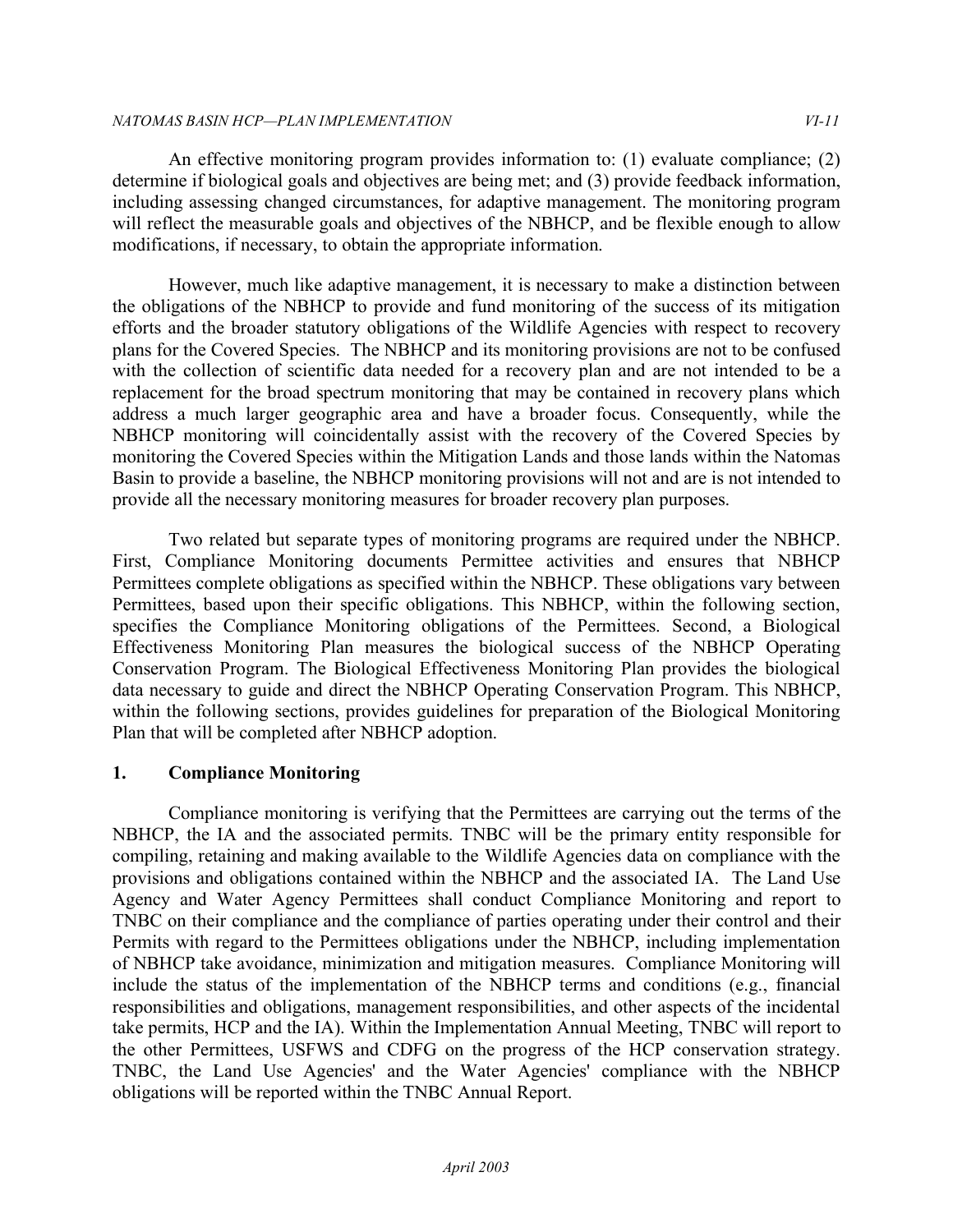Described below are provisions related to Compliance Monitoring that will apply to the noted parties if and when Incidental Take Permits are issued to the individual party. For instance, Compliance Monitoring data for Water Agencies' activities shall not be required until such time as the Water Agencies apply for and receive permits. Until that time, TNBC will annually contact the Water Agencies and request information on the Water Agencies' canal and ditch maintenance activities. Such information, as provided voluntarily by the Water Agencies, shall be published annually by TNBC.

- a. The compliance monitoring accounting by TNBC of Mitigation Lands shall quantify:
	- (1) Annual acquisitions:
		- a. Acreage (annual incremental and cumulative)
		- b. Location (e.g., within Swainson's hawk zone, within the Basin)
		- c. Land use type/Condition (e.g., vegetation type, vernal pool, Swainson's hawk potential nest habitat, rice land, alfalfa).
	- (2) Take of Covered Species and impacts to habitat (note: no take of habitat; however, habitat disturbance results in take) resulting from implementation of the TNBC Site Specific Management Plans or Covered Activities (including any specimens taken for scientific purposes).
	- (3) Implementation of Incidental Take avoidance measures:
		- a. Preconstruction surveys and avoidance measures used pre- and post ground-disturbing activities within Mitigation Lands
		- b. Take avoidance implemented during maintenance and management
		- c. Success or failure in implementing take avoidance measures
		- d. Recommendations for changing or improving take avoidance measures.
	- (4) Annual financial status
		- a. The amount and source of funds collected
		- b. Funds expended or committed for acquisition
		- c. Funds held by TNBC in reserve
		- d. Summary of expenditures for and revenues from Mitigation Land management
		- e. An accounting of the long-term endowment account
		- f. Funds allocated by TNBC to an entity other than TNBC for monitoring or management
		- implementing the Operating Conservation Program (e.g.; acquisition, enhancement, land management activities, monitoring and database g. An accounting of and determination of adequacy of funding for management).
	- (5) Status of Mitigation Lands within TNBC reserves, including:
		- a. In-Basin:
			- i. Lands managed as marsh
			- ii. Lands managed as rice, including associated fallow land
			- iii. Lands managed as upland reserves
		- b. Out-of-Basin in "Area B"
		- c. Mitigation for vernal pools, as appropriate.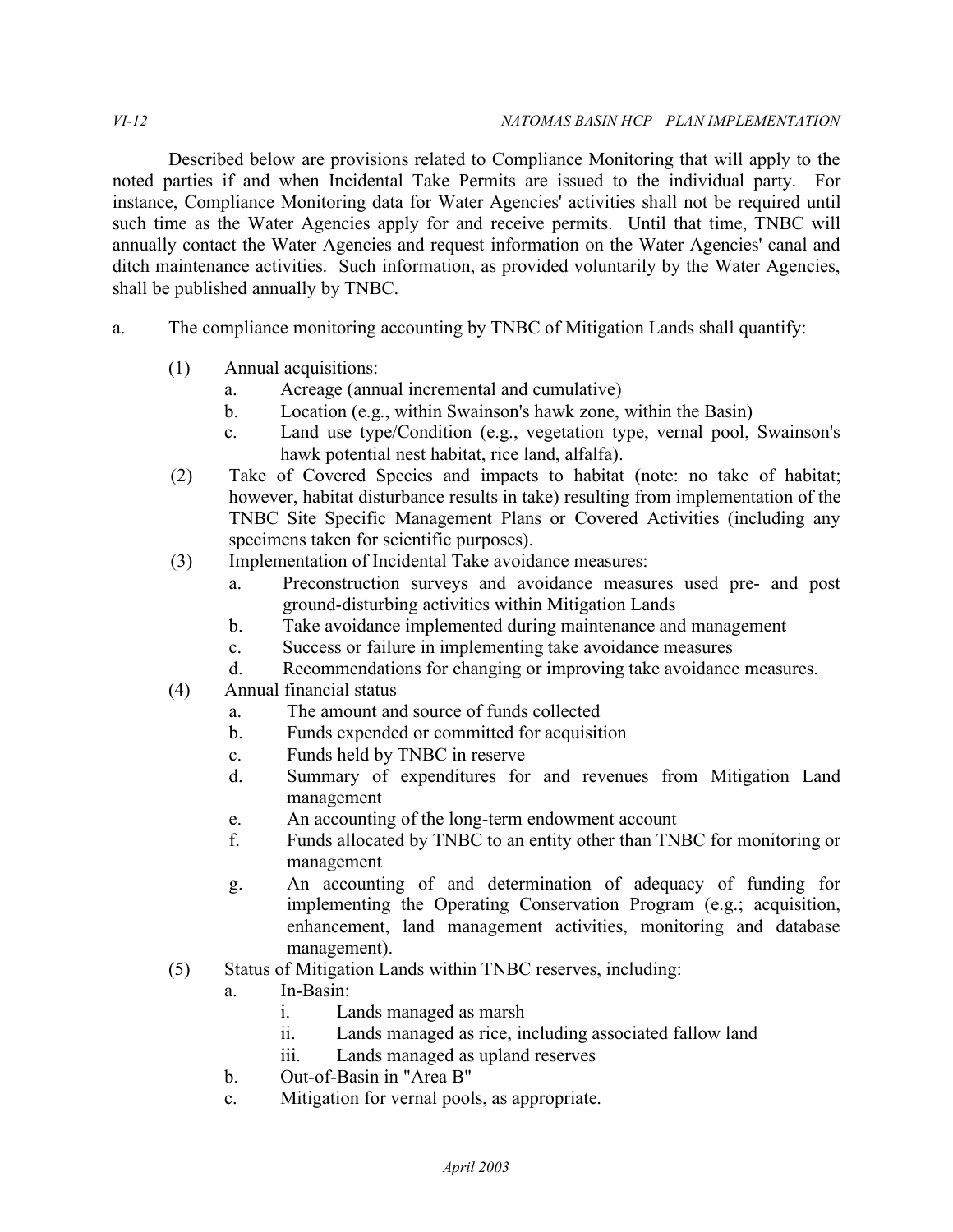- (6) Status and condition of the Plan GIS and other databases; status and adequacy of SSMPs and monitoring plans, and any recommendations for revisions.
- b. The compliance monitoring accounting to be completed by each Permittee (City of Sacramento, Sutter County, RD1000, Natomas Mutual) shall quantify:
	- (1) The amount and location, in written and GIS mapping formats of all lands approved for Authorized Development by private parties for which Mitigation Fees were paid to TNBC in the preceding year including the following information:
		- a. Acreage (annual incremental and cumulative)
		- b. Location (e.g., within Swainson's hawk zone, within HCP area)
		- c. Type (e.g., vegetation type, vernal pool, Swainson's hawk potential nest habitat).
	- (2) The amount and location of all lands approved for Authorized Development by public agencies (e.g. public works projects) for which Mitigation Fees were paid to TNBC in the preceding year.
	- (3) An accounting of the taking of any individual giant garter snakes, Swainson's hawks, or other Covered Species, if known, as a result of Covered Activities in the Permit Areas in the preceding year, including any specimens taken for scientific purposes.
	- (4) Implementation of Incidental Take avoidance measures:
		- a. Preconstruction surveys and avoidance measures used pre- and post grounddisturbing activities
		- b. Success or failure in implementing take avoidance measures
		- c. Recommendations for changing or improving take avoidance measures.
	- (5) Water Agencies' shall provide an annual report of Covered Activities and implementation of conservation measures (see Section V.B.4 for additional reporting requirements).
- c. The Land Use Agencies shall prepare a pre-construction survey form that will be provided to biologists completing pre-construction surveys as required in Sections V.A.1 and VI.E.1 of this NBHCP. Within one year of issuance of permits in conjunction with this NBHCP, the Land Use Agencies shall, in consultation with the NBHCP TAC, prepare template forms for Pre-Construction Surveys. Following approval of survey forms by the Wildlife Agencies, these forms shall be utilized by biologists conducting pre-construction surveys for TNBC or for Authorized Development conducted under the Land Use Agencies' take permits. Biological resource information developed in the course of CEQA documentation may help the Land Use Agencies determine which pre- construction surveys are appropriate. The following specific informational items are anticipated to be included within the pre-construction template form and shall serve as guidelines for pre-construction surveys for individual development projects completed prior to approval of the ultimate template form: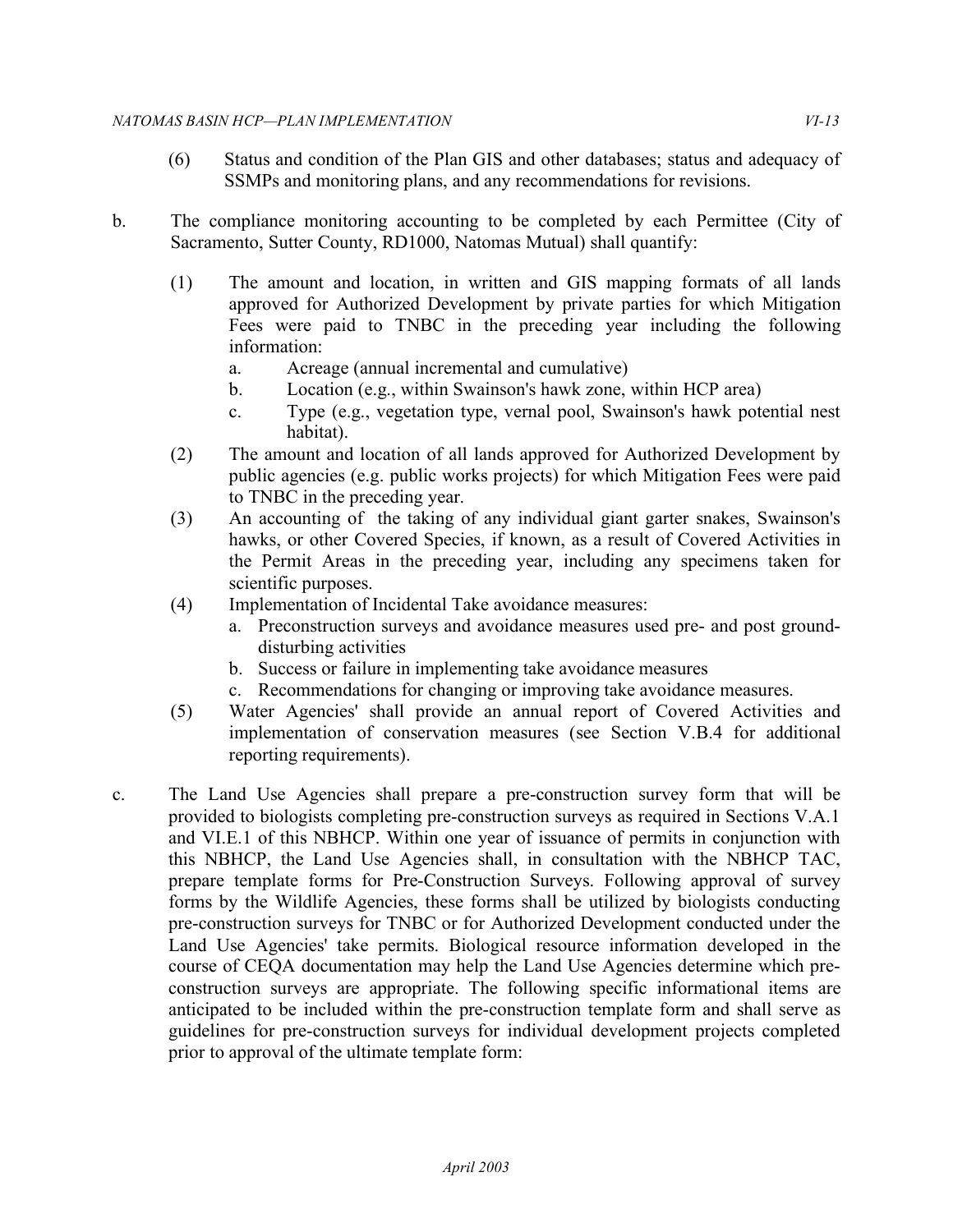- (1) Site description: Possible sub-items include: (1) current and historical land uses/habitats; (2) current and historical adjacent land uses/habitats; and (3) any vernal pools and seasonal wetlands located on or adjacent (within 250 feet) to the project site.
- (2) Recorded Covered Species occurences. Consult CNDDB, TNBC, records published in the NBHCP, etc. to document records of Covered Species on and near the project site.
- (3) Prior biological resources analysis. Summarize findings of prior biological resource analyses conducted on site pursuant to specific development project's CEQA evaluation.
- (4) Results of botanical surveys. Possible sub-items include: (1) dates botanical inventories were conducted; (2) plant communities on site; (3) whether habitat for any Covered plant species occur on the site; and, (4) demonstration of compliance with any additional preconstruction surveys as required through prior review and/or environmental analysis conducted for the subject project.
- (5) Results of reconnaissance surveys. Any species observed on site should be described and noted. Surveys should be appropriately timed so that they may detect Covered Species for which habitat is found on the subject site. For example, surveys for legenere should be conducted between April and June because that is when the species blooms. Surveys conducted at other times of the year may not be capable of detecting the species. Other examples of appropriate timing of Covered Species surveys include, but are not limited to: (1) if any trees are on or in the vicinity of the project site, surveys must be timed to detect SH nesting; and (2) if burrows are present, surveys need to be timed to detect burrowing owl nesting. In cases where the timing of surveys affects their outcome, the surveys may be conducted the year prior to construction activities. However, nesting birds must be surveyed for in the year that construction activities occur, where potential nesting habitat exists on the project site.
- (6) Conclusions of surveys and research. Report Covered Species that do occur or may potentially occur on site (potential occurrence should be based upon habitat on or adjacent to the site and proximity of known localities or occurrences of the species).
- (7) Project activities that could affect Covered Species. Examples include, but are not limited to: (1) dewatering; (2) filling or relocating a canal; (3) removal of a nest tree; (4) work within  $\frac{1}{2}$  mile of a nest tree; (5) removal of burrows used by owls, (6) work near burrows; (7) any work near other nesting bird species; (8) fill of wetlands, (9) work near a wetland that could change the wetland's hydrology or water quality.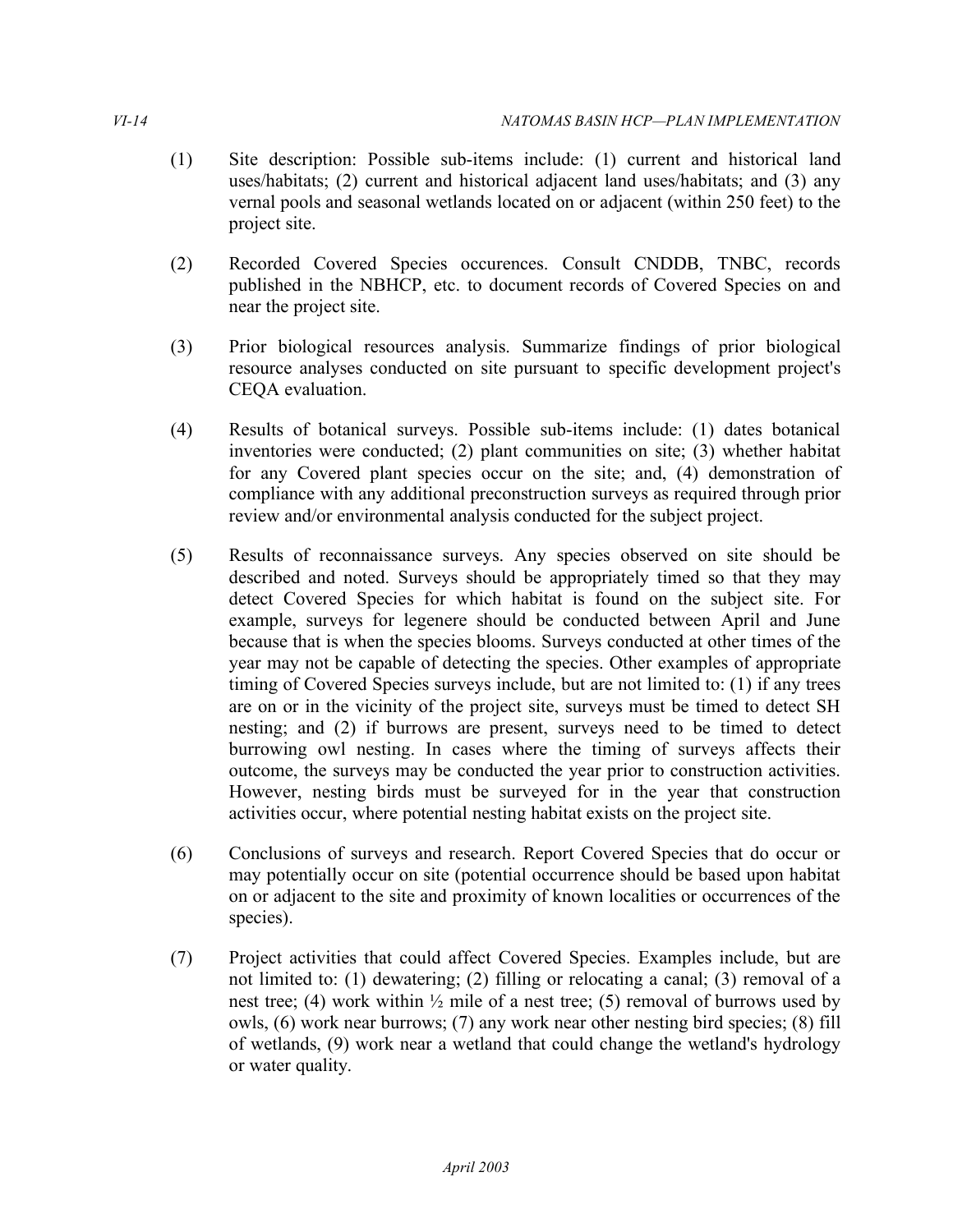#### *NATOMAS BASIN HCP—PLAN IMPLEMENTATION VI-15*

 (8) Recommendations. The biologist should recommend appropriate avoidance and minimization measures based upon the habitats that occur on or adjacent to the project site, the species that may occur on or adjacent to the project site, and the types of activities that could affect Covered Species. Measures to avoid and minimize take of Covered Species associated with Authorized Development to be permitted by the Land Use Agencies are identified in Section V.A. of this NBHCP and measures to avoid and minimize take of Covered Species by TNBC activities are identified in Section V.B of this NBHCP and shall be included in the biologists' report.

### **2. Biological Effectiveness Monitoring**

 Biological Effectiveness Monitoring evaluates the effects of Authorized Development and other Covered Activities and determines whether the effectiveness of the Operating Conservation Program of the NBHCP is consistent with the assumptions and predictions made when the NBHCP was developed and approved; in other words, is the NBHCP achieving the biological goals and objectives. TNBC will be the responsible party for completing the effectiveness monitoring program described herein and the results of these monitoring efforts shall be published in the TNBC Annual Report. In order to ensure consistent application of monitoring techniques both upon TNBC reserves and throughout the Natomas Basin, TNBC shall prepare a comprehensive Biological Effectiveness Monitoring Plan.

 In order to measure the effectiveness of meeting the biological goals and objectives, the Biological Effectiveness Monitoring Plan shall be designed to track population trends of the Covered Species and to evaluate the effectiveness of the Mitigation Land design, restoration and management in providing habitat and supporting the Covered Species. The monitoring plan shall track population trends on TNBC Mitigation Lands as well as at some selected non-reserve sites within the Natomas Basin. Non-reserve sites will serve as controls to compare success of Mitigation Land design and management in supporting and increasing the abundance of Covered Species. Monitoring of non-reserve sites also may provide information to guide future acquisitions and to determine presence and/or use of corridors between reserves. Selection of non-reserve sites to be monitored will be determined during preparation of the monitoring plan and may differ for the various Covered Species, depending on the management and information needs for those species.

 The Biological Effectiveness Monitoring Plan is divided into two primary components. An overall NBHCP Biological Monitoring Program evaluates the overall success of Covered Species within the Natomas Basin. This program will include limited monitoring of Covered Species at locations outside of TNBC Mitigation Lands, as well as periodic evaluations of Covered Species within TNBC Mitigation Lands. Site Specific Biological Monitoring Programs will be developed for each block of contiguous TNBC Mitigation Lands. The Site Specific Biological Monitoring Programs will be developed in conjunction with, and included within, the TNBC Site Specific Management Plans. In combination, the NBHCP Biological Monitoring Program and the Site Specific Biological Monitoring Programs constitute the NBHCP Biological Effectiveness Monitoring Plan.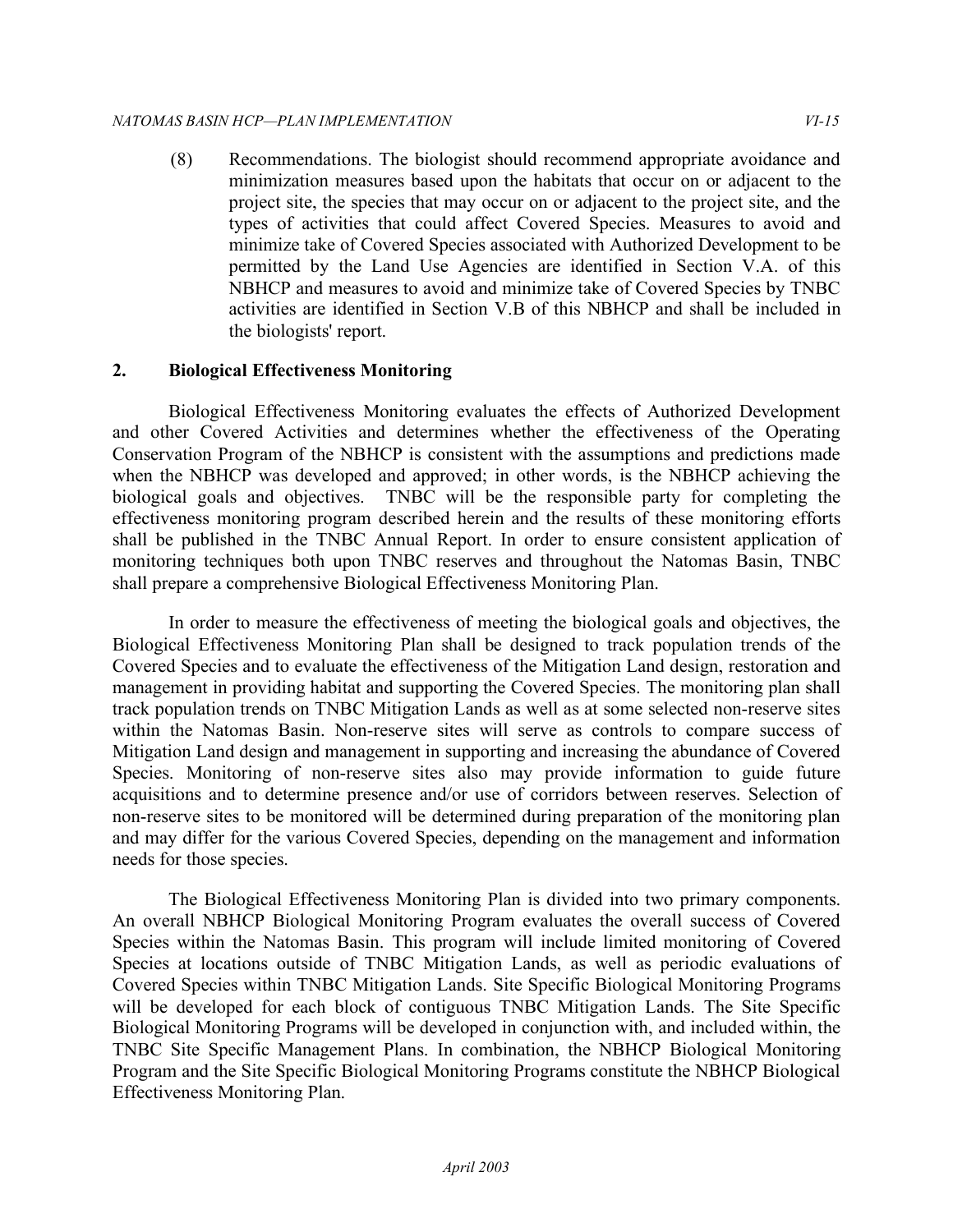# a. NBHCP Biological Effectiveness Monitoring Program

 Within two (2) years of issuance of Permits under this NBHCP, TNBC shall prepare a detailed NBHCP Biological Effectiveness Monitoring Program, consistent with the NBHCP's monitoring requirements. This Monitoring Program will be developed in consultation with the NBHCP TAC. Development of the Biological Effectiveness Monitoring Program shall include peer and public review. TNBC shall begin implementing the Monitoring Program upon approval of the program by the Wildlife Agencies. The NBHCP Monitoring Program shall include, but is not limited to, the following components and guidelines for monitoring activities:

- (1) Annual surveys of the TNBC Permit Area (including TNBC reserves and selected non-reserve area accessible to TNBC) to determine the status of the Swainson's hawk, including presence, density, and reproductive success.
- (2) Annual assessment of the status of giant garter snake populations within the Natomas Basin. Annual updates of information of locations of giant garter snakes within the Basin, as well as other Covered Species.
- (3) Density and distribution sampling of Covered Species on TNBC reserve lands every five years. The first five year sampling of Covered Species shall be completed within one year of issuance of Permits under this NBHCP, and subsequently every five years thereafter. Once a Covered Species is found to occupy a TNBC reserve, yearly monitoring of that Covered Species on the reserve it occupies and any adjacent reserves, as appropriate, will be implemented.
- (4) The NBHCP Biological Monitoring Program shall specify the number of control locations within the Basin but outside of NBHCP Mitigation Lands that shall be monitored. These sites shall be monitored every year for Swainson's hawk and giant garter snake, and every five years to satisfy monitoring of species throughout the TNBC Permit Area other than Swainson's hawk and giant garter snake. Such sites shall be limited to a set of locations that, to the extent that such sites exist in the Basin and are physically accessible, collectively provide suitable habitat to support all Covered Species and shall allow the following:
	- (a) Determination of the comparative success of Covered Species on non-reserve sites versus on reserve sites.
	- (b) General documentation of Covered Species presence.
	- (c) Determination of whether the Mitigation Lands are supporting the general populations of Covered Species found within the Basin.
- (5) Annual assessment and identification of canals and ditches which provide GGS habitat connectivity within and between reserves. This assessment shall be coordinated with the Water Agencies and the Wildlife Agencies. Additionally, the Wildlife Agencies and the Land Use Agencies will notify TNBC of any known applications under the ESA or Section 404 of the Clean Water Act affecting canals. (See also connectivity discussion included in Chapter IV, Section d).
- (6) Evaluations of the Operating Conservation Program and its progress toward its intended biological goals.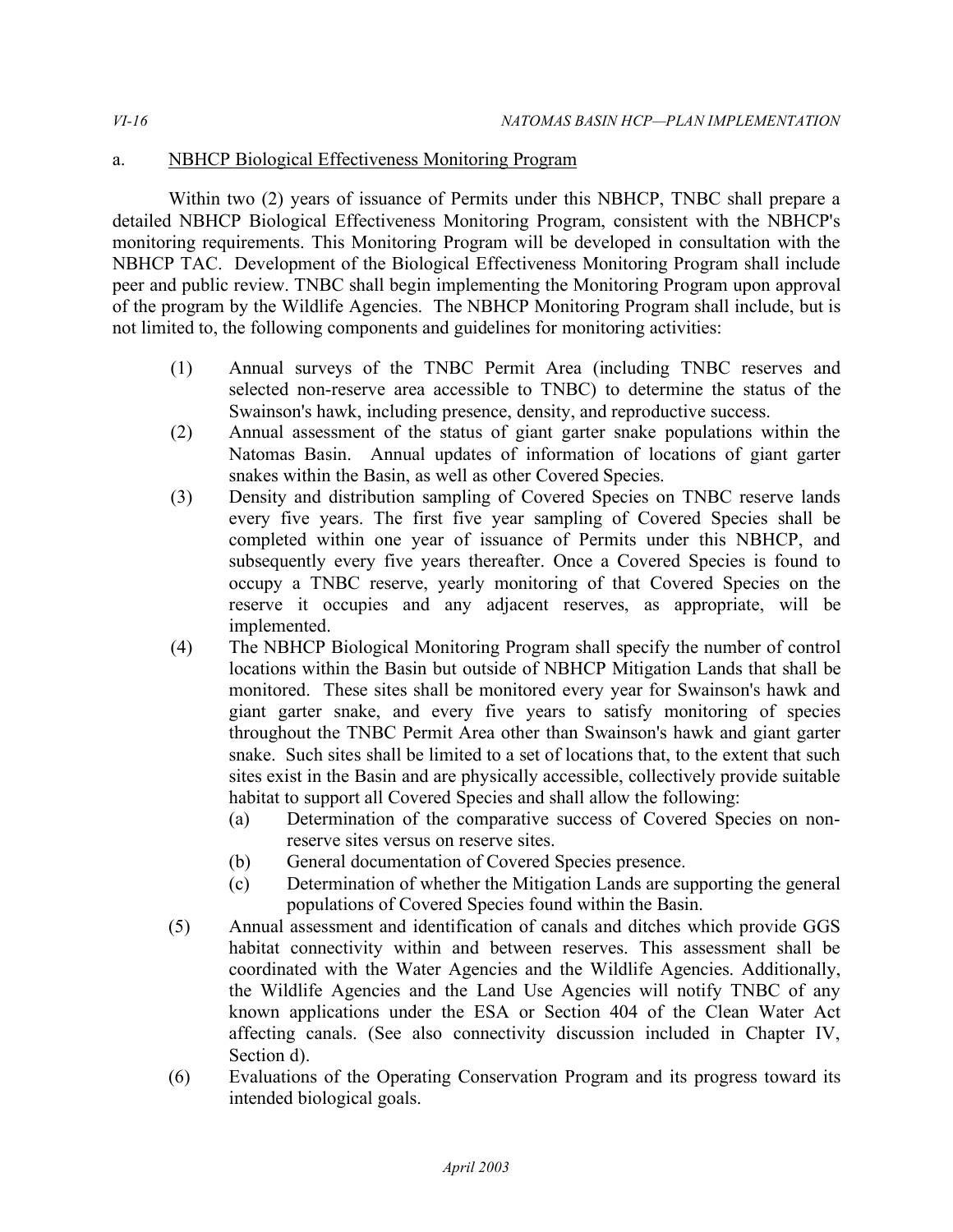#### *NATOMAS BASIN HCP—PLAN IMPLEMENTATION VI-17*

- (7) The Monitoring Program shall provide specific details on the following subjects:
	- (a) Monitoring methodologies and protocols to be implemented
	- (b) Timing of monitoring efforts, including frequency and duration of monitoring efforts
	- (c) Locations of monitoring, and methodology used to select locations
	- (d) Personnel required
	- (e) Effort required and methods of documenting and determining monitoring effort
	- (f) Methods of analyses of monitoring data
	- (g) Information expected to be gained from monitoring
	- (h) Thresholds at which management must be modified to assure success of the conservation plan.
- (8) The Biological Effectiveness Monitoring Program shall establish a standardized format for annual monitoring and five-year monitoring conducted on behalf of TNBC.

# b. Site Specific Biological Monitoring Programs

 TNBC shall include within each Site Specific Management Plan (SSMP) a Biological Monitoring Program that guides monitoring activities within each TNBC Mitigation Lands reserve. The SSMP Biological Monitoring Programs will include specific provisions to address monitoring needs which, in the judgment of TNBC and the Wildlife Agencies, are necessary to fully evaluate and understand the efficacy of any specific management action. Each Site Specific Biological Monitoring Program shall be tailored to the individual resources of the subject Mitigation Lands and shall supplement monitoring guidelines provided in the NBHCP Biological Monitoring Program.

 The SSMP Biological Monitoring Programs shall be prepared following the Wildlife Agency's approval of the NBHCP Biological Effectiveness Monitoring Plan. SSMP Biological Monitoring Programs for new reserve acquisitions shall be prepared within the reserve's SSMP and shall be subject to the same requirement for timing of completion as the SSMP.

 When Mitigation Land is acquired directly adjacent to an existing TNBC reserve, the SSMP Biological Monitoring Program for the existing reserve will be reviewed to determine whether it is applicable and appropriate for the new acquisition. Upon acquisition of new Mitigation Lands directly adjacent to a TNBC reserve with an approved SSMP and Biological Monitoring Program, the NBHCP shall determine either: 1) the existing Biological Monitoring Program is applicable to the newly acquired Mitigation Land as is; 2) the existing Biological Monitoring Plan requires modification to address the newly acquired Mitigation Land; or 3) a new Biological Monitoring Program for the newly acquired Mitigation Land is required due to substantial differences between existing reserve and the newly acquired Mitigation Lands.

 Each SSMP Monitoring Program will be reviewed and approved by TNBC in consultation with the TAC prior to implementation. In addition, TNBC shall, where possible, consult with appropriate species experts in the development of monitoring plans, including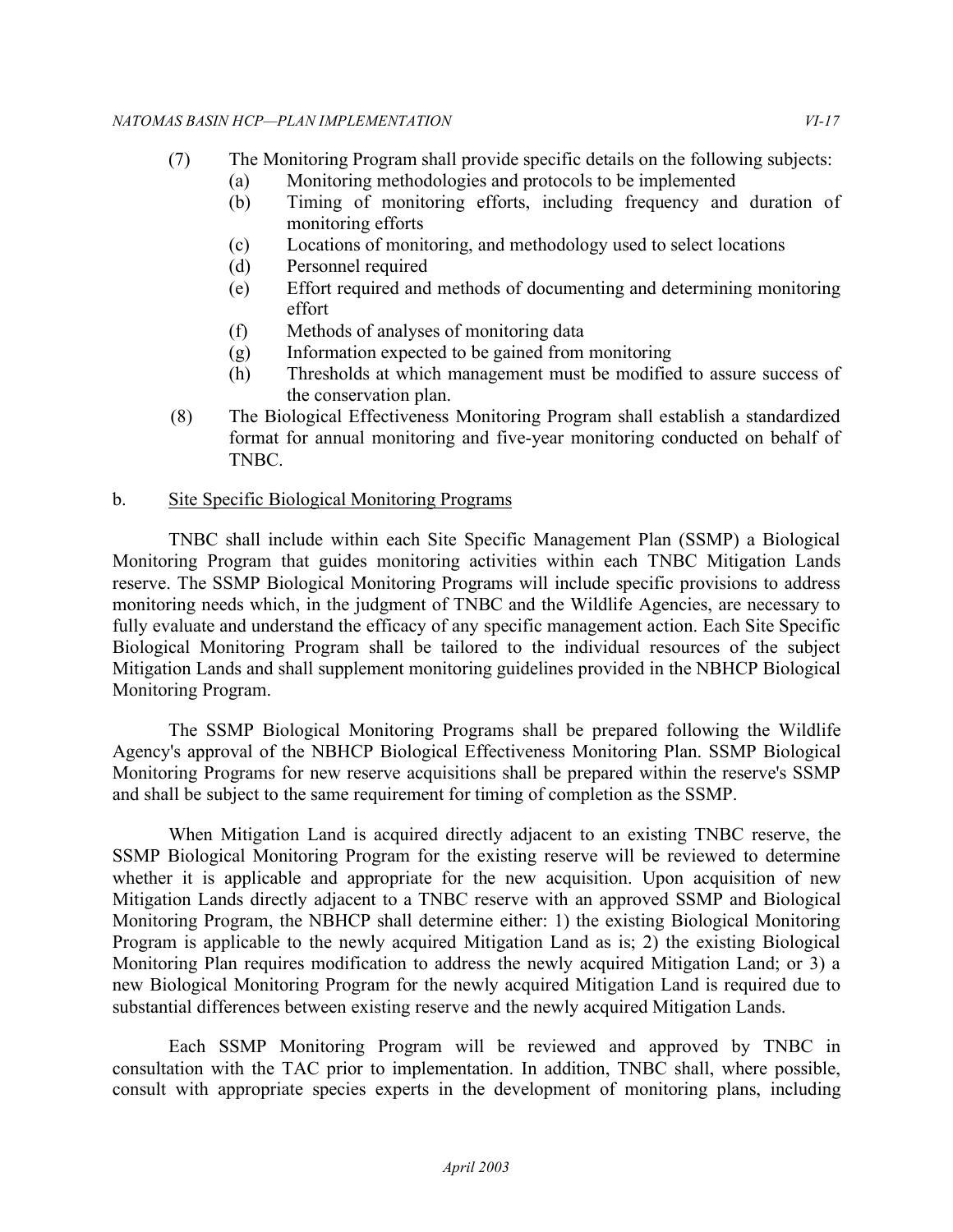USFWS, CDFG, academic and U.S. Geological Survey, Biological Resources Division (BRD) staff. In cases where TNBC has acquired Mitigation Lands prior to adoption of this NBHCP, TNBC shall complete Site Specific Biological Monitoring Programs for such lands within two years of issuance of permits under this NBHCP. Guidelines to be included within the SSMP Monitoring Plans include, but are not limited to:

- (1) The Covered Species or management action for which monitoring is needed.
- (2) Specific monitoring goals and/or objectives.
- (3) Requirement to complete Covered Species and habitat baseline inventory, using approved species appropriate sampling protocol, of each Reserve within the first year following acquisition and prior to any implementation of SSMP provisions.
- (4) Annual assessment of habitat conditions on TNBC reserve lands, including an assessment of Covered Species habitats, a qualitative description of habitat condition, and identification and estimated cover or numbers of invasive species.
- (5) Specific monitoring protocols and statistically supportable data analysis methodology to be used based on the considerations and instructions discussed in this section.

# **3. Design of Biological Effectiveness Monitoring Programs**

a. General Guidelines

 The task of designing or coordinating the design of Biological Effectiveness Monitoring Programs, both overall NBHCP and Site Specific, will be the responsibility of TNBC, in consultation with the TAC and qualified species experts. Management objectives for the reserve system or other objectives determined by TNBC, in consultation with the TAC, will determine whether qualitative or quantitative monitoring methods will be employed and what level of confidence in the results is required. The following questions apply to the development of both the NBHCP Biological Monitoring Program and SSMP Biological Monitoring Programs and will be considered by TNBC as a framework for ensuring that realistic and reasonable monitoring decisions will be made: (1) What kind and quality of information can be gathered with the time and resources available? (2) What are the possible outcomes and answers such an investigation might reveal? (3) What decisions will be triggered by different outcomes and answers? (4) How are these decisions different than those that would be made with existing information? (5) What effect will continuing the status quo have on species status and on options for future action? (CDFG 1993). Therefore, all monitoring plans must explicitly address the levels of variation and uncertainty that are associated with the survey method and how this will influence decision making.

 As described above, sometimes a consideration of qualitative survey and inventory results will be sufficient, providing TNBC with confidence to either pursue additional information or proceed with specific actions, including adjustments under the Plan's Adaptive Management provisions, on the basis of information they already have. At other times, a more formal analysis of quantitative survey results may be needed. In either case, monitoring decisions under the Plan must be made after answering the questions listed above in the context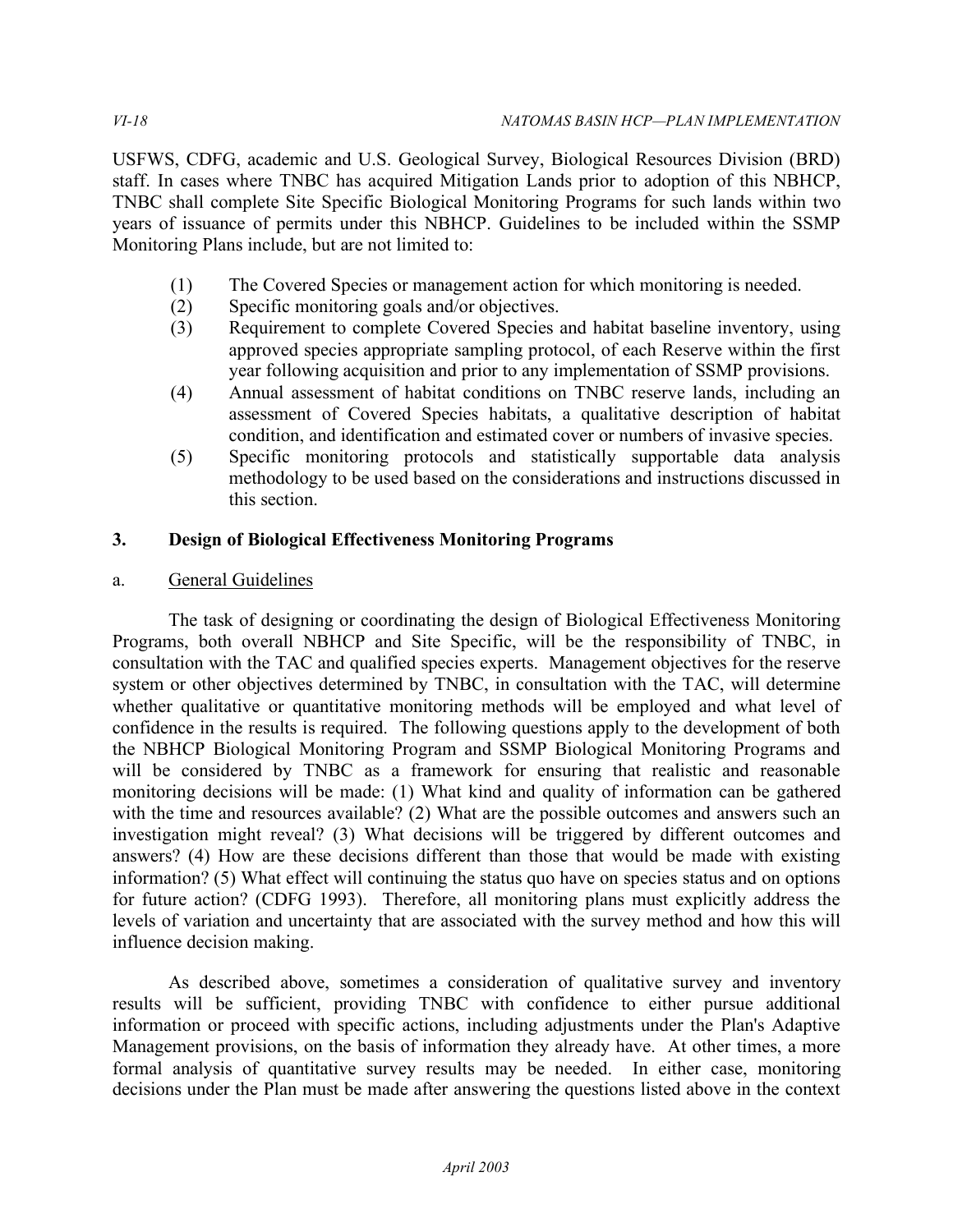of the particular management objective. For example, the monitoring interval for focused monitoring efforts would be determined by the longevity and generation time of the Covered Species of interest, or the expected periodicity of specific biological or climatic events or other interactions in which the species may be involved. Monitoring programs might also consider the conditions of the habitat being monitored and the habitat necessary for species dispersal.

 Biological Effectiveness Monitoring shall be conducted by TNBC and the results of such monitoring will be published in conjunction with TNBC's Annual Report. The Biological Effectiveness of the NBHCP will be analyzed through the review and analysis of Annual these surveys with the Baseline Surveys conducted for each TNBC reserve. In compiling and publishing Biological Monitoring data, TNBC shall produce single reports that address all covered species as determined appropriate, rather than producing an individual report for each of the Covered Species. Such comprehensive reports may include as attachments additional studies such as basinwide evaluations of giant garter snake and Swainson's hawk. Biological Monitoring reports and Five-Year Monitoring reports, and through the comparison of

 Due to the lack of documented occurrences of numerous Covered Species within the Natomas Basin and in Area B, Biological Monitoring efforts shall vary in depth and detail. For instance, Rarely Occurring Species such as Delta tule pea are not known to exist within the Plan Area. Until such time as Delta tule pea or other Rarely Occurring Covered Species are found in the Basin, surveys for such species shall be cursory and discussions within various monitoring reports shall be brief. If such a species becomes established or is later discovered in the Basin, future surveys would focus on locations with identified populations.

 All Biological Effectiveness Monitoring Programs will include thresholds, at which Mitigation Land management must be modified through the Adaptive Management Process to assure success of the Operating Conservation Program. These points will be broad enough to assure that actions are not taken unnecessarily, but specific enough to prevent catastrophic effects to the Covered Species or other aspects of the Plan.

 The NBHCP does not identify the specific activities to be conducted within the Biological Effectiveness Monitoring Programs. However, the criteria and guidelines provided in the following sections provide direction for developing suitable NBHCP Biological Effectiveness Monitoring Programs.

# b. Utilization of Existing Data Sources and Monitoring Protocols

 TNBC shall utilize all existing information, including information on the numbers, distribution, occurrence, or abundance of the other Covered Species that may be available in documenting baseline species presence. In addition, survey protocols for Covered Species shall be incorporated within and shall guide preparation of the NBHCP Biological Monitoring Programs. Information sources could include USGS surveys (in addition to USGS giant garter snake survey information), Species status reviews, Breeding Bird Survey, Audubon Christmas Bird Counts, etc. Other sources of information also may include working groups and species experts, such as the Interagency Western Pond Turtle Working Group, Swainson's Hawk Technical Advisory Committee, etc.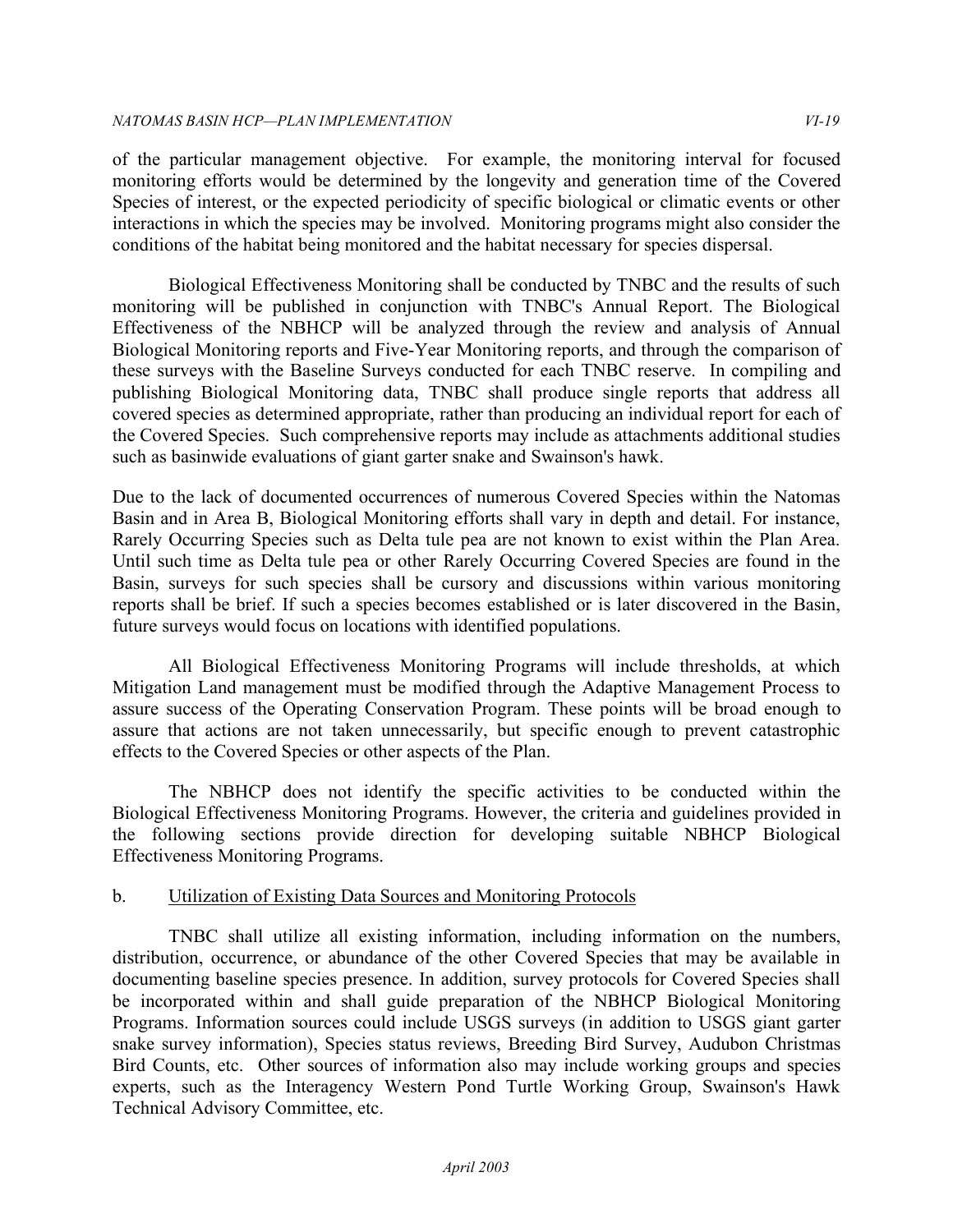# c. Available Monitoring Methods

 Described below is a suite of monitoring methods that may be incorporated within TNBC Biological Monitoring Programs. This list of methods is neither comprehensive nor mandatory. Rather, these methods shall be considered as TNBC, the TAC and the Wildlife Agencies prepare the Biological Monitoring Programs.

# *Standard Inventory Methods*

 Several standard techniques are available for monitoring the status of the NBHCP's Covered Species across the reserve system through time. While the Plan does not require the adoption of a particular method or suite of methods, it strongly recommends that TNBC employ standard methods such as the ones listed below. Most of these techniques are widely used and have been tested in the field for years. They tend to require a relatively high time investment but, generally, can be conducted at a low cost with a minimum commitment of personnel.

- (1) Visual encounter surveys (determines species richness, relative abundance). The time required depends on the number of Covered Species inventoried.
- (2) Calling bird censussing along strip transects (determines relative abundance). Personnel need to be familiar with the vocalizations.
- (3) Replicated quadrant, transect, or patch sampling (determines density). The commitment of time and personnel with this method is relatively high because sampling is thorough.
- (4) Drift fences and trapping (determines relative abundance). These methods also have a relatively high cost and commitment of personnel.
- (5) Surveys at breeding or nesting sites (determines nesting status, nesting success, and relative abundance). This is a cost effective inventory method.
- (6) Mark-Recapture Studies. This technique is one of the main methods used by ecologists to estimate population size. Compared to most other monitoring methods described above, commonly employed mark-recapture methods are labor intensive and time consuming. This method should be used where it is essential to monitor a specific NBHCP objective or is the only reliable method for acquiring the necessary information (for example, mark-recapture is currently the best method for monitoring giant garter snake populations). However, mark recapture studies may provide little data for widely dispersed or rarely occurring species where recapture probabilities are low. TNBC should take these factors into consideration before applying this to Covered Species other than giant garter snakes.

# *Supplemental Inventory Methods*

 The methods described below are less traditional monitoring methods. The literature on these methods, their strengths and weaknesses, and their underlying assumptions are less well developed than for the methods described in the section above. Therefore, these approaches may yield ambiguous results. However, some or all of these methods may provide information augmenting the more standardized techniques discussed above and may be considered in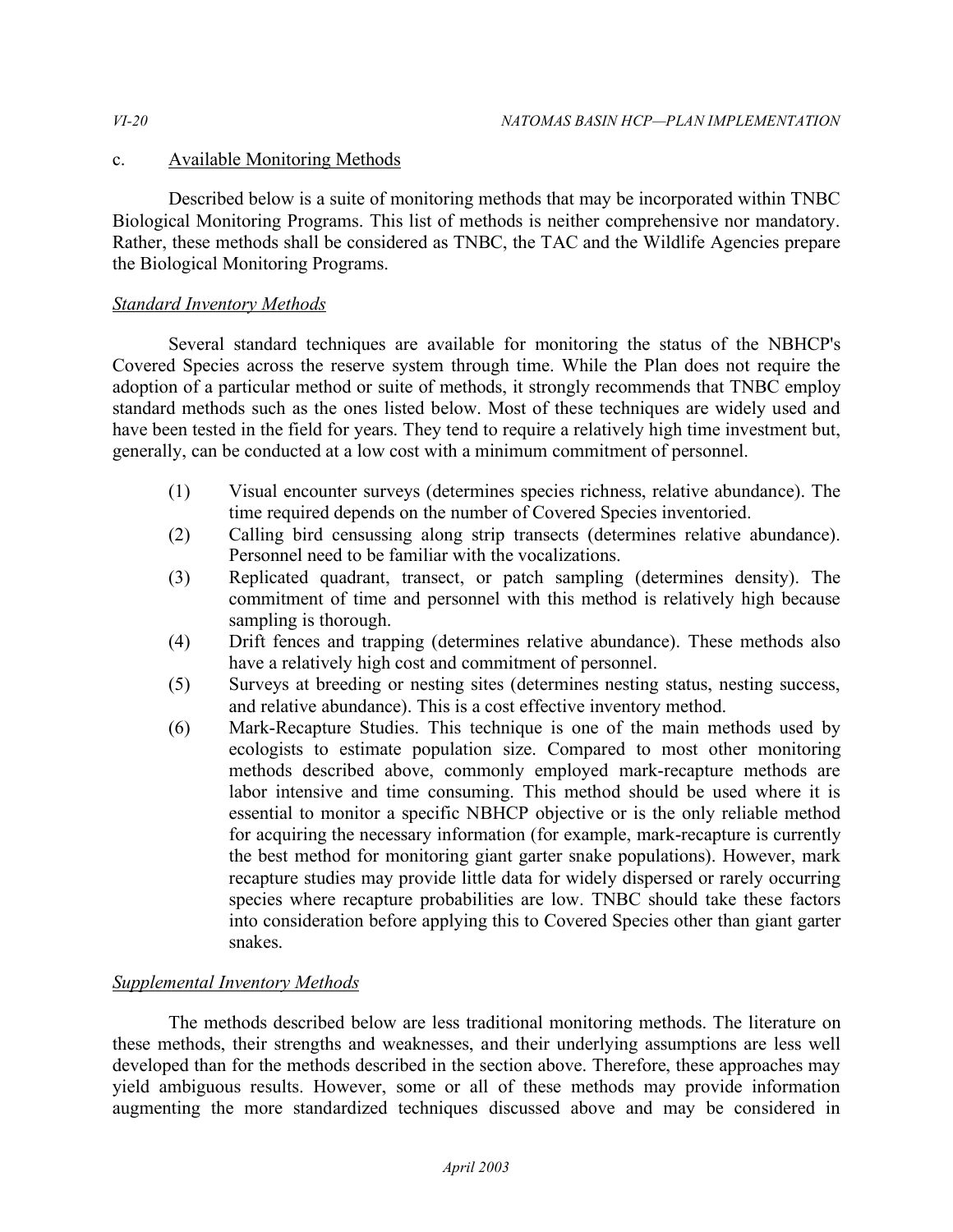designing NBHCP Biological Monitoring Programs. However, TNBC in consultation with the TAC, should seriously consider the relative strengths and weaknesses of these approaches prior to employing them, and should periodically check the status of these methodologies in the scientific literature.

- (1) Night driving/spotlighting (determines relative abundance, species richness). This method is low in cost and requires little training. Animals recently killed on roads can be collected as voucher specimens and for use in life history and population genetics studies.
- (2) Group activities and field trips (can determine relative abundance, species richness). This is also a low-cost method but requires a data coordinator. There is an added benefit of public outreach. Natural history classes from local universities, the National Audubon Society or other natural history societies could participate.

# d. Monitoring Guidelines for Individual Species or Types of Species

 Described in this section are guidelines for monitoring individual Covered Species or types of species covered under the NBHCP. These guidelines shall be considered by TNBC, the TAC and the Wildlife Agencies during the preparation of the NBHCP Biological Effectiveness Monitoring Program and the Site Specific Biological Effectiveness Monitoring Programs.

#### *Giant Garter Snake Monitoring*

 Methods similar to those currently being used by USGS-BRD may be used to accomplish monitoring goals for giant garter snakes. These methods include trapping surveys along with mark-recapture studies and habitat assessments. Trapping in conjunction with mark-recapture techniques can document presence of GGS and establish indices of relative abundance, as well as document the size/age distribution and provide data necessary to estimate survival and recruitment within populations (measures of population health and trends). Habitat assessments conducted in conjunction with survey efforts will assist in determining which habitat factors and types of restoration and management affect the presence and abundance of GGS. Finally, mark- recapture studies may provide valuable information on dispersal of individuals and document movement among reserves and other surveyed areas. Because effective GGS monitoring requires time and labor intensive trapping and survey efforts, basin wide surveys are not feasible. However, sampling of multiple locations throughout the basin can be used to develop an abundance index of giant garter snakes. Methods for monitoring giant garter snake should include the following:

- (1) Establish transects to be surveyed through use of modified floating minnow traps (Casazza, et al. 2000), supplemented with visual searching on foot. Locations of transects will be determined in development of the monitoring plan but will include:
	- (a) Permanent transects on TNBC reserve lands trapped in every year.
	- (b) Permanent transects on non-reserve lands trapped in every year (transects should be established in each of the following areas: (north of I-80 and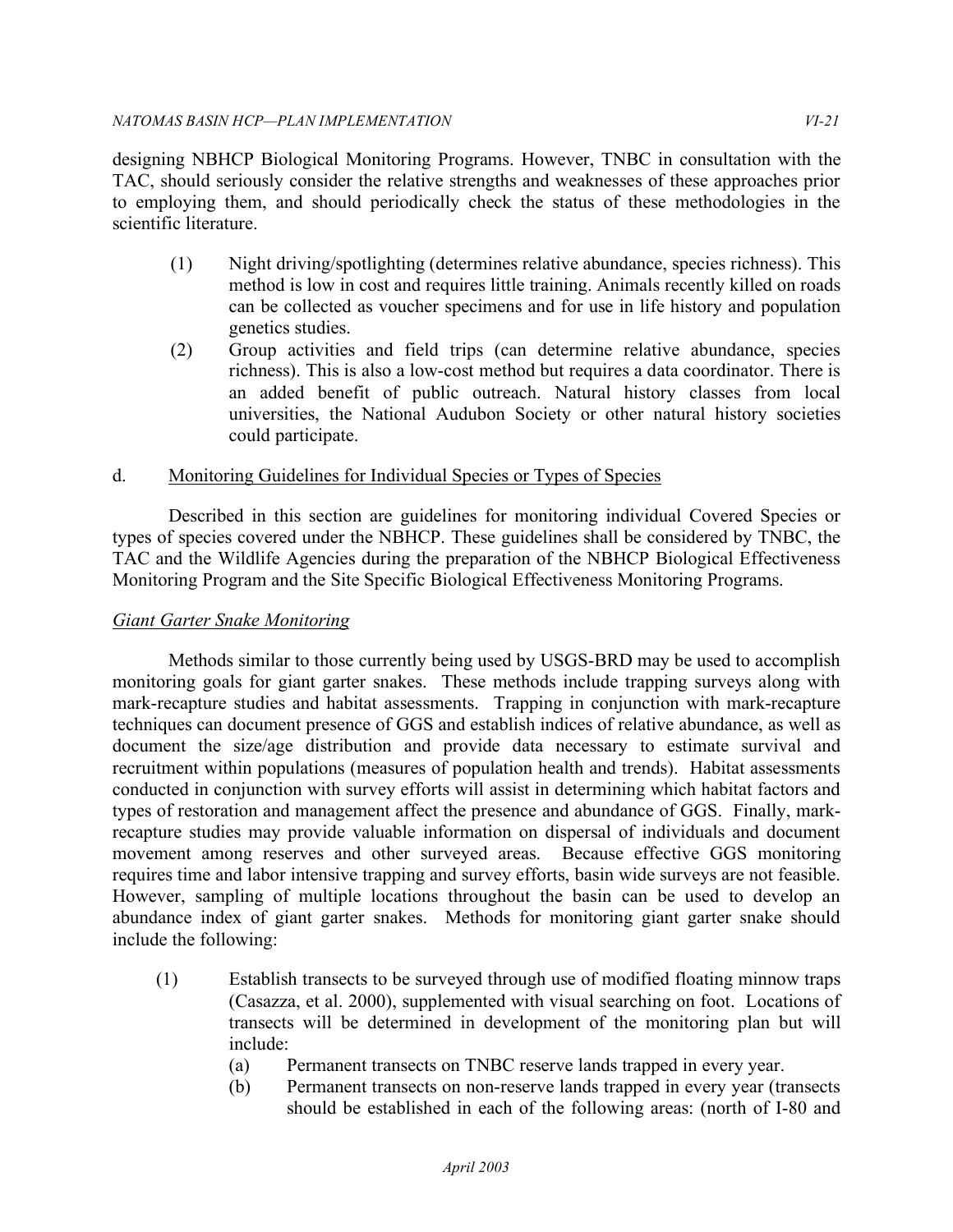east of I-5/SR99; north of I-5 and west of SR99; and south of I-5 and west of I-5/SR99).

- (c) Additional non-reserve survey transects trapped on a rotating basis at least once every five years. These transects would be chosen to fill in gaps in GGS distribution information, to assess use of corridors between reserves, and increase detections of giant garter snakes necessary to determine population status and to detect dispersal, or to obtain specific information as information needs arise.
- (d) GGS monitoring outside of TNBC reserves shall be limited to locations where TNBC is granted access by the affected property owner(s) for purposes of species monitoring.
- (e) All giant garter snakes captured and of appropriate size will be individually marked using PIT tags. All individual snakes also will be examined and measured according to current USGS protocols.
- (f) Habitat assessments will be carried out for all transects trapped in a given year according to current USGS protocols.
- (g) Out-of-basin reserves must be surveyed yearly when/if added, along with appropriate off-reserve out-of-basin transects. The off reserve out-of- basin transects would serve as the basis for comparison of the success of the out-of-basin reserve habitat restoration and/or management.

#### *Swainson's Hawk Monitoring*

 Surveys to determine the status of the Swainson's hawk, shall document presence, density, and reproductive rate of the species. Swainson's hawk survey shall be conducted annually and shall address Mitigation Lands, as well as undeveloped land in the Natomas Basin. Monitoring for Swainson's hawk outside of TNBC reserves shall be limited to sites within the Plan Area that can be visually observed from locations where TNBC or its authorized representatives are granted access by the affected property owner.

#### *Avian Species Monitoring*

 The NBHCP covers six other bird species: Aleutian Canada goose, white-faced ibis, bank swallow, tricolored blackbird, loggerhead shrike, and burrowing owl. Because some of these species may be difficult to detect due to their transitory occurrence in the Natomas Basin, it may be necessary to monitor habitat characteristics as a surrogate to determine whether the conservation strategy is successfully providing habitat for these species. Additional surveys should also be carried out in order to attempt to detect actual presence of the species in the Basin both on and off Mitigation Lands, but because of sporadic occurrence of these species, may not provide enough data to statistically determine population trends. Monitoring Programs for these bird species should include:

 (1) Annual surveys of Covered bird species for wintering birds and for breeding birds on all reserve lands and at selected non-reserve locations. The monitoring plan will specify the locations of surveys and appropriate timing to increase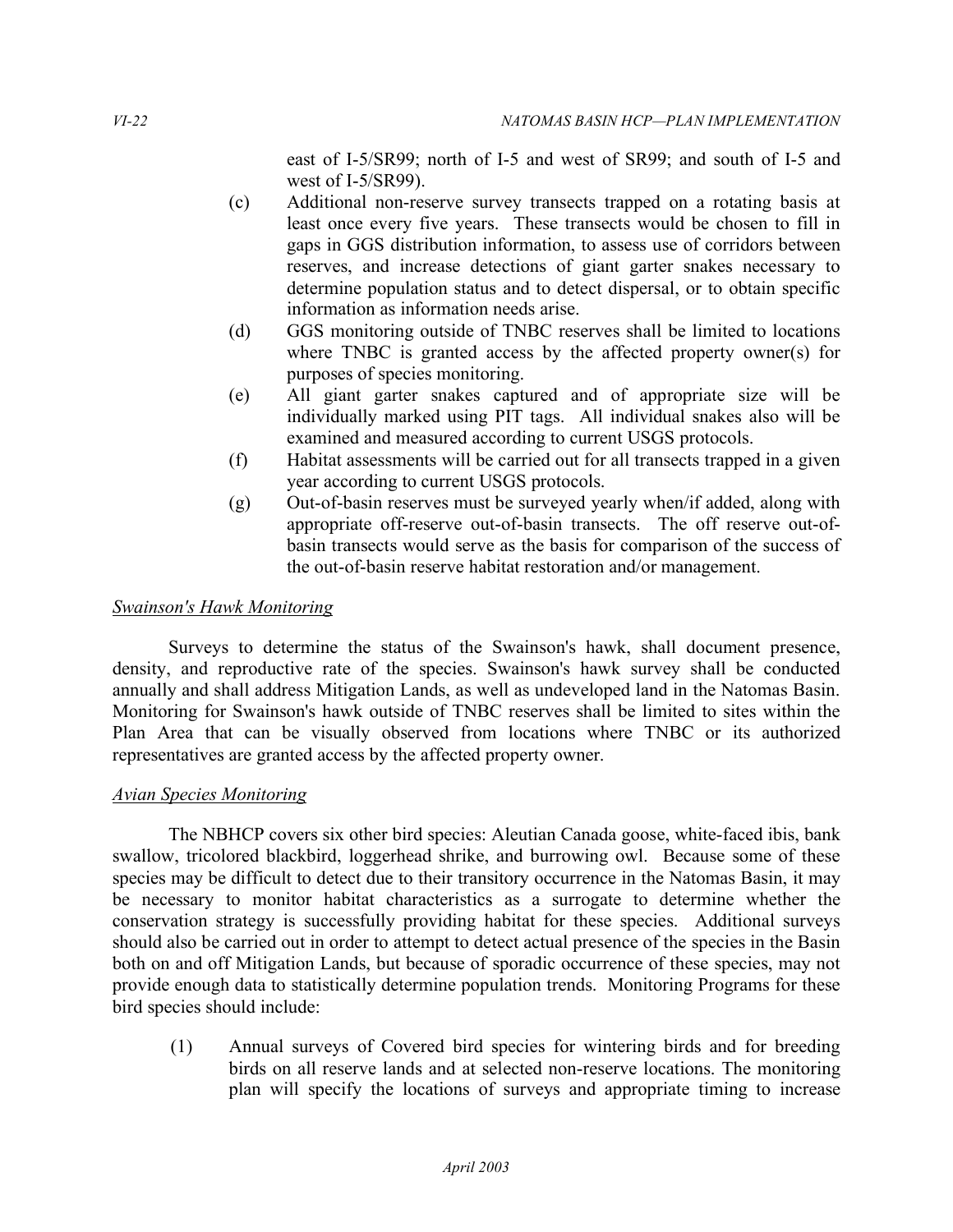chances of detecting the covered bird species based on their likely occurrence in the Basin. However these surveys are not intended to be exhaustive given the low probability of detecting some species regardless of effort. Rather, they are intended to indicate presence in the Basin or on reserve lands. The monitoring plan will specify the number of days per year surveys will be conducted (currently, this is expected to require 7-14 days per year, but may be revised as determined by TNBC in consultation with the TAC and other species experts).

- (2) Determine habitat characteristics needed to meet goals and objectives of providing habitat for the covered bird species and develop monitoring protocols to measure and monitor these characteristics.
- (3) Where breeding colonies of the covered bird species have become established on reserve lands, TNBC will annually estimate the colony size and nesting success.

# *Vernal Pool Species Monitoring*

 If any Mitigation Lands have existing seasonal wetlands, those wetlands should be surveyed for presence of vernal pool crustaceans according to Service guidelines. These surveys should be completed on Mitigation Lands prior to any restoration activities that would fill or alter the wetland habitats on Mitigation Lands. Results of surveys for vernal pool crustaceans should be used to assist in preparation of restoration and management plans. Thereafter, any vernal pools on reserve lands, whether preserved or restored, should be monitored for the covered vernal pool species. Monitoring of vernal pool areas within the Mitigation Lands should include the following:

- (1) Periodic surveys will be conducted for presence of listed or covered crustacean species according to Service protocols. Surveys will also be conducted for presence of any covered vernal pool plant species and amphibians. The monitoring plan will determine and specify the frequency of surveys necessary to monitor both preserved and restored pools.
- (2) Monitoring Programs will specify monitoring protocols to measure and monitor vernal pool habitat characteristics to determine the effects of management activities (such as grazing intensity, frequency, and duration) on the vernal pools.

#### *Covered Plant Species Monitoring*

 The NBHCP covers a number of plant species not currently known to occur in the Natomas Basin. Monitoring for these species will consist of the following:

 (1) Within the first year after acquisition of a reserve, TNBC shall conduct a botanical inventory. The inventories should be conducted at the appropriate times of year when the target Covered Species are present and identifiable. Results of the inventory should identify areas on reserve lands that may support the covered plant species and should be the subject of future monitoring efforts.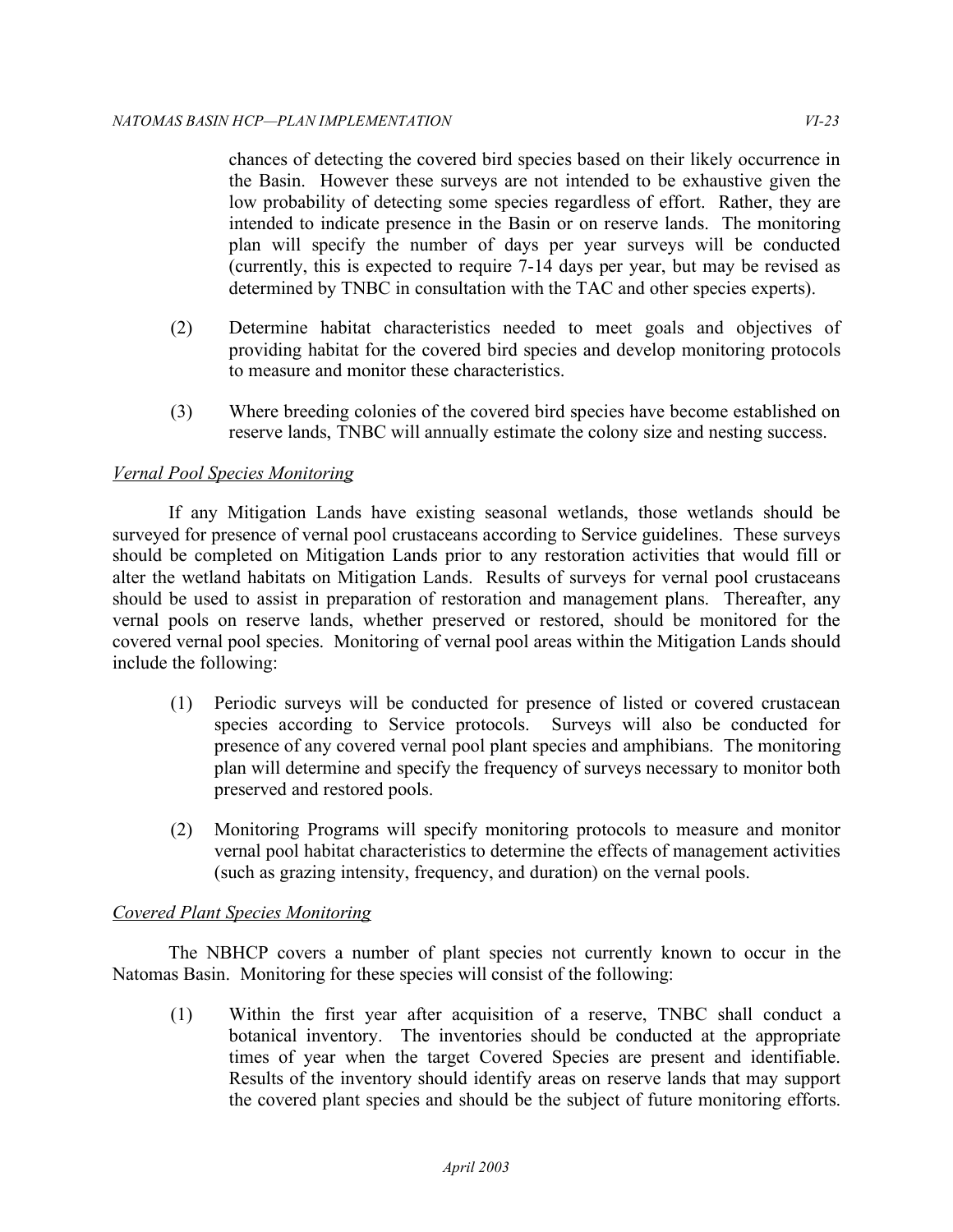The result may provide habitat and plant community information that may be used in developing SSMPs.

 (2) Botanical inventories will be conducted periodically at intervals determined and specified in the Site Specific Biological Monitoring Programs. These inventories should target areas known to support covered plant species or previously identified to have the habitat characteristics likely to support the covered plant species, or areas restored or managed such that they are likely to support the Covered Species.

#### *Rarely Occurring Species*

 It is expected that some Covered Species may occur very rarely in the Natomas Basin or may be very difficult to detect. Rarely occurring species include all plant Covered Species, all Covered Species associated with vernal pools, Bank swallow, California tiger salamander, Western spadefoot toad and Valley elderberry longhorn beetle. These species are considered rarely occurring due to the very limited vernal pool habitat found within the Basin and/or the lack of known occurrences of these species within the Basin. For these species, direct abundance estimates of population sizes or relative abundance may not be possible because of low detection rates. In these cases, the Biological Monitoring Programs should include: 1) efforts to actually detect the species on reserve lands or locations within the Basin that have known populations of these species and for which TNBC is granted access to monitor; and, 2) a methodology for estimating the amount and suitability of habitat available and trends in those habitat characteristics. Because efforts to actually detect rarely occurring species may not yield any detections, extensive or exhaustive efforts may not be the best use of monitoring resources. Therefore, the monitoring plan will specify the relative amount of effort spent in actual detection effort versus effort in documenting and monitoring the amount and suitability of the habitat provided. In addition to overall biological monitoring conducted by TNBC, preconstruction surveys conducted by proponents of Authorized Development and TNBC will investigate the presence of rarely occurring species prior to disturbance of land for urban development or habitat reserve construction.

#### **4. Review and Revision of the Biological Monitoring Programs**

 The Biological Effectiveness Monitoring Programs may require periodic revisions as new methods become available or if monitoring methods are not yielding the expected information. Therefore, the Monitoring Programs and their effectiveness in measuring the success of the NBHCP's Operating Conservation Program also will be reviewed at each Midpoint Review. TNBC will revise the Monitoring Programs whenever review indicates revision is necessary to effectively monitor success in achieving the biological goals and objectives.

#### **5. Monitor Summary Table**

 Provided below is a summary table that lists the various monitoring obligations to be conducted under the NBHCP. Generally, these obligations shall apply to TNBC, although any proponent of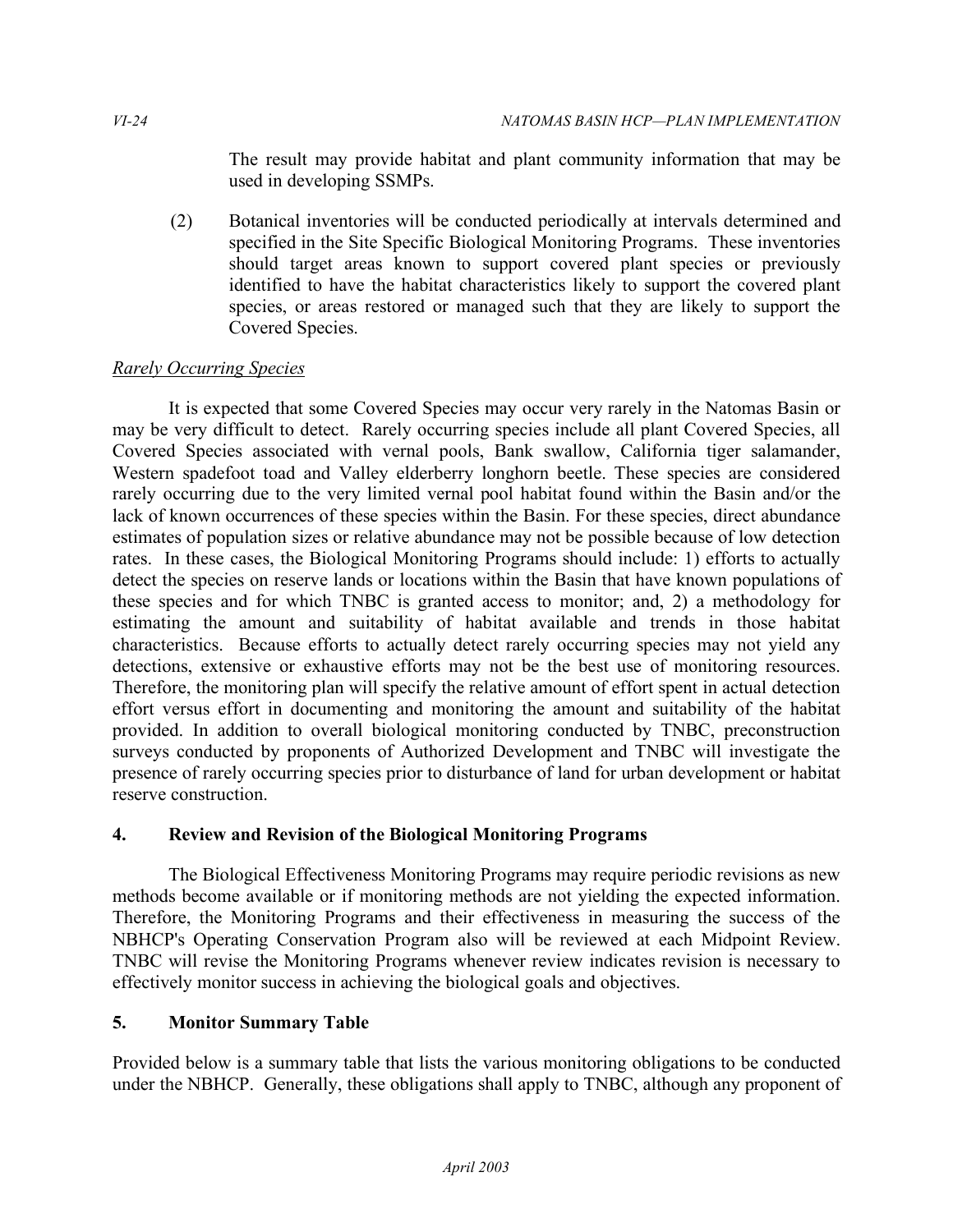Authorized Development will be required to complete Pre-Construction Surveys prior to disturbance.

| One Time Monitoring Efforts Related to Reserve Acquisition and Development                                                                                                                                                                                                                                                                                                                                                                                                            |                                                                                                                                                                                                                                                                                                                                                                                                                                                                                                                                                                                                                                                                                                                                                                                                      |                                                                                                                                                                                                                                                                                                                                                                                                                                                                                           |  |
|---------------------------------------------------------------------------------------------------------------------------------------------------------------------------------------------------------------------------------------------------------------------------------------------------------------------------------------------------------------------------------------------------------------------------------------------------------------------------------------|------------------------------------------------------------------------------------------------------------------------------------------------------------------------------------------------------------------------------------------------------------------------------------------------------------------------------------------------------------------------------------------------------------------------------------------------------------------------------------------------------------------------------------------------------------------------------------------------------------------------------------------------------------------------------------------------------------------------------------------------------------------------------------------------------|-------------------------------------------------------------------------------------------------------------------------------------------------------------------------------------------------------------------------------------------------------------------------------------------------------------------------------------------------------------------------------------------------------------------------------------------------------------------------------------------|--|
| <b>Pre-Acquisition Survey</b>                                                                                                                                                                                                                                                                                                                                                                                                                                                         | <b>Existing Conditions Assessment</b>                                                                                                                                                                                                                                                                                                                                                                                                                                                                                                                                                                                                                                                                                                                                                                | <b>Pre-construction Survey and</b><br><b>Monitoring</b>                                                                                                                                                                                                                                                                                                                                                                                                                                   |  |
| Pre-acquisition field reconnaissance<br>of site to determine suitability of site<br>as habitat for covered species and the<br>type of habitat, and associated species<br>that may be present on site.<br>This is a relatively simple overview<br>assessment and not a full biological<br>assessment. The purpose of the<br>reconnaissance is to determine the<br>potential or limiting factors for<br>establishment of habitat to support<br>covered species.<br>See Section IV.C.2.d | Within Year 1 following acquisition,<br>an Existing Conditions Biological<br>Assessment. This Assessment shall<br>focus on habitat types present upon the<br>site. Information on observed species<br>(including botanical species) shall be<br>noted. This assessment shall be a part<br>of the SSMP. It will identify habitat<br>present on the site, recommended<br>additional habitat preservation and<br>enhancement opportunities.<br>Specific attention shall be paid to the<br>suitability and appropriateness of the<br>site for creation of habitat for re-<br>introduced species, specifically:<br>California Tiger Salamander<br>Spadefoot Toad<br>Western Pond Turtle<br>Vernal Pool Plants<br>Sanford Arrowhead<br>Delta Tule Pea and other covered<br>plants.<br>See Section IV.D.1.a | Not less than 30 days prior to<br>commencement of construction, a<br>pre-construction survey shall be<br>conducted to determine the status<br>and presence, and likely impacts to<br>Covered Species.<br>Specific <b>avoidance measures</b> as<br>necessary to address identified<br>impacts (such as nesting birds) shall<br>be developed and <b>monitored</b> for<br>effectiveness during construction.<br>(See species specific avoidance<br>measures in the HCP).<br>See Sections V.B |  |
|                                                                                                                                                                                                                                                                                                                                                                                                                                                                                       | <b>Annual Monitoring Programs</b>                                                                                                                                                                                                                                                                                                                                                                                                                                                                                                                                                                                                                                                                                                                                                                    |                                                                                                                                                                                                                                                                                                                                                                                                                                                                                           |  |
| General                                                                                                                                                                                                                                                                                                                                                                                                                                                                               | <b>Reserve Specific Annual Monitoring</b>                                                                                                                                                                                                                                                                                                                                                                                                                                                                                                                                                                                                                                                                                                                                                            | <b>Basin Wide</b>                                                                                                                                                                                                                                                                                                                                                                                                                                                                         |  |
| <b>Connectivity Assessment.</b> Through<br>periodic coordination with the Water<br>Agencies, monitor any changes or<br>actions related to the canal system<br>and report such changes to the TNBC<br>Board and TAC for assessment of<br>impacts, and identification of<br>adaptive management efforts if<br>required.                                                                                                                                                                 | Annual Surveys of TNBC Reserves<br>shall include:<br>Nesting Birds Survey<br>Wintering Birds Survey<br>Habitat Establishment<br><b>Invasive Species Assessment</b><br><b>Covered Species Assessment</b><br>If Covered Species of plants, Vernal                                                                                                                                                                                                                                                                                                                                                                                                                                                                                                                                                      | Annual surveys within the TNBC<br>Permit Area shall include:<br>Giant Garter Snake Survey<br>Swainson's Hawk Survey<br>See Sections VI.E.2.a and VI.E.3.d                                                                                                                                                                                                                                                                                                                                 |  |

# **SUMMARY OF TNBC MONITORING OBLIGATIONS TABLE VI-3**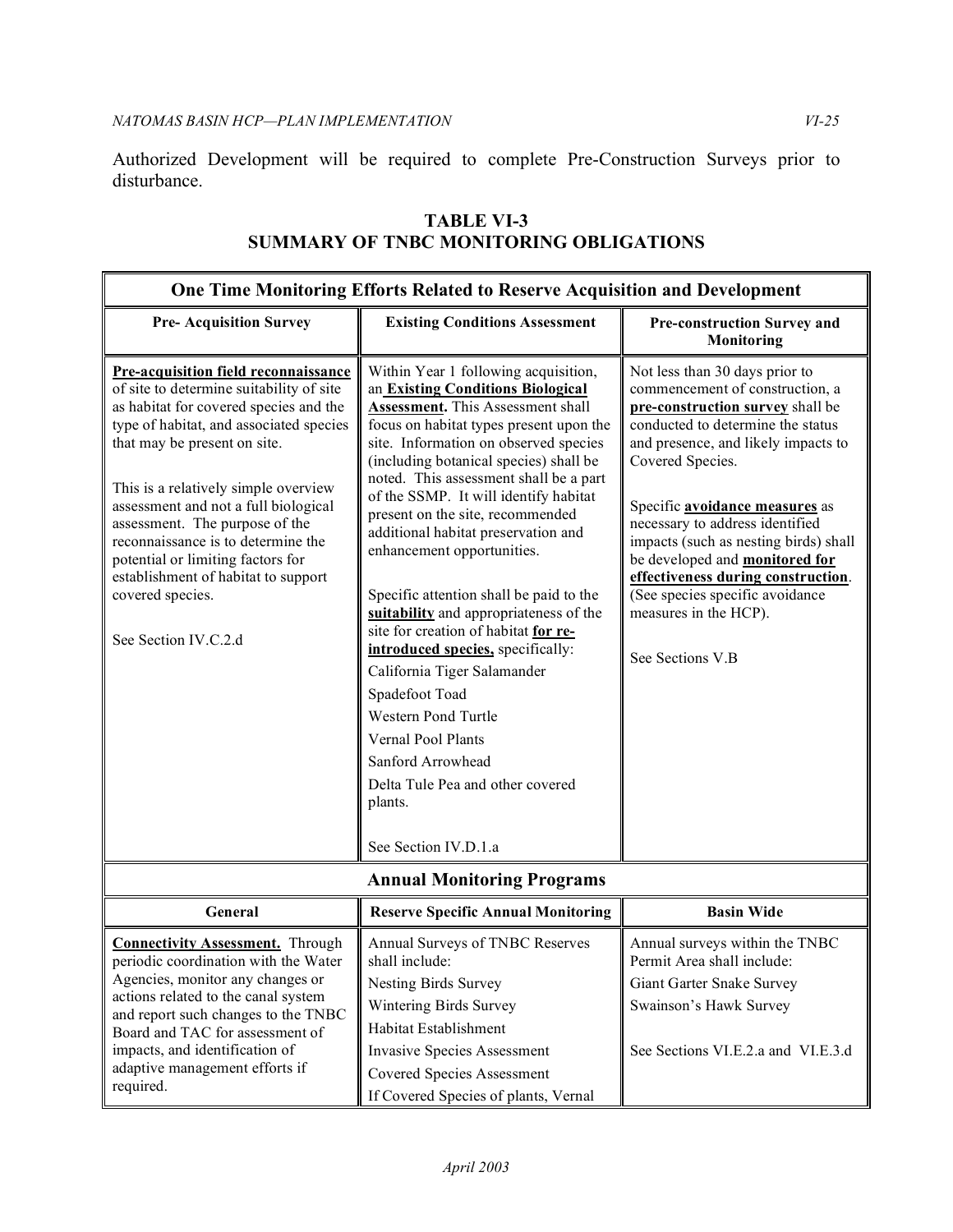| <b>Annual Report.</b> A consolidated<br>Annual Report will be published<br>summarizing significant monitoring<br>findings. All other monitoring reports<br>shall be retained as administrative<br>records of compliance however, it is<br>not necessary to separately publish<br>each monitoring report.<br>See Sections VI.E.1 and VI.E.2.a | Pool Covered Species or Rarely<br>Occurring Covered Species are<br>observed within a TNBC Reserve, then<br>subsequent annual surveys of that<br>Reserve and any contiguous TNBC<br>Reserves shall include the identified<br>Covered Species population.<br>See Sections VI.E.2.a, VI.E.2.b and<br>VI.E.3.d |                                                                                                                                                                                                                                                         |  |
|----------------------------------------------------------------------------------------------------------------------------------------------------------------------------------------------------------------------------------------------------------------------------------------------------------------------------------------------|------------------------------------------------------------------------------------------------------------------------------------------------------------------------------------------------------------------------------------------------------------------------------------------------------------|---------------------------------------------------------------------------------------------------------------------------------------------------------------------------------------------------------------------------------------------------------|--|
| <b>Periodic or Five Year Monitoring</b>                                                                                                                                                                                                                                                                                                      |                                                                                                                                                                                                                                                                                                            |                                                                                                                                                                                                                                                         |  |
| General                                                                                                                                                                                                                                                                                                                                      | <b>Reserve Monitoring</b>                                                                                                                                                                                                                                                                                  | <b>Outside TNBC Reserves</b>                                                                                                                                                                                                                            |  |
| Five year monitoring efforts shall<br>include typical annual monitoring<br>efforts plus additional monitoring at<br>specific control sites within the Basin,<br>but outside TNBC Reserves.                                                                                                                                                   | Summary of density and distribution of<br>Covered Species upon TNBC<br>Reserves.<br>Section VI.E.2. $a(3)$                                                                                                                                                                                                 | Control sites (within the Natomas<br>Basin but outside TNBC Reserve)<br>shall be identified and monitored to<br>compare and evaluate the biological<br>viability of the TNBC Reserves as<br>compared to non-reserve habitat for<br>the Covered Species. |  |

#### **F. ADAPTIVE MANAGEMENT**

#### **1. General Information**

 Adaptive Management is a process that allows the NBHCP's Operating Conservation Program to be adjusted during the life of the permit to ensure that the most up-to-date information is being utilized, and that the Plan's biological goals and objectives are being achieved. The strategy will define the feedback process and incorporate feedback loops that link implementation and monitoring to a decision-making process. Incorporating new monitoring information is necessary to effect changes in management to achieve the Plan's biological goals and objectives. Where monitoring methods do not yet exist, research must be conducted to develop means to assess the effectiveness of the NBHCP. This section explains the Plan's significant uncertainties and questions, potential strategies to address these uncertainties, how the Plan's Adaptive Management process provisions will work, and how revisions under the Adaptive Management program will be made.

 Future NBHCP modifications, through the Adaptive Management process, may be needed as a result of the following significant uncertainties:

 (1) new information resulting from monitoring of Mitigation Lands or other lands in the Natomas Basin and ongoing research on the giant garter snake (See Section II.C.2), Swainson's hawk, or other Covered Species;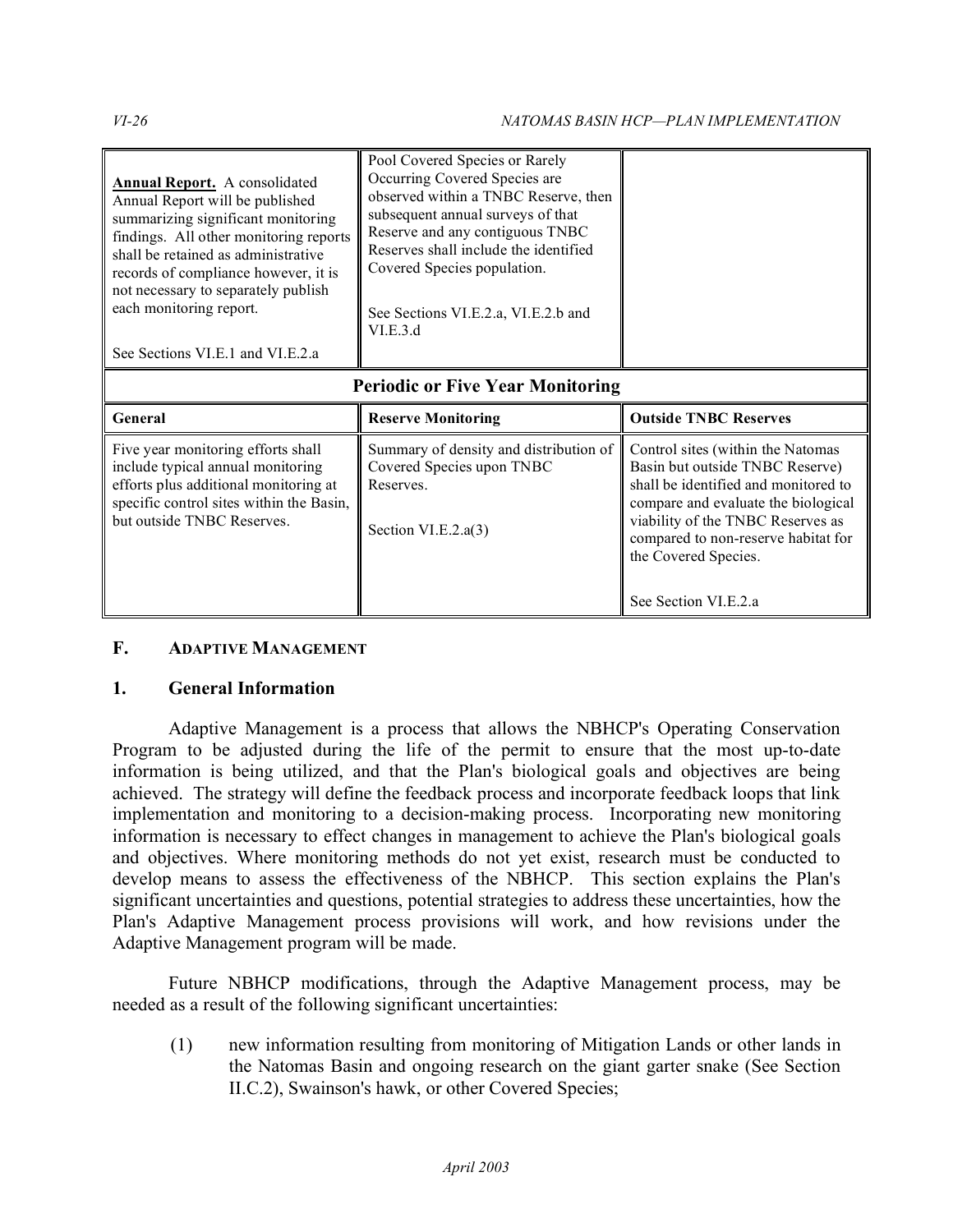- (2) recovery strategies under the future USFWS Giant Garter Snake Recovery Plan, CDFG Swainson's Hawk Recovery Plan, or newly listed Covered Species recovery plans, that could differ from the measures currently described in the NBHCP (see below, Section VI.H);
- (3) minimization and mitigation measures described in the NBHCP that may need to be revised based on new information or the Plan's monitoring data (e.g., marsh configuration and design; etc.);
- (4) the 2,500-acre and 400-acre minimum habitat block size requirements for reserves may need to be revised;
- (5) significant land use changes outside of the reserve system but in close proximity to a TNBC reserve that result in a direct impact upon the reserve; and
- uncertainties associated with the Plan implementation.

 (6) uncertainties associated with the Plan implementation. Each of these situations could result in new information, new approaches, new recovery or conservation standards that would need to be incorporated into the NBHCP.

 Adaptive Management changes to the NBHCP management actions, monitoring, and research needs may be implemented in many ways. For the purposes of the NBHCP, the following three approaches will be used;

- (1) regularly scheduled periodic evaluations of the NBHCP monitoring data, other new peer-reviewed scientific information or future recovery plan recommendations by TNBC and/or the NBHCP TAC and a determination by the TNBC Board linking the information to the Plan's success in implementation and achieving the biological goals and objectives; and
- (2) identifying significant measurable threshold limits for each of the Adaptive Management objectives that will trigger proposals and solutions requiring a management change; and
- (3) conducting a review at the Independent Mid-Point Reviews for Land Use Agencies (see Section VI.J.) and the Overall Program Review at 9,000 acres of development (see Section VI.I.).

 These approaches will be used to evaluate the effectiveness of the established habitats on reserve lands and to implement adjustments to the operating conservation program, as necessary, in order to achieve the biological goals and objectives of the Plan, including to address the mitigation requirements for Covered Species.

 TNBC will use the annual reporting process to review the compliance and effectiveness monitoring in the Adaptive Management process. The TNBC report will include a summary of findings with specific management recommendations and direction if applicable. The Adaptive Management Process for the NBHCP will use scientific research and the Plan's monitoring program to establish a baseline inventory and population density and distribution data for many of the Covered Species for which data is currently missing. New data and input from the scientific community will be necessary, throughout the life of the Plan, to adjust the threshold limits as appropriate.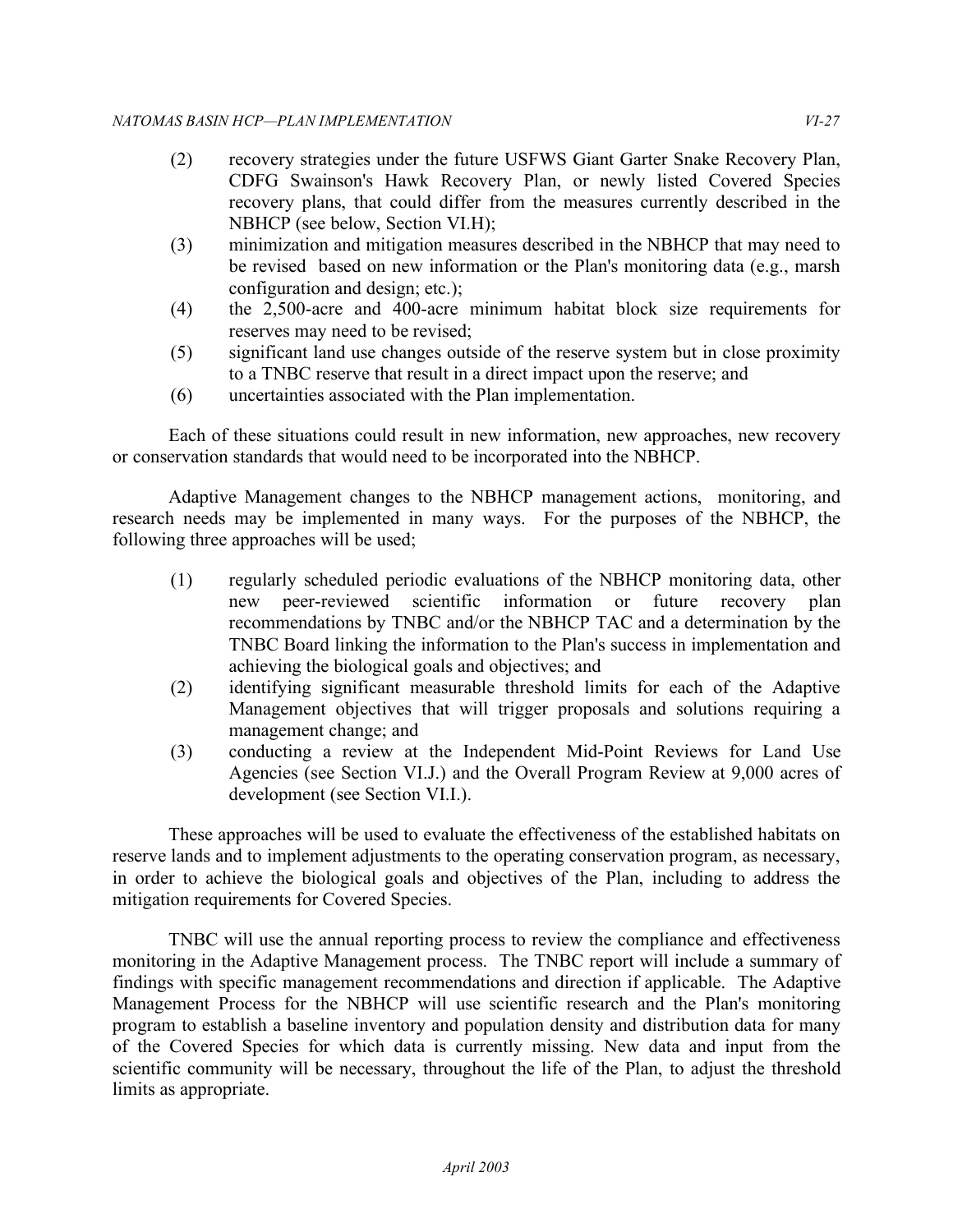Management threshold limits are needed that will trigger proposals and potential solutions for changes in the Plan. The management thresholds, in addition to the periodic evaluations are key decision making processes in determining the Plan's implementation status and success in achieving the conservation goals and objectives. The NBHCP Biological Monitoring Program, to be completed within two years of issuances of permits under the NBHCP, will consider and refine management thresholds. Until the Wildlife Agencies approve the NBHCP Biological Monitoring Program, the following management thresholds shall be applied to trigger modifications to the Operating System Conservation Plan through the Adaptive Management program:

- (1) new information resulting from monitoring of Mitigation Lands or other scientific studies documenting new or substantially more severe potential threats to Covered Species that are not adequately addressed by the NBHCP;
- (2) new scientific information separate and distinct from the information identified in item (1) that identifies the need for adjustments to management practices under the Operating Conservation Plan in order to measurably increase the value of habitat for Covered Species without substantially increasing the management obligations of TNBC;
- (3) documentation of presence of a Covered Species within the Natomas Basin not previously found to exist within the Natomas Basin;
- (4) year-to-year declines in the documented presence of Covered Species populations within Mitigation Lands that are determined to be significant by the Wildlife Agencies; and
- (5) substantial modifications to land uses within 800 feet of a Mitigation Lands reserve that have the potential to adversely affect the habitat and/or Covered Species in the reserve; and
- (6) reduction in foraging opportunities, as identified in Table IV-2, without adequate provisions to maintain foraging habitat, such that the effectiveness of the NBHCP operating conservation program is potentially compromised.

# **2. Adaptive Management Revisions to the NBHCP**

 Revisions to the NBHCP resulting from the Adaptive Management provisions shall be accomplished consistent with Section VI.L.3, Amendments and Revisions. Under the Adaptive Management provisions, the NBHCP can be modified if necessary to ensure that the most up to date information is being used under the Operating Conservation Plan. However, adaptive management modifications to benefit one species will not occur at the biological expense of another Covered Species. Changes to the NBHCP that are substantial in scope, and are beyond the scope of the Adaptive Management Program will require the amendment of the Incidental Take Permits, and additional review and approval under the ESA, CESA, CEQA and NEPA.

 TNBC shall keep a complete administrative record of all NBHCP revisions resulting from the Plan's Adaptive Management program. For minor revisions, this may be satisfied by TNBC meeting records or other records of an appropriate nature, (see Section VI.L.4).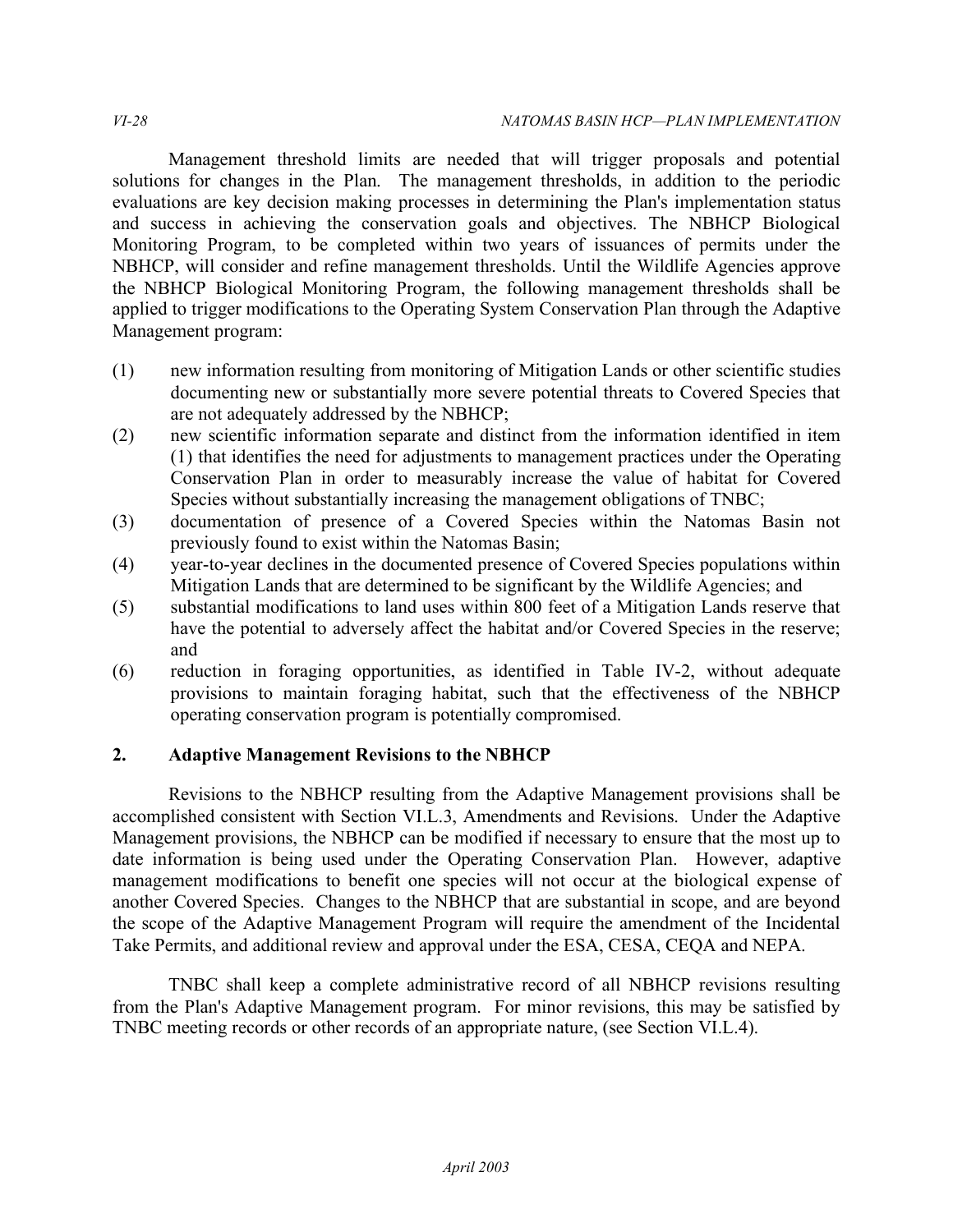#### **3. NBHCP Database and Scientific Authority**

 Quality information is important and necessary for effective implementation of the NBHCP and to ensure that management decisions are based on current Covered Species distribution and occurrence records, land use, and financial data. Annual data entry, updates and management of the databases by TNBC is also necessary for the annual reporting to the Wildlife Agencies (e.g., status of the databases, annual status of Covered Species and habitats, monitoring and implementation compliance, land use changes, and reserve acreage and condition). The data will be used to assist in estimating Incidental Take Levels; to assist in identifying potential lands for reserves; and will be used by TNBC in determining when and if Incidental Take Avoidance Measures and/or pre-construction surveys are required for individual projects. The continuing maintenance of these databases is essential to the NBHCP success.

 TNBC will serve as the database manager for the NBHCP and shall be the central data repository of all scientific data collected through the NBHCP for the life of the permits. In this role, TNBC will be responsible for maintenance, management, analysis and distribution of data collected through NBHCP monitoring efforts, as well as serving as a repository for related work conducted by other entities within the Basin. TNBC will annually consider the adequacy of the database and a discussion of the validity and reliability of the database will be included each year in the Annual Implementation Report. In addition to monitoring data collected by TNBC and the other NBHCP Permittees, the database will include documents and reports on new species occurrence records from environmental documents, California Natural Diversity Database (CNDDB) entries and other sources as provided to TNBC. TNBC shall complete and submit CNDDB data forms to CDFG for all new species occurrences identified through NBHCP monitoring efforts. Additional TNBC services related to the data repository will include data security, compatibility with State and Federal database software applications, data standardization for data collected through NBHCP monitoring, and submittal of annual CNDDB data forms for new species occurrence records in the Plan Area identified through NBHCP monitoring efforts. As the database manager, TNBC will maintain the datbase in perpetuity (including the geographic information system). The central data repository will provide access to NBHCP data to all participants of the NBHCP using established appropriate technologies (CD- ROM, printed copy, or other media as available and as approved by the TNBC Board of Directors). TNBC may, at its discretion, require reimbursement for reasonable costs associated with disseminating monitoring information to entities other than CDFG, USFWS and the NBHCP Permittees.

 TNBC shall maintain the database in a form that allows the determination of success of the NBHCP in achieving the biological goals and objectives of the Operating Conservation Program. At a minimum, the database will document in tabular form in a standard spreadsheet program the following data: the numbers and specific locations (UTM NAD 83 Zone 10 is preferred) of each species occurrence within each contiguous block of Mitigation Land; Basinwide data documented on Swainson's hawk and giant garter snake such as population densities, reproductive successes, etc. collected through annual surveys, 5-year surveys, and other observational data; and, Covered Species data for each identified monitoring control site located outside of the Mitigation Lands. Exact data needs of the Biological Effectiveness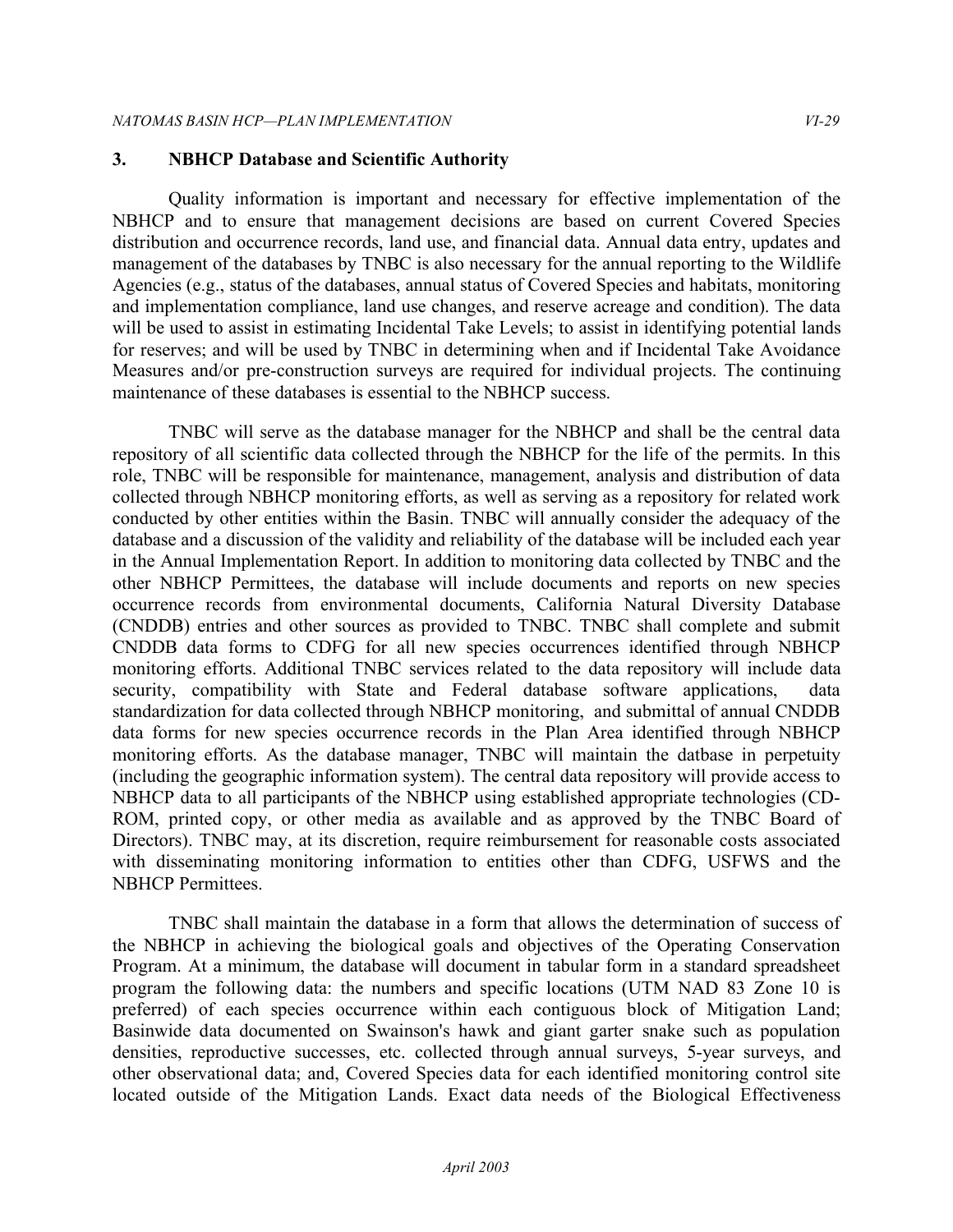Monitoring Program required to evaluate the success of the Operating Conservation Plan in meeting the NBHCP biological goals and objectives will be decided by TNBC in consultation with the Service, CDFG, and the TAC. Maps identifying monitoring sites and the specific locations of species occurences shall be maintained to document the locations of monitoring efforts and the locations for data collected through the NBHCP monitoring efforts. Mapping of monitoring data shall be of adequate detail to evaluate the success of restoration efforts within TNBC reserves and shall allow comparison of year-to-year monitoring results and five-year monitoring results. Additionally, TNBC shall retain mapped information identifying the locations of all Mitigation Lands and all data reported by the Land Use Agency Permittees related to the location of development authorized under the NBHCP, thereby documenting development lands for which NBHCP fees and other mitigation measures have been satisfied.

 In addition to providing data in a form adequate to meet the above noted biological monitoring obligations of TNBC, biologists conducting monitoring for TNBC shall provide results of their investigations in a spreadsheet suitable for incorporation into a GIS database. Monitoring data shall be maintained in a spatial data system to allow for the evaluation of NBHCP Biological Goals and Objectives and reporting of results to the Wildlife Agencies and the public. In order to allow for consistency in data collection, organization, and presentation, TNBC shall require consulting biologists to use a species-specific template to provide results of monitoring efforts. The template shall be developed contemporaneous to the Biological Effectiveness Monitoring Program by TNBC, in consultation with the Service, CDFG, and the TAC.

 The use of Mitigation Fees by TNBC to support GIS mapping and database systems shall be limited to: 1) documenting the point locations of Covered Species occurrences identified through TNBC monitoring within TNBC reserves; 2) Covered Species occurrences identified at limited NBHCP control locations outside Reserves but within the Basin; 3) point locations of occurrences of annual Swainson's hawk and Giant garter snake identified through annual surveys within the Basin; 4) point locations of Covered Species occurrences identified through Preconstruction Surveys within Authorized Development; and, 5) ultimate habitat types within TNBC reserves as described within Site Specific Management Plans

 If the Wildlife Agencies and the Permittees determine that GIS data other than that described herein are required to analyze the success of the Operating Conservation Plan in meeting the goals and objectives of the NBHCP, the GIS data may be modified so long as the cost of GIS database management does not exceed an annual cost of \$10,000 in 2003 dollars. Funding for GIS data management shall be included in the TNBC annual budget as a component of the TNBC administrative budget and the maximum \$10,000 available for GIS activities shall increase three (3) percent each year through the life of the NBHCP permits. The three (3) percent cost escalation is consistent with the cost escalation for monitoring activities utilized within the fee study prepared for the 2003 NBHCP. Limitations on TNBC's obligations related to GIS does not preclude TNBC, other Permittees, or the Wildlife Agencies from pursuing grants or alternate funding for the expanded data sets within the GIS system such as mapping of land cover types outside of TNBC reserves or other informational components that would enhance the functionality of the GIS system.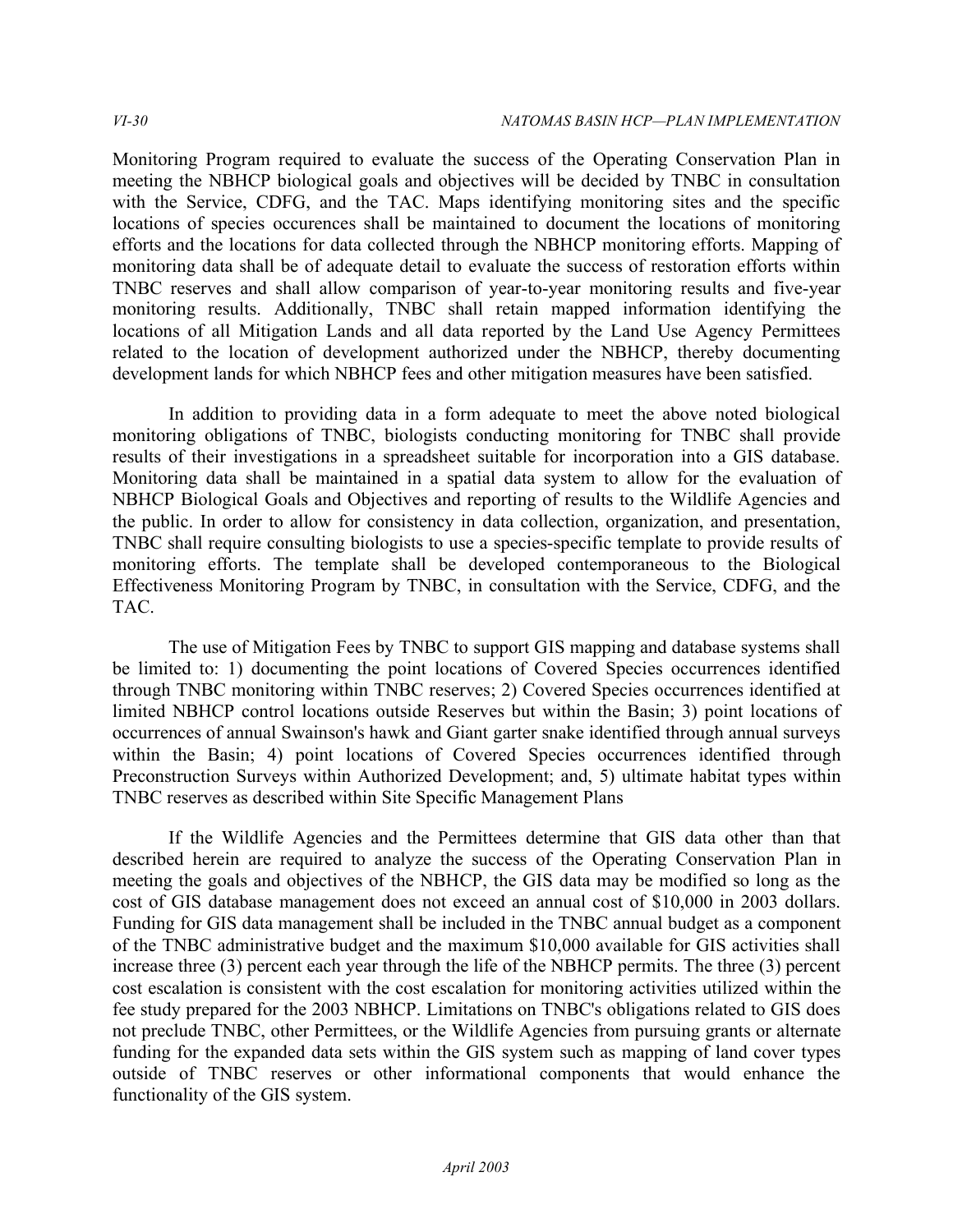#### **G. ANNUAL REPORT**

 On behalf of the Permittees, TNBC shall compile and submit an annual report to the USFWS and CDFG detailing Authorized Development activities, Water Agencies' activities and habitat acquisition, management, and compliance and effectiveness monitoring activities throughout the Plan Area for the preceding year. Specific monitoring data collected and compiled by TNBC and the Permittees, as described under Section VI.E, will be documented in the Annual Report. The report will be due 120 calendar days from the last day of each calendar year, or portion of a calendar year, during which the permit is in effect. Each Permittee will be responsible for providing TNBC with information in their possession necessary for compiling the Annual Report.

#### **H. PROGRAM ADAPTATION FOR RECOVERY PLANS**

#### **1. Changes Due to Future Recovery Plans Other than Changes to Managed Marsh Component**

 The NBHCP has incorporated, and is consistent with the provisions of the Draft Recovery Plan for the Giant Garter Snake, U.S. Department of the Interior, Fish and Wildlife Service, Pacific Region, 1999. The USFWS currently is developing a recovery plan that will address the recovery needs of vernal pool species -- the Vernal Pool Multi-Species Recovery Plan. Other USFWS recovery plans not now in preparation also may be developed over the life of the NBHCP and are expected to address federally-listed species and NBHCP Covered Species which may become listed in the future. The CDFG also may prepare recovery plans for state- listed species, such as the Swainson's Hawk and species which become listed in the future. Other Recovery Plans may be developed for species other than the NBHCP Covered Species which may occupy the same ecosystem as the NBHCP Covered Species and which may benefit from recovery actions for these species.

 The NBHCP Adaptive Management provisions allow for revisions to management strategies to incorporate new or modified management strategies, such as those which may be included in recovery plans or in response to monitoring results in the Plan Area or to new peer- reviewed scientific information. However, it is necessary to define the scope of any such revisions with respect to the NBHCP's original purpose and goals. The specific purpose of the NBHCP is to establish a conservation program to minimize and mitigate for the effects of Covered Activities within the NBHCP Plan Area on the NBHCP Covered Species, and to meet the statutory requirements for issuance of federal and state Incidental Take Permits under the ESA and CESA, respectively.

 With respect to the recovery of the NBHCP Covered Species, it is the intent of the NBHCP to contribute to such recovery, consistent with the Plan's other goals and purposes. Thus, it is necessary to strike a balance between the obligations of the NBHCP to fund and provide mitigation and the obligations of the Wildlife Agencies with respect to recovery plans for Covered Species. Adaptive Management allows the NBHCP Operating Conservation Program to be adjusted and modified to improve its effectiveness as mitigation for the impacts of Authorized Development on Covered Species. As such, certain changes suggested by recovery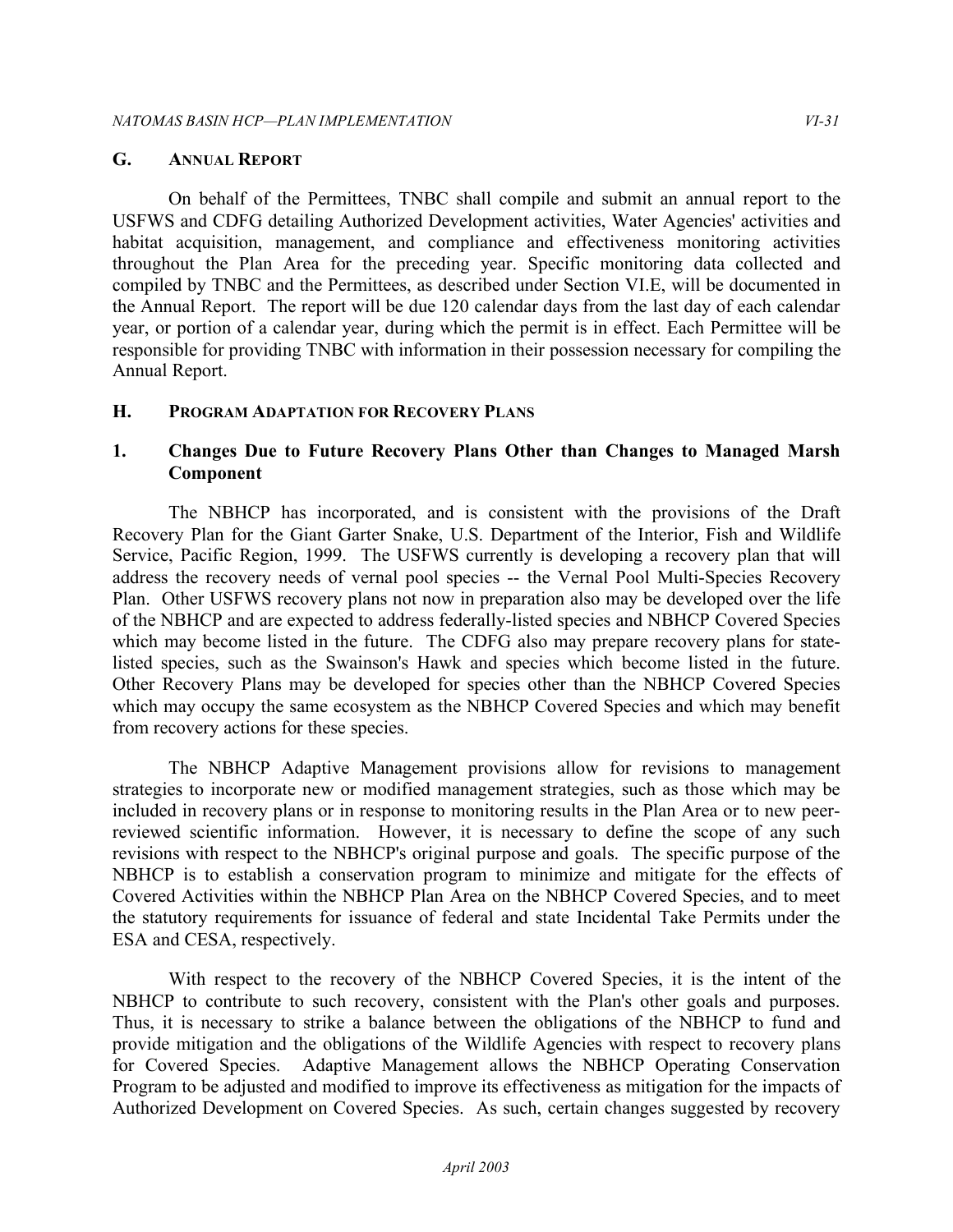plans may be incorporated into the NBHCP Operating Conservation Program in order to improve the mitigation being provided and as a result, coincidentally contribute to the recovery of species. However, the NBHCP and its Adaptive Management provisions are not to be confused with a recovery plan and are not intended to be a replacement for the specific measures contained in recovery plans which have a much broader purpose. Accordingly, funding of recovery plans is not intended to be provided through TNBC by way of the NBHCP and its Adaptive Management provisions.

 The NBHCP will incorporate recommendations made pursuant to future recovery plans, monitoring results from the Plan Area, or new scientific information, and when such recommendations:

- A. Relate to the physical management of Mitigation Lands.
- B. Would improve the effectiveness of the NBHCP's Operating Conservation Program by identifying relevant new information, approaches, techniques, or species protection needs;
- C. Can be implemented within the NBHCP Plan Area;
- D. Fit within the overall intent, framework, are consistent with the NBHCP's biological goals and objectives and would not exceed the established Mitigation Ratio of the Plan; and
- E. Will not substantially sacrifice habitat values for Covered Species that are not addressed by the Recovery Plan.

# **2. Changes to Managed Marsh Component**

 The greatest potential shift in conservation strategies anticipated to result from a future Giant Garter Snake Recovery Plan is a transition from rice cultivation to managed marsh. The managed marsh environment, in addition to enhancing giant garter snake habitat, would provide greater opportunities for TNBC to pursue restoration of Covered Species plants through the Site Specific Management Plan process and the subsequent managed marsh restoration efforts.

 The NBHCP establishes an initial habitat enhancement obligation for giant garter snakes and allows adjustments to be made based on the adopted Giant Garter Snake Recovery Plan, as amended, monitoring conducted in the Plan Area or in response to new scientific information.

 Currently the Operating Conservation Program provides that 50% of the Mitigation Land is to be in rice production while 25% is to be enhanced to managed marsh (the balance of the Mitigation Land (25%) will be managed as upland habitat). Thus, 75% of the Mitigation Land will provide habitat for wetland associated species. Should a Giant Garter Snake Recovery Plan, monitoring results from the Plan Area or new scientific information precipitate such a conversion, the USFWS shall provide written notification to the Permittees supported by evidence and technical analysis, requesting that these percentages be modified within the ranges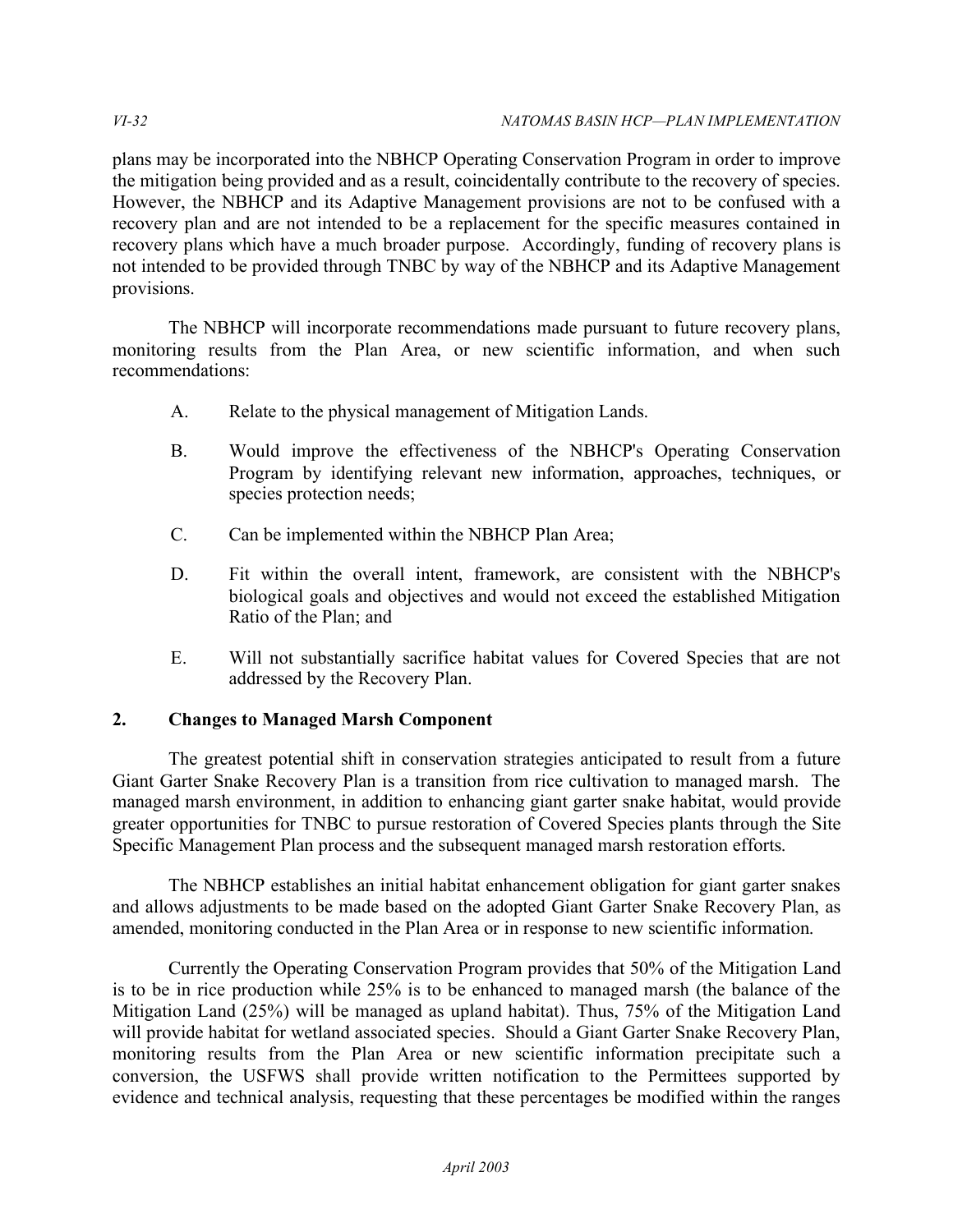identified in Table VI-4 and applied prospectively to future Mitigation Land acquired after the availability of such information. If adoption of a Recovery Plan precipitates the adjustments in required to be managed and enhanced with a higher proportion of managed marsh, if the recovery plan, supported by monitoring results or scientific information indicates a higher proportion of managed marsh 1) will improve the effectiveness of the NBHCP's Operating Conservation Program to meet its biological goals and objectives, 2) is beneficial to the snake, and 3) will not adversely affect any other listed Covered Species. managed marsh composition, Mitigation Lands acquired after such written notification may be

| <b>TABLE VI</b> $-4$                       |  |  |
|--------------------------------------------|--|--|
| <b>PROPORTION OF MANAGED MARSH HABITAT</b> |  |  |

| <b>NBHCP Condition</b>                            | <b>Minimum-- Levels which</b><br>apply at the start of the<br>NBHCP. | <b>Maximum -- Levels which</b><br>may apply to future<br><b>Mitigation Land</b><br>acquisitions <sup>1</sup> |
|---------------------------------------------------|----------------------------------------------------------------------|--------------------------------------------------------------------------------------------------------------|
| Proportion of mitigation<br>land as Managed Marsh | 25%                                                                  | 75%                                                                                                          |

<sup>1</sup> The maximum levels would apply to future TNBC Reserve Land (including Mitigation Land) acquisitions which occur after written  *notification from USFWS indicating the results of monitoring in the Plan Area, in response to new scientific information, or Giant Garter Snake Recovery Plan adoption so warrants the shift in level.* 

 Thus, the NBHCP may be adapted to require TNBC to increase the proportion of managed marsh enhanced on Mitigation Lands which are acquired by TNBC after Recovery Plan adoption, if such changes are supported by monitoring results from the Plan Area or new scientific information. Should a Giant Garter Snake Recovery Plan, monitoring results from the Plan Area or new scientific information precipitate such a conversion, and should USFWS provide written notification supported by evidence and technical analysis, then future Mitigation Lands acquired after such USFWS notice may be enhanced and managed by the TNBC to provide up to 75% managed marsh on the balance of such Mitigation Lands.

 Modifications to the NBHCP based upon information within a future adopted Giant Garter Snake Recovery Plan or by other future recovery plans approved for listed Covered Species, are considered a part of the Plan's Adaptive Management Program, consistent with the limitations and requirements of Sections VI.F, VI.H, VI.K and VI.L. Information collected through the NBHCP Biological Monitoring Programs and the presence within the Natomas Basin of the Covered Species addressed by the Recovery Plan shall be considered in determining specific revisions to the NBHCP in response to recovery plan recommendations.

# **3. Swainson's Hawk Recovery Plan**

 Results of any future adopted CDFG Swainson's Hawk Recovery Plan may also suggest or result in the need for NBHCP modifications to management practices upon Mitigation Lands. Although such modifications are unlikely to be as potentially significant or extensive as those that might be made for the giant garter snake, the NBHCP nevertheless allows for appropriate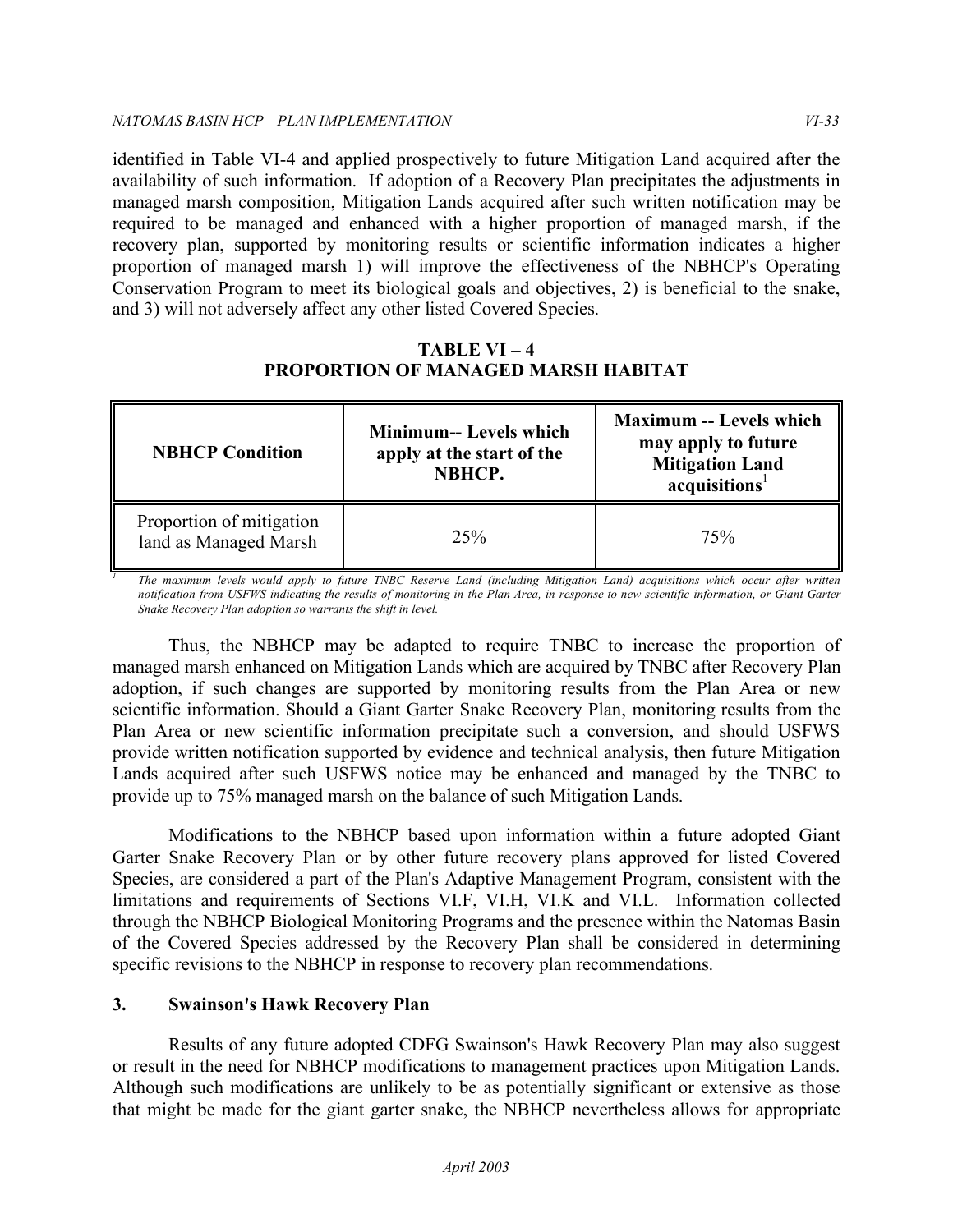revision to the Swainson's hawk conservation strategy based on any such plan. Modifications to the NBHCP based on information within a Swainson's Hawk Recovery Plan are considered a part of the Plan's Adaptive Management Program consistent with the limitations and requirements of Sections VI.F., IV.H., VI.K., and VI.L. Information collected through the NBHCP Biological Monitoring Programs shall be considered in determining specific revisions to the NBHCP in response to recovery plan recommendations.

# **I. NBHCP OVERALL PROGRAM REVIEW AT 9,000 ACRES OF DEVELOPMENT**

The NBHCP recognizes that a variety of uncertainties exist in the Plan, including: (1) the levels of development that will actually occur in the Basin, especially in southern Sutter County; (2) program adaptations that may be necessitated by the future Giant Garter Snake Recovery Plan; (3) possible development of a state (or federal) Swainson's Hawk Recovery Plan, and the possible need for program revisions as a result of such a plan; and (4) the precise extent, location, and effectiveness of the habitat reserve system as it is developed under the Plan. The NBHCP's Adaptive Management provisions are designed to address many of these uncertainties. In addition, the NBHCP establishes a comprehensive Overall Program Review designed to evaluate the performance and effectiveness of the Plan, to be conducted when and if Authorized Development within the Basin allowed by the ITPs for the City and County reaches a total of 9,000 acres (the "Overall Program Review").

 This Overall Program Review will be triggered at the point Urban Development Permits covering a total of 9,000 acres of development in the Natomas Basin have been issued by the Land Use Permittees and by Sacramento County for the Metro Air Park. During the review, up to but not more than, an additional 3,000 acres of additional urban development may be approved. In other words, no more than a total of 12,000 acres of urban development shall be approved prior to completion of the Overall Program Review.

 The Overall Program Review shall specifically address the following factors: (1) status and population trends of the giant garter snake, Swainson's hawk, and all other Covered Species within the NBHCP area, especially with respect to those biological factors that are directly affected by Covered Activities under the Plan; (2) status and effectiveness of the Plan's habitat reserve system, including its buffer and setback requirements; (3) the Plan's success in meeting the 2,500-acre and 400-acre minimum habitat block size requirements; (4) the status and effectiveness of the Plan's funding mechanisms; and (5) the relative status and distribution of developed lands and reserve lands within each of the Land Use Agency jurisdictions (the City of Sacramento, Sutter County and MAP); and (6) the success of the 25% managed marsh/50% rice/25% upland for supporting giant garter snake, Swainson's hawk, and other Covered Species; and (7) compliance of the Water Agencies (RD1000 and Natomas Mutual) with approved canal and ditch maintenance practices.

 The purpose of the Overall Program Review is to evaluate the NBHCP's status as described above, its effectiveness, and its equitableness with respect to the relative responsibilities of the Plan borne by each of its Permittees, in light of the Plan's original intent and expectations. It is not to introduce significant new goals or objectives into the NBHCP not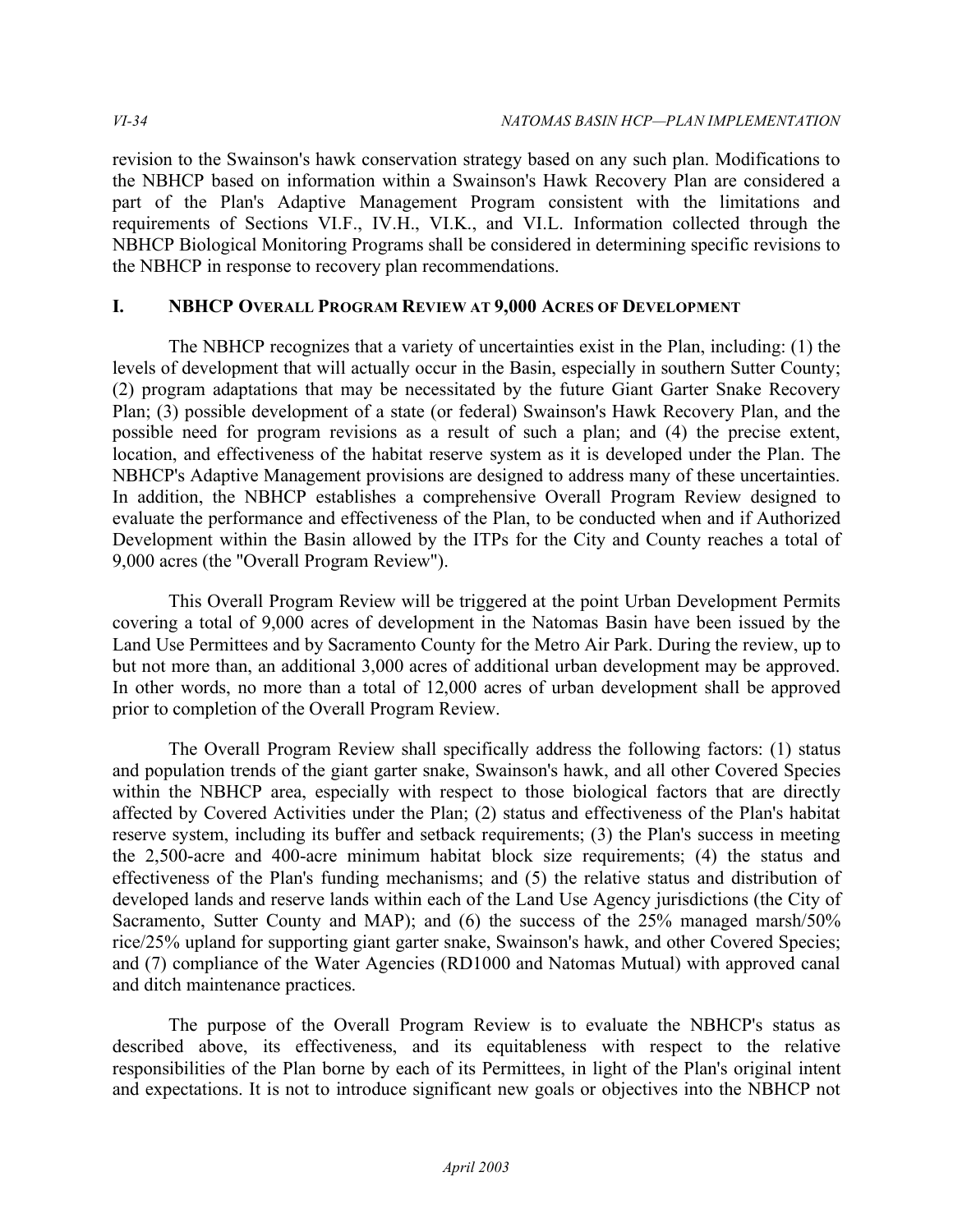#### *NATOMAS BASIN HCP—PLAN IMPLEMENTATION VI-35*

 contemplated or intended by the Permittees as described in this HCP, unless any such new objectives are jointly agreed to by the Permittees and the Wildlife Agencies. If the findings of the Overall Program Review, monitoring results from the Plan Area, new scientific data or an adopted Giant Garter Snake Recovery Plan indicate, the managed marsh component of Mitigation Lands may be increased to 75% within sites acquired subsequent to such review, results, determination or Recovery Plan adoption. Such increase would only be made following written notice from USFWS, supported by documentation and technical analysis, supporting the need for an increased percentage of managed marsh.

 The review shall be conducted through consultation among all affected Permittees, TNBC, the USFWS, and the CDFG, which shall be known collectively as the NBHCP Review Board. TNBC shall inform the other parties, in writing, when the 9,000-acre trigger for the Overall Program Review has been reached and shall initiate and coordinate the review.

 Results of the review shall consist of a written report presenting the conclusions of the Review Board. These conclusions shall address each of the factors described above. The report shall also present recommendations consisting of the following or of a combination thereof: (1) a recommendation that the NBHCP is functioning as intended and that no revisions to the Plan's measures, in addition to those originally set forth, are necessary; (2) a recommendation that the NBHCP is significantly in need of correction and the specific corrective measures that are needed; and (3) a recommendation as to whether such corrections should be treated as an NBHCP revision under the Plan's Adaptive Management provisions, or whether the corrections exceed the scope or intent of the Adaptive Management process and should be treated as an amendment of the Plan's associated Section 10(a)(1)(B) and Section 2081 permits. Upon completion of the review, the USFWS and CDFG shall, depending on the results, either document in writing that the NBHCP is functioning as intended and that no Plan revisions or permit amendments are necessary, or assist the Permittees in revising the NBHCP and, if necessary amending their respective permits, as needed. The Review Board's report shall be made available to the public for review and comment before written findings are made by USFWS and CDFG. If it is determined that substantial revisions to the NBHCP need to be made through amendment of the permits, all statutory and regulatory requirements including those regarding public notice and review under ESA, CESA, NEPA and CEQA shall be completed.

#### **J. INDEPENDENT MID-POINT REVIEWS FOR LAND USE AGENCIES**

 In addition to the NBHCP Overall Program Review once 9,000 acres of Authorized Development has been approved, both the City of Sacramento and Sutter County will conduct Independent Mid-Point Reviews as development occurs within each Land Use Agency's Permit Area. Thus, up to three program reviews (one overall and two independent reviews) may be completed, depending on the timing of development within the City and Sutter. Independent Mid-Point Reviews provide greater assurances that NBHCP objectives are being achieved in the event that (i) development occurs more rapidly than projected within the Permit Area of one of the Land Use Permittees or, (ii) one of the agencies should cease to participate in the NBHCP. The Independent Mid-Point Reviews conducted by the City of Sacramento and Sutter County shall address each of the factors noted for the 9,000 acre Overall Program Review above, as well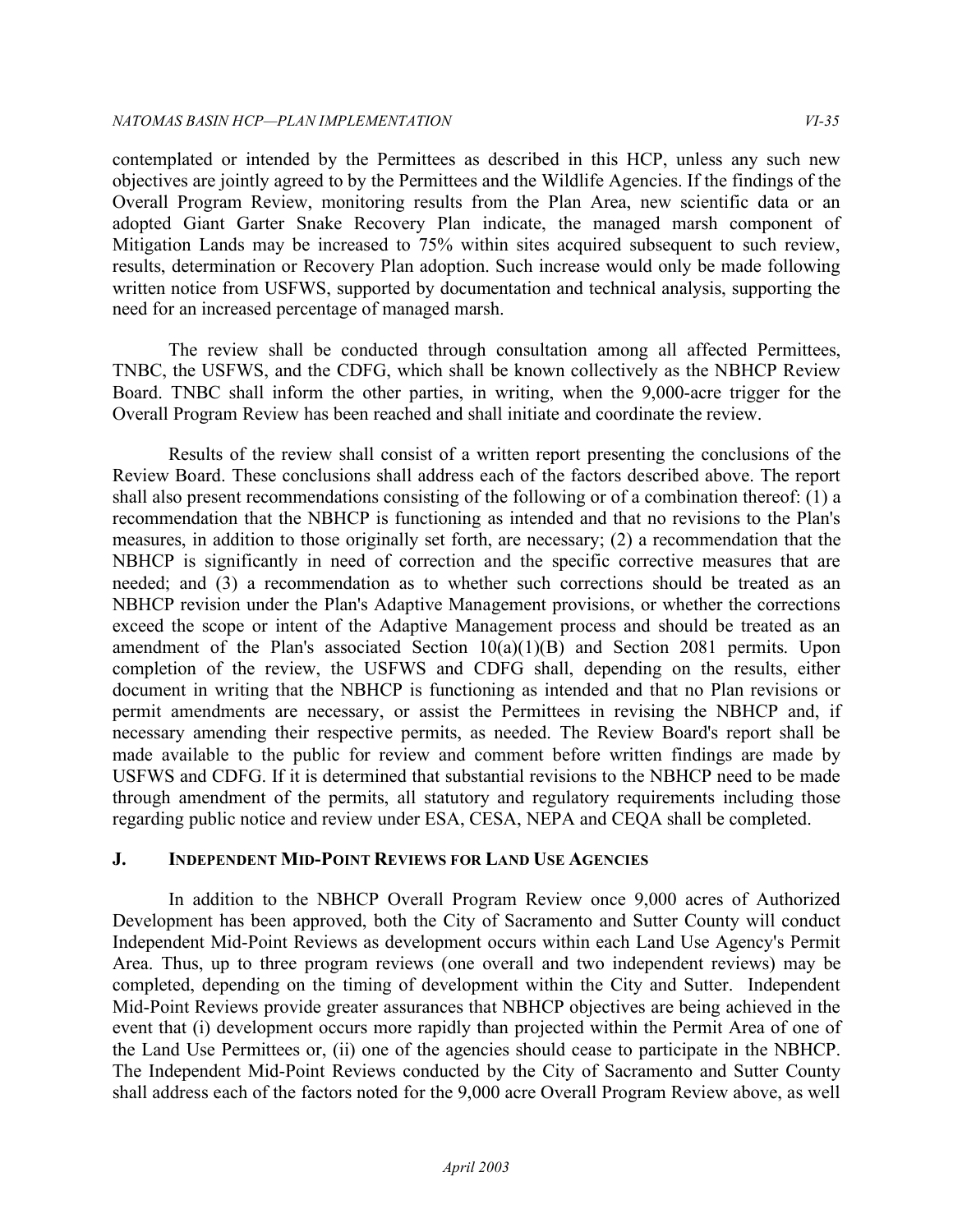as the expanded evaluation of progress on the 2,500 acre preserve, and minimum preserve size described in Section IV.C.1.e above.

 If the findings of any of the Independent Mid-Point Reviews, ongoing monitoring results, new scientific data or an adopted Giant Garter Snake Recovery Plan so dictate, the managed marsh component of Mitigation Lands may be increased to 75% within sites acquired subsequent to such review, results, determination or Recovery Plan adoption. Such increase would only be made following written notice from USFWS, supported by documentation and technical analysis, supporting the need for an increased percentage of managed marsh.

 The City Independent Mid-Point Review will begin once Urban Development Permits for 4,000 acres of Authorized Development have been approved within the City's Permit Area and the review will be completed before the City has approved Urban Development Permits for 5,500 acres of development under the NBHCP. Sutter County will begin its Independent Mid- Point Review once the County has approved Urban Development Permits for 3,500 acres of Authorized Development permits and will complete the Independent Mid-Point Review before the County approves Urban Development Permits for 5,000 acres of development under the NBHCP.

 Should the timing of the City of Sacramento's Independent Mid-Point Review, Sutter County's Independent Mid-Point Review and/or the overall 9,000 acre program review coincide, then the affected Land Use Permittee(s) may request the program reviews be combined under a single evaluation. Such request shall be made to USFWS and CDFG and may be granted at the discretion of the USFWS and CDFG. Any revisions to the NBHCP made as a result of either Independent Mid-Point Review shall apply to both Land Use Agencies (and MAP POA) unless the change affects only a particular Permittee.

# **K. UNFORESEEN CIRCUMSTANCES/"NO SURPRISES"/CHANGED CIRCUMSTANCES**

 "Unforeseen circumstances" is defined at 50 C.F.R. 17.3 as changes in circumstances affecting a species or geographic area covered by a conservation plan that could not reasonably have been anticipated by plan developers and the USFWS at the time of the NBHCP's negotiation and development, and that result in a substantial and adverse change in the status of the Covered Species.

 On February 28, 1998, the U.S. Fish and Wildlife Service published a final rule codifying its "No Surprises" policy into federal regulation (63 FR 8859). The "No Surprises" Rule states, in part, that:

 "In negotiating unforeseen circumstances, the [Service] will not require the commitment of additional land, water or financial compensation or other natural resources beyond the level otherwise agreed upon for the species covered by the conservation plan without the consent of the permittee.

 If additional conservation and mitigation measures are deemed necessary to respond to unforeseen circumstances, the [Service] may require additional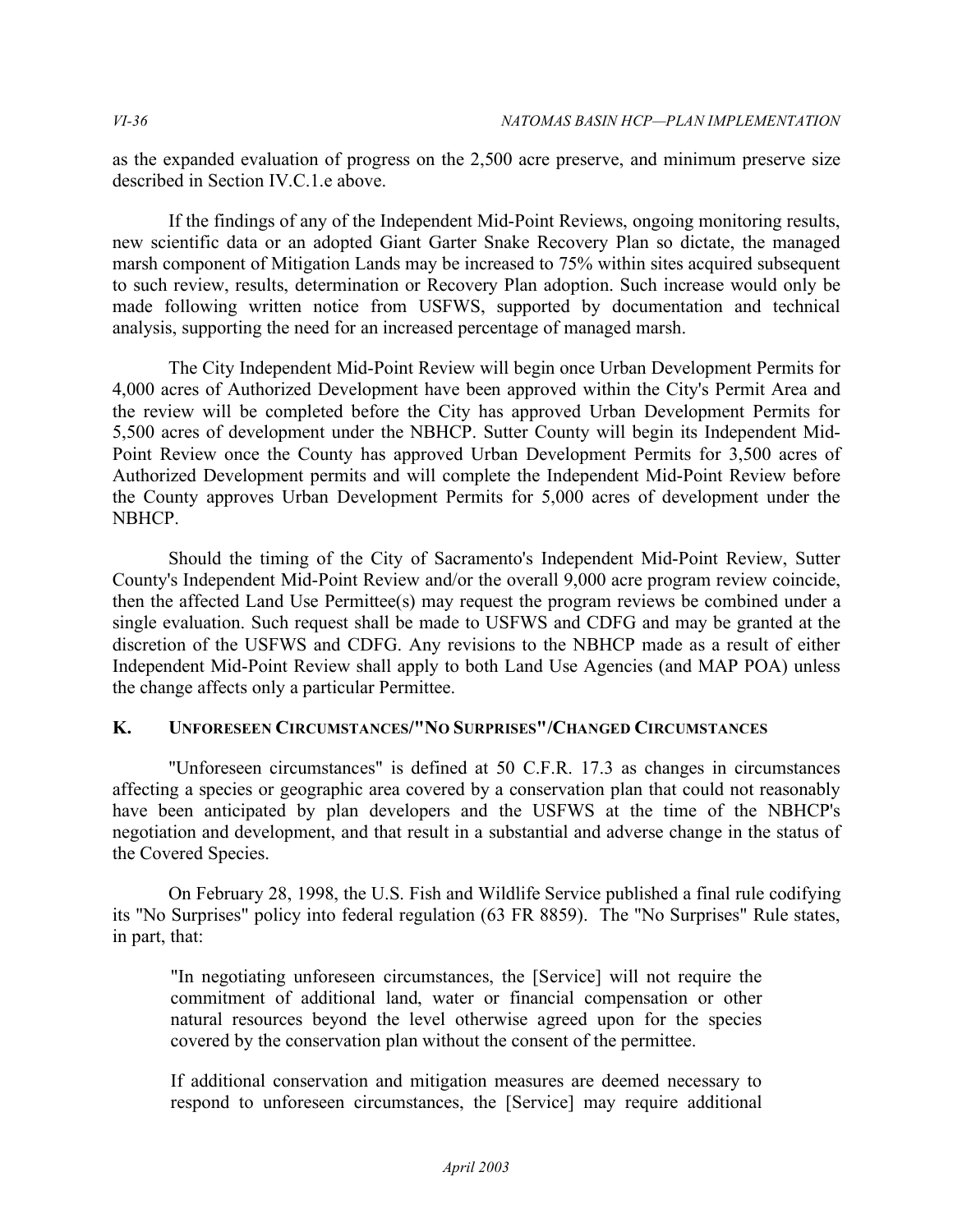measures of the Permittee where the conservation plan is being properly implemented, but only if such measures are limited to modifications within conserved habitat areas, if any, or to the conservation plan's operating conservation program for the affected species, and maintain the original terms of the conservation plan to the maximum extent possible. Additional conservation and mitigation measures will not involve the commitment of additional land, water or financial compensation or restrictions on the use of land, water, or other natural resources otherwise available for development or use under the original terms of the conservation plan, without the consent of the Permittee." (50 C.F.R. Sections  $17.22(b)(5)(iii)$  and  $17.32(b)(5)(iii)$ .)

 The assurances contained in the No Surprises rule apply only "where the conservation plan is being properly implemented, and apply only with respect to species adequately covered by the conservation plan."

 For purposes of the No Surprises assurances, the term "operating conservation program" shall mean the specific conservation, mitigation, and management measures provided under the NBHCP to minimize and mitigate the impacts of incidental take of the Covered Species.

#### a. Relevant Factors

 Pursuant to the No Surprises Rule, in determining whether Unforeseen Circumstances exist, the USFWS shall consider, but not be limited to, the following factors: (1) the size of the current range of the affected species; (2) percentage of range of Covered Species adversely affected by the NBHCP; (3) percentage of range for affected Covered Species conserved by the NBHCP; (4) ecological significance of the portion of the range affected by the NBHCP; (5) level of knowledge about the affected species and the degree of specificity of the Covered Species' conservation program under the NBHCP; and (6) whether the failure to adopt additional conservation measures would appreciably reduce the likelihood of survival and recovery of the affected Covered Species in the wild.  $(50 \text{ C.F.R.} \$ §§ 17.22(b)(5)(C) and 17.32(b)(5)(C).)

#### b. Burden and Documentation

 Pursuant to the No Surprises Rule, the USFWS shall have the burden of demonstrating that Unforeseen Circumstances exist based upon the best scientific and commercial data available. The USFWS must clearly document its findings and base its findings on reliable technical information regarding the status and habitat requirements of the affected species. (50 C.F.R.  $\S$  17.22(b)(5)(C) and 17.32(b)(5)(C).)

#### c. Advance Notice

 Except where there is a substantial threat of imminent, significant adverse impacts to a Covered Species, the USFWS shall provide at least sixty (60) calendar days notice of a proposed finding of Unforeseen Circumstances, during which time the USFWS shall meet with the Permittees to discuss the proposed finding and to provide the Permittees with an opportunity to submit information to rebut the proposed finding.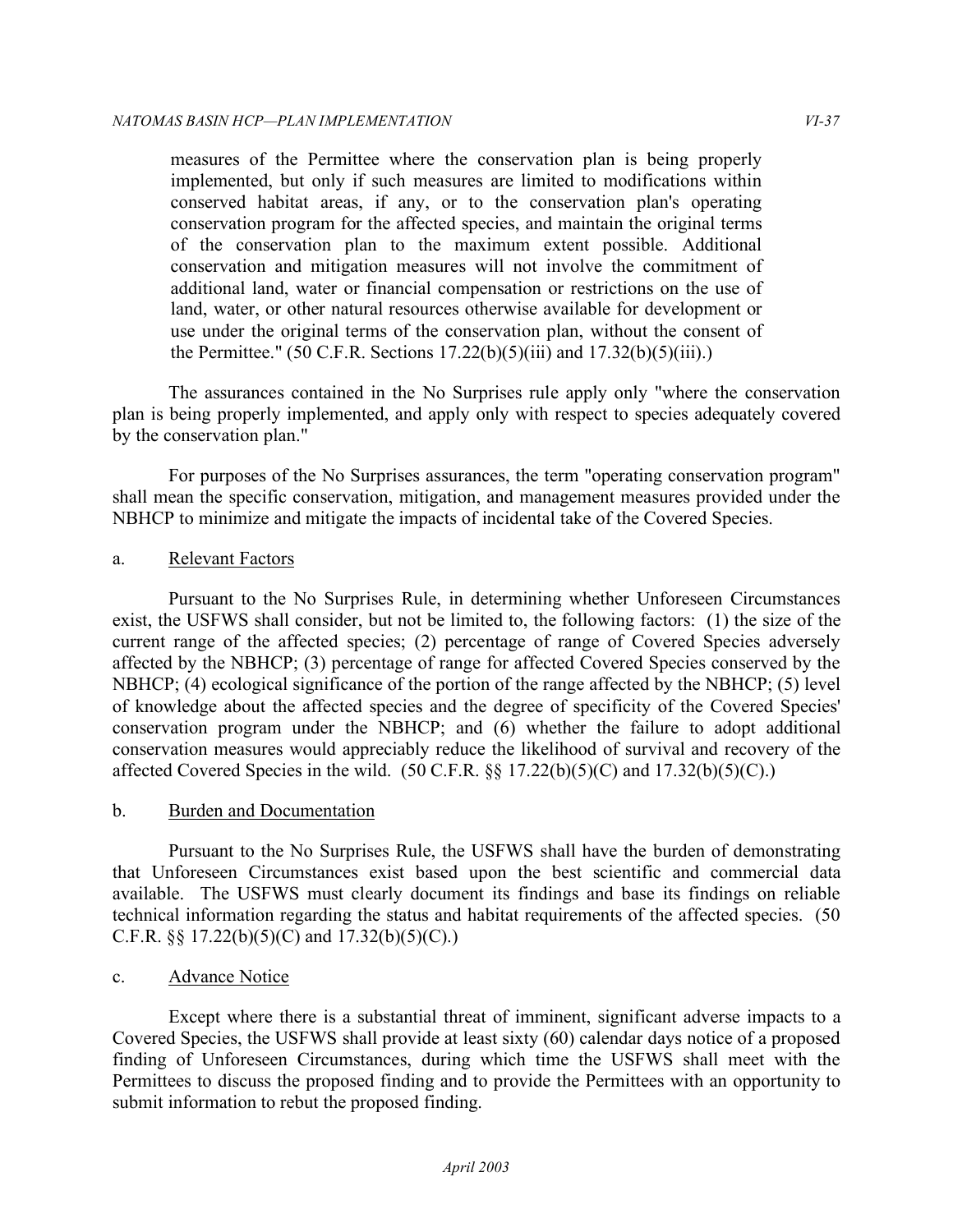### d. Limits on Additional Conservation Measures

 Pursuant to the No Surprises Rule, if the USFWS makes a finding of Unforeseen Circumstances in accordance with the procedures described in this section, and determines that additional conservation measures are warranted, such additional conservation measures shall conform to the maximum extent possible to the original terms of the NBHCP, and shall not involve the commitment of additional land, water or financial compensation or additional restrictions on the use of the land, water or other natural resources beyond the level otherwise agreed upon in the NBHCP for the Covered Species without the Permittees' consent.

# **1. Applicability of the "No Surprises" Protections**

In light of the NBHCP Adaptive Management provisions (see Section VI.F), program adaptations for recovery plans (see Section VI.H), Overall Program Review (see Section VI.I), and individual Land Use Agency's Independent Mid-Point Review (see Section VI.J), which allow certain changes to occur throughout the term of the plan, it is necessary to identify aspects of the NBHCP Operating Conservation Program that are subject to the "No Surprises" rule and for which the USFWS may not require additional mitigation for an unforeseen circumstances finding without the consent of the Permittees. The NBHCP Adaptive Management provisions allow the NBHCP to be revised as a result of new recovery plans, new research into the Covered Species, and ongoing monitoring programs. As a result, revisions may be made to the NBHCP's Operating Conservation Program, including reserve land management and enhancement, and monitoring of the Covered Species pursuant to the Plan's Adaptive Management provisions, that may result in additional mitigation provided such revisions meet the requirements of Section VI.E and VI.F. Because such revisions and changes are provided for under the Plan, they are not subject to the restrictions on additional mitigation contained in the No Surprises Rule.

The following elements of the plan are not subject to revision as part of the NBHCP's Adaptive Management provisions or as a result of the overall or individual jurisdiction reviews: (1 ) the 0.5-to-1 mitigation ratio; (2) the 20 percent limit on the amount of reserve lands that may be potentially acquired out of Basin in Area B; (3) the 75 percent limit on the amount of reserve lands to be converted to managed marsh; (4) any other change not currently described in or provided for under the Adaptive Management program, Changed Circumstances, or other elements of the NBHCP's Operating Conservation Program that would significantly increase the Plan's costs or restrictions on land otherwise available, including any such changes resulting from the 9,000-acre review Overall Review process or Independent Mid-Point Reviews; and (5) any other change not currently described or provided for under the Adaptive Management provisions or other elements of the NBHCP that would significantly affect the Water Agencies' costs or place additional restrictions on the ability of the Water Agencies to provide flood control and irrigation services.

# **2. Changed Circumstances**

 Another category of circumstances under the federal "No Surprises" rule is "changed circumstances." This term is defined under the rule as "changes in circumstances affecting a species or geographic area covered by a conservation plan that can reasonably be anticipated by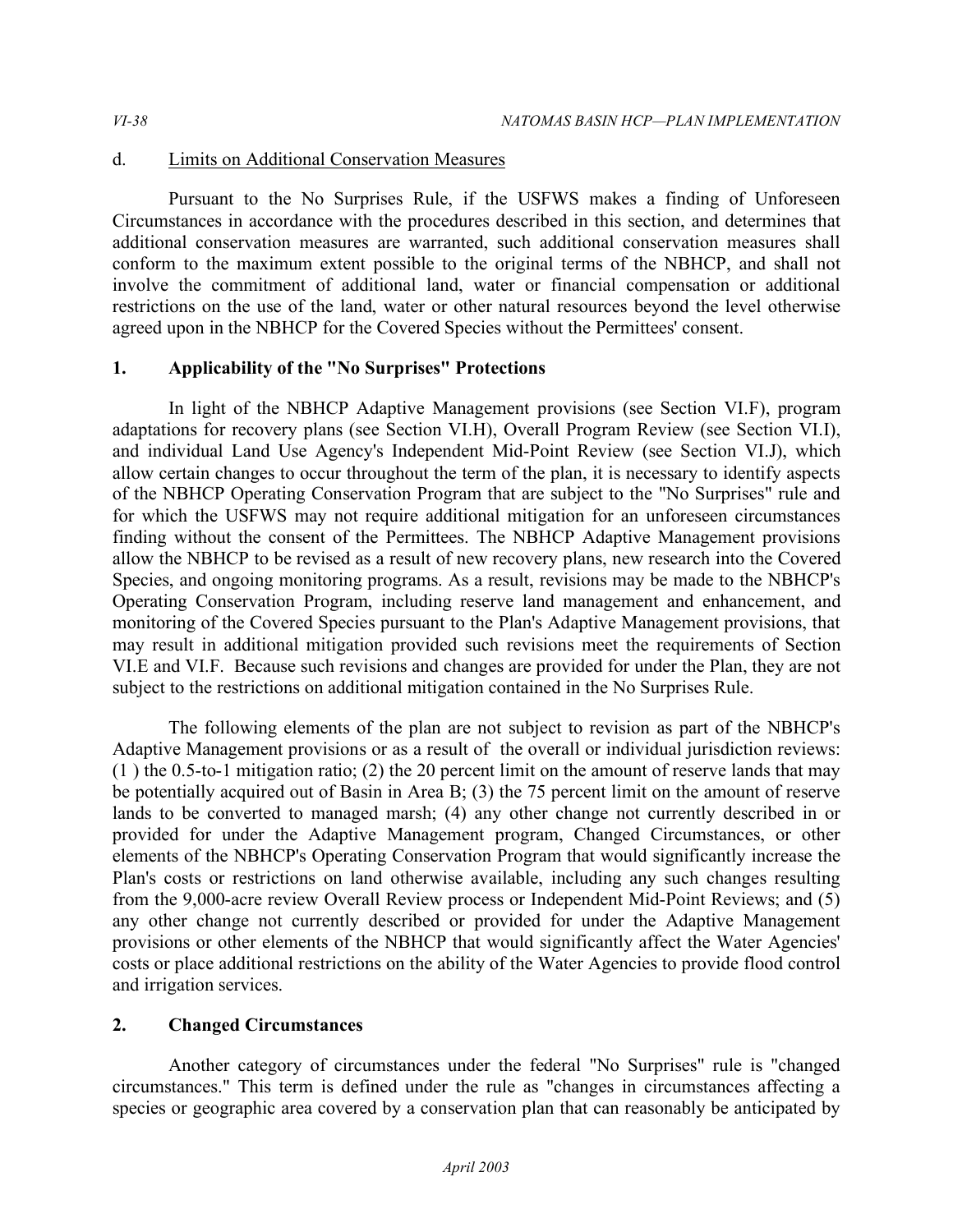plan developers and the [USFWS] and that can be planned for (e.g., the listing of a new species, or a fire or other natural catastrophic event in areas prone to such events.)" 50 C.F.R. 17.3. Changed circumstances will be addressed through the Adaptive Management provisions (Section VI.F) or as described below.

# a. Listing of New Species

 If currently unlisted species that are addressed in the NBHCP as Covered Species are listed subsequent to issuance of the NBHCP's associated Section  $10(a)(1)(B)$  permit, no action is required of the Permittees under ESA. This is because all Covered Species are named on the federal permit and, under the terms of the permit, permit coverage for any unlisted Covered Species will become effective upon the final listing of any such species under the ESA.

 Under CESA, a covered species which becomes listed would be subject to separate confirmation by CDFG that substantial evidence demonstrates that the Section 2081 Permit will continue to meet the standards in California Fish and Game Code Section 2081 (b) and Title 14 of the California Code of Regulations, Section 783.4 for the Additional State Protected Species. (See also Section 6.2.4 of the Implementation Agreement).

 However, currently unlisted species that are not addressed as Covered Species in the NBHCP will not be included in the permit and will not be so treated in the event of listing. To the extent the USFWS or Permittees determine that any such species would likely be taken, jeopardized, or the critical habitat, if any, of such species adversely modified or destroyed, as a result of the Covered Activities, the Permittees will implement the "no jeopardy/no take/no adverse modification" measures identified by USFWS until such time as the Permittee's federal permit is amended to obtain permit coverage for these species or until the USFWS notifies the Permittee that such measures are no longer needed to avoid jeopardy to, take of, or adverse modification of the critical habitat of, the non-Covered Species.

 *Unforeseen Circumstances*: There are no unforeseen circumstances associated with the listing of new species under the ESA.

# b. Availability of New Scientific Information

 Because the Adaptive Management provisions of this document, Section VI.F provide for the accumulation and integration of new scientific information and the results of monitoring in the Plan Area into the NBHCP's operating conservation program over the life of new permits, the information is not considered a changed circumstance under the NBHCP.

# c. Approval of New Recovery Plans

 Section H of this Chapter, Program Adaptation for Recovery Plans, provides during the life of the permits for the integration of peer reviewed new scientific and other information from future adopted recovery plans into the NBHCP's Operating Conservation Program, including recommendations in a future giant garter snake recovery plan requiring adjustments in the amount of managed marsh on habitat reserve lands. The integration of such peer-reviewed new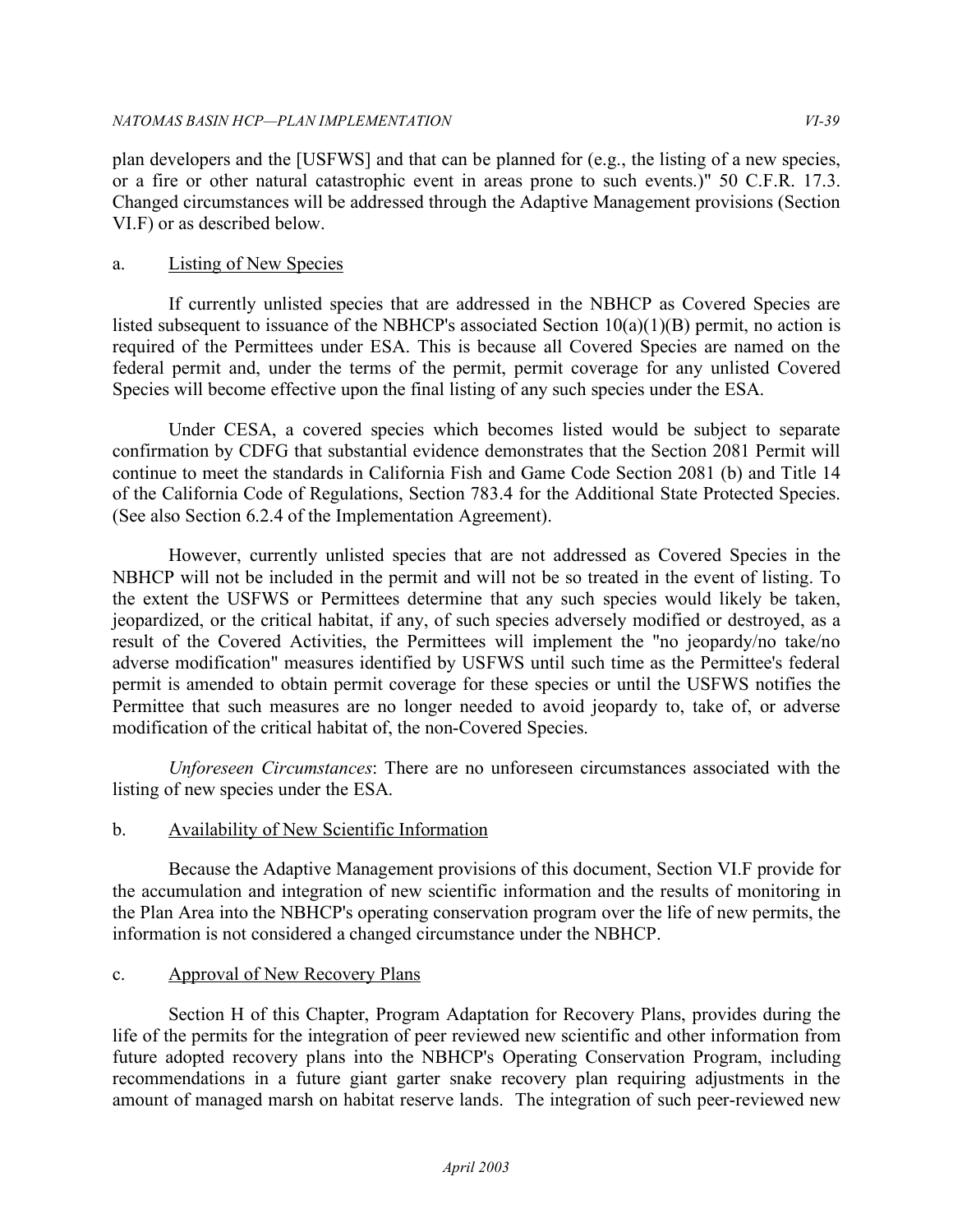scientific and other information is not considered a changed circumstance. Funding for such adjustments will be provided through adjustments to the Mitigation Fees and in addition, if TNBC determines through appropriate economic analysis that management in perpetuity of the Mitigation Lands will not require all interest generated from the O&M Endowment component of the Mitigation Fees, funds may also be may be provided by the adopted O&M Endowment Fund.

# Problems in Implementing the HCP

d. Problems in Implementing the HCP<br>Certain types of issues may develop during implementation of the NBHCP. These could include funding deficiencies, possible lack of effectiveness in some of the Plan's mitigation approaches and lands, deficiencies in certain aspects of the Plan's monitoring program, and problems in coordinating the activities of the Permittees and in distributing the location of mitigation lands equitably among the several jurisdictions. The NBHCP Permittees, Service and CDFG have planned for these types of circumstances and have addressed the potential for such occurrences in the NBHCP. The NBHCP's Overall Program Review, individual Land Use Agencies' Independent Mid-Point Reviews, regular TNBC Board or NBHCP TAC meetings, and the year end meeting between the Wildlife Agencies and Permittees are designed as mechanisms to address these circumstances. Therefore they are not considered changed circumstances.

 *Unforeseen Circumstances*: There are no unforeseen circumstances associated with the implementation problems of the NBHCP, as described above.

# e. Fire or Flood

 Natural phenomena such as wildfires and floods can result in significant adverse consequences to the NBHCP's Covered Species and their habitats. The likelihood of such occurrences depends to a large extent on the location of the HCP and the history of such events in a given region. In the NBHCP Plan Area, the risk of wildfire affecting Covered Species habitats or mitigation lands is low. This is because the land use types in the area--primarily intensively managed agriculture, would not typically support uncontrolled or extensive wildfire events, compared to chaparral, forest, or similar habitats.

 However, there is a significant risk of flood events in Sacramento County, to judge by extensive flooding that occurred in the area in 1986, 1997, and other years.

 The effects of floods on the NBHCP's Covered Species and on mitigation lands established under the Plan would depend on several factors, including the severity of the flood event, its duration, and the type of habitat affected. Overall, the adverse effects of flood events on the NBHCP's Covered Species and mitigation lands, if they occur, are expected to be relatively minor. This is because habitat mitigation lands established under the NBHCP, croplands, riparian corridors, wetlands, and some grasslands and woodlands, naturally experience periodic flooding and are capable of absorbing the effects of flooding with minimal or transient damage. It is also because many of the Plan's Covered Species are either adapted to flooding (e.g., the giant garter snake and northwestern pond turtle), would likely not be present or nesting during winter flood events (e.g., Swainson's hawk, and burrowing owl), or are capable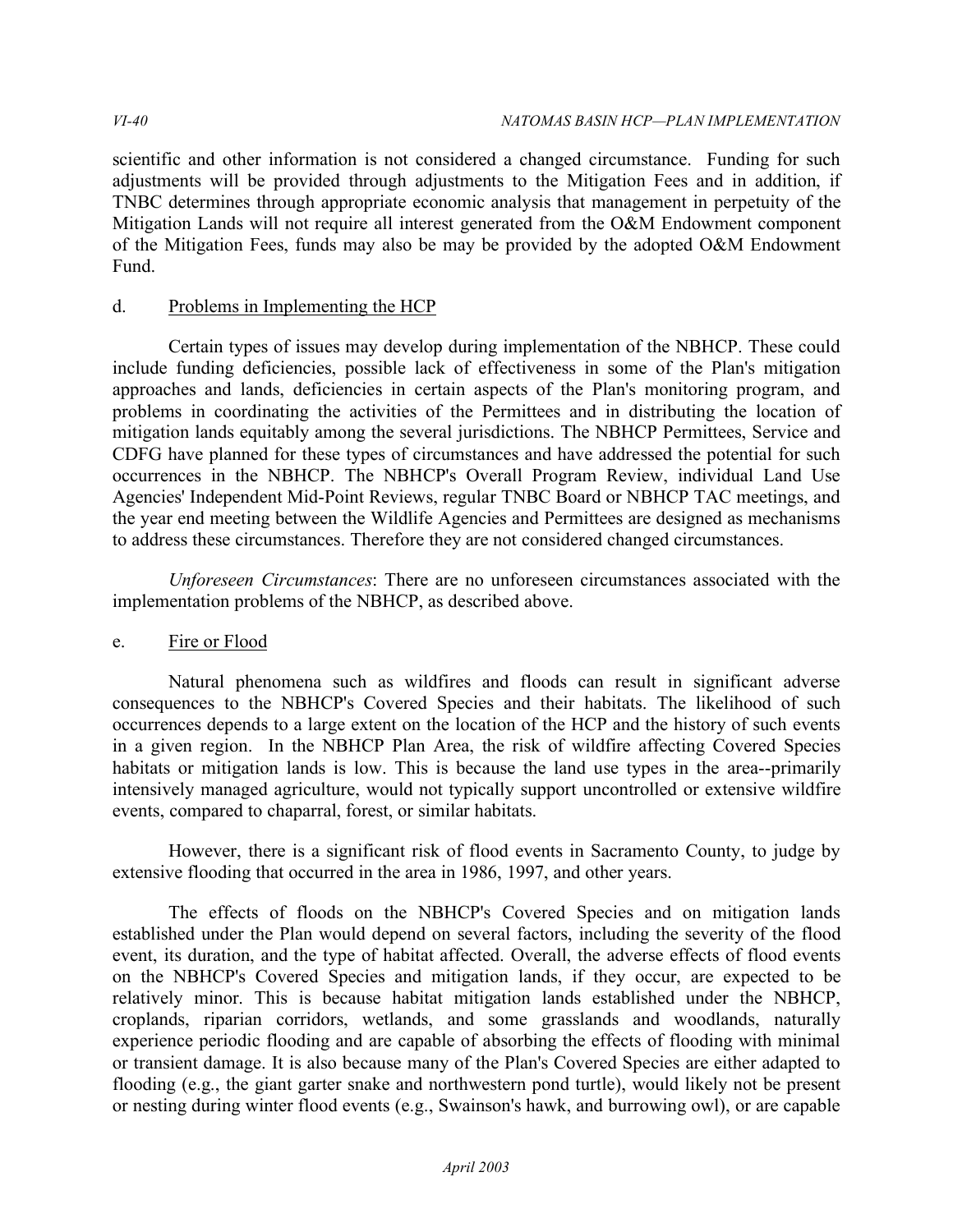of fleeing the harm of such events (e.g., white-faced ibis, bank swallow, and tricolored blackbird).

 However, in some cases flood damage to NBHCP mitigation lands could be significant, and could include crop damage, sedimentation, downed trees and shrubs, and deposits of debris. Therefore, the following conditions shall apply should flooding occur in the NBHCP Plan Area during the term of the permits:

- (1) If such flooding affects any NBHCP mitigation lands, TNBC, in consultation with the Wildlife Agencies' representatives on the Technical Advisory Committee (TAC), shall assess the extent of the damage. TNBC shall submit a report summarizing the nature and extent of such damage to the Wildlife Agencies within 60 days of the cessation of the flood. The report shall address any damage to protected habitats on the mitigation lands and any known or suspected impacts to Covered Species occupying such lands.
- (2) If damage to mitigation lands is such that corrective action is determined to be needed, as assessed by TNBC and with concurrence of the Wildlife Agencies' representatives on the TAC, TNBC shall, within 30 days of submission of the report described above, consult with the Wildlife Agencies. Together, TNBC and the Wildlife Agencies shall develop a plan for implementing any necessary measures to correct for flood damage, which measures shall include, but not be limited to, the removal of sediment or debris, land recontouring, replanting vegetation, and any other measures determined by TNBC and the Wildlife Agencies to be necessary to maintain the affected area's habitat values. The plan shall also address any additional funding beyond the management funds already identified under the Plan needed to implement such measures. TNBC will implement the approved plan. Funding for restoration following flooding shall be provided through TNBC, with funds provided as described in Section VI.B above, unless funded by another source.

 *Unforeseen Circumstances - Flooding*: A flood event greater than the 200-year event has not occurred in the last 100 years for the Sacramento or American Rivers in the vicinity of the Natomas Basin. The potential damage from such an event is not foreseeable, nor predictable. Therefore, a flood and the damage resulting from an event greater than a 200-year event shall be considered an Unforeseen Circumstance.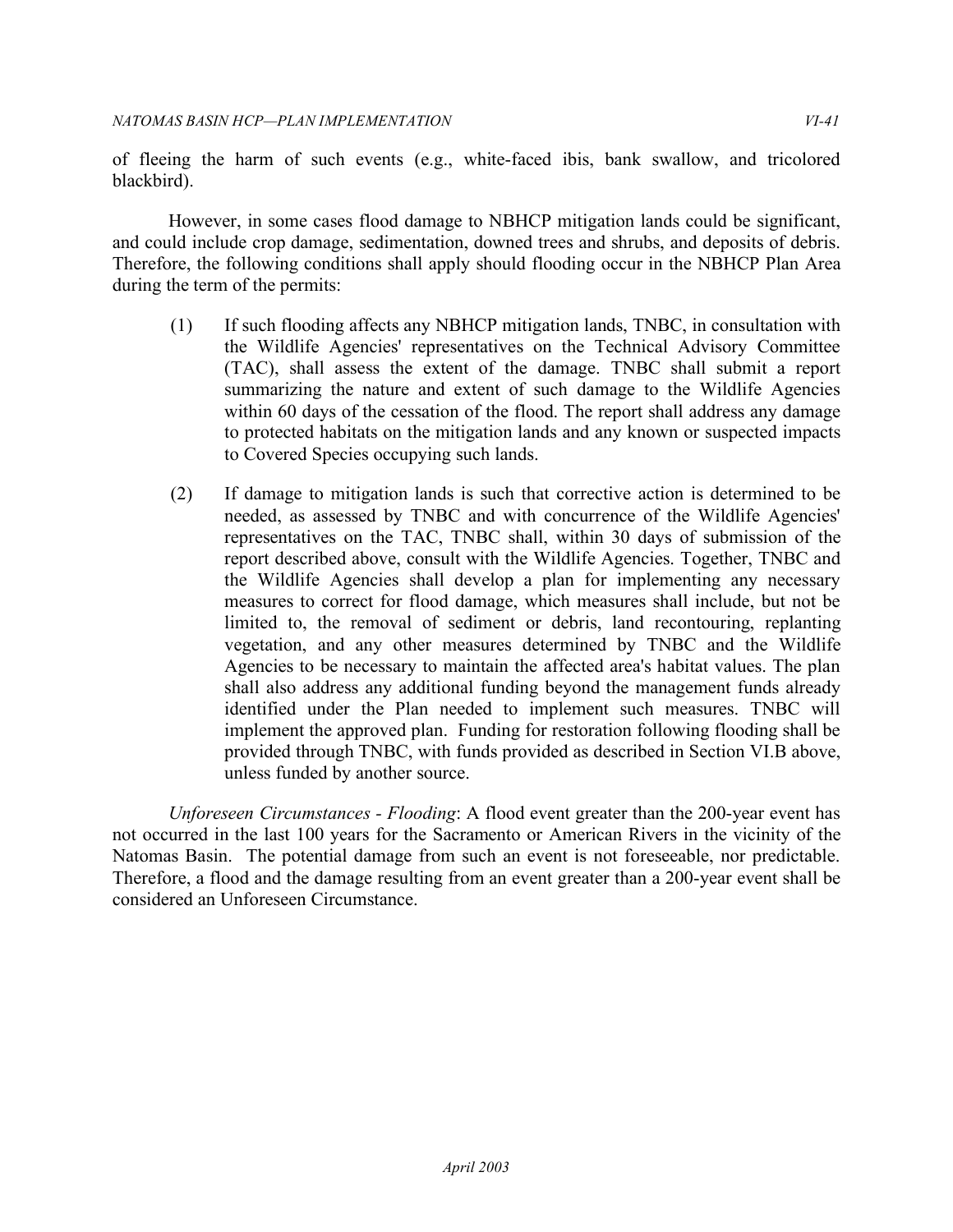# f. Invasion of Non-Native Species both Plant and Animal

 It is possible that the habitat reserves may become infested with non-native plant and/or animal species which could impact the quality of the wetland and upland habitat, although the management plans developed for the habitat reserves are required to include measures to prevent such infestations and thus the establishment of a major infestation should be low. A major infestation of fast growing weed species such as giant reed, Johnson grass, etc., can severely restrict water movement in wetlands and reduce habitat quality. The invasion of yellow star thistle in uplands can render fields useless for foraging animals. Large infestations of weedy species can become extremely expensive to control and could heavily tax the mitigation fund. Similarly there may be an invasion of non-native animals species which either prey on Covered Species or degrade habitat quality. A control program to eliminate the problem species can also be expensive.

 If a pest plant/animal infestation results in substantial impacts to habitat reserves, as assessed by TNBC, with the concurrence of the Wildlife Agencies, such that it cannot be adequately handled under the existing operating budget, TNBC shall prepare a report which describes the extent of the problem, identifies a range of remedial actions, and includes a cost analysis for funding a control program. The report shall be submitted to the Wildlife Agencies for approval. TNBC shall implement the measures recommended in the approved report. Funding for recovery measures related to invasive plants or animals shall be provided through TNBC, with funds provided as described in Section VI.B above, unless funded by another source.

 *Unforeseen Circumstances*: Due to the well documented national problem of invasive non-native plants and animals, and their effects on native vegetation and wildlife, no unforeseen circumstances exist for this event.

#### g. Changes in Water Availability

 The irrigation of wetland reserves in the Natomas Basin relies on continuous water supplies that are generally provided by Natomas Mutual. If circumstances change and Natomas Mutual is no longer able to provide the same level of water service or ceases to provide irrigation water deliveries in the Natomas Basin, the Covered Species and their habitat could potentially experience a significant impact. Considered herein are changed circumstances that could result in the event of either temporary or long-term reductions in the delivery of irrigation water by Natomas Mutual. General water availability and optional sources for reserve irrigation is discussed in Section IV.D.4.c.

 In recent years, Natomas Mutual has installed sophisticated improvements to allow substantial increases in water recirculation within the Natomas Basin. Utilizing this infrastructure, Natomas Mutual has, in recent years, been able to serve all of their water users fully during periods of drought- related water supply reductions. Thus, during short-term periods of drought, water supplies for TNBC reserves are reasonably anticipated to be adequate due to the seniority of the water rights within the Basin and Natomas Mutual's operations that can limit outflows from the Basin and increase internal recirculation.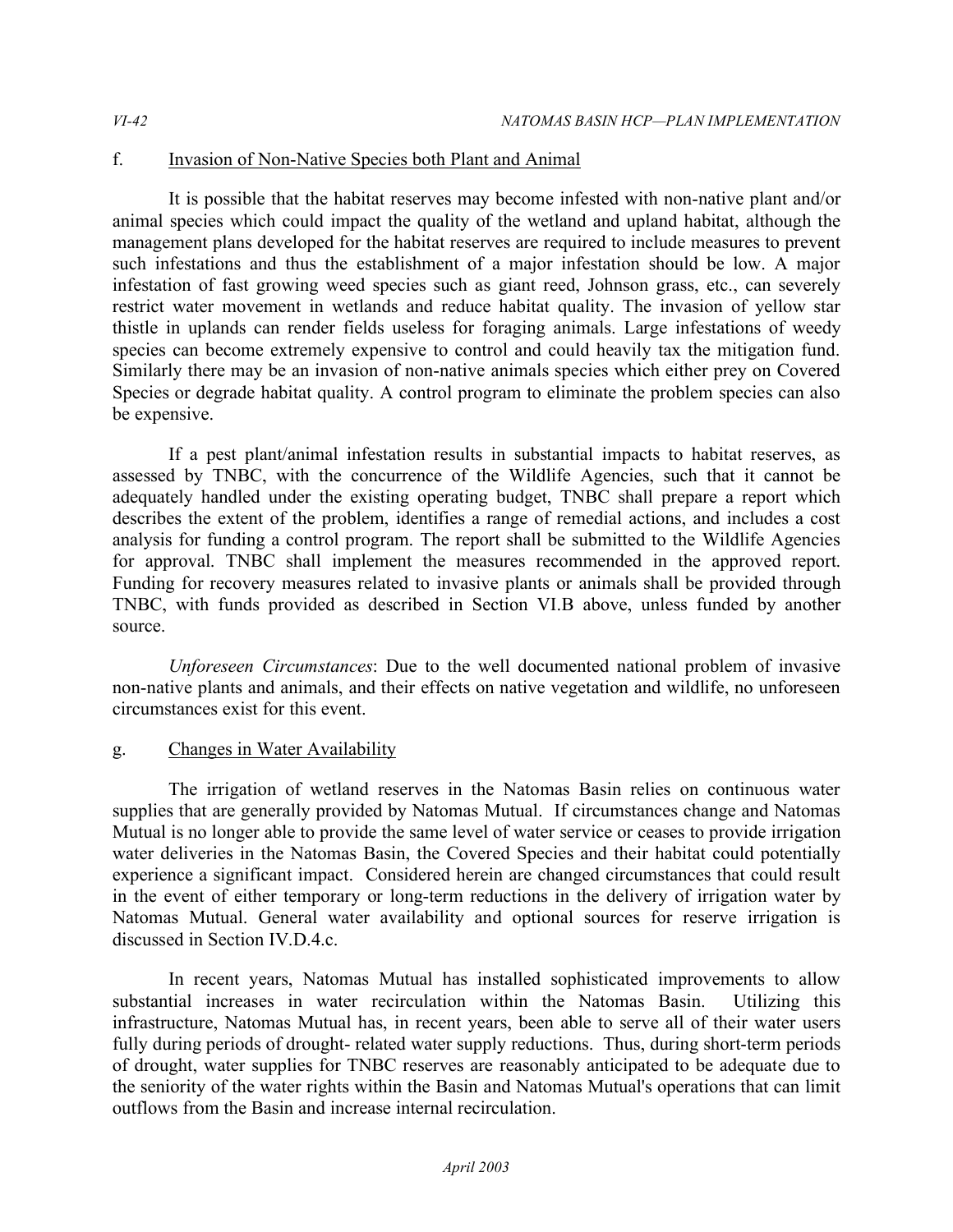#### *NATOMAS BASIN HCP—PLAN IMPLEMENTATION VI-43*

 If a prolonged drought occurs such that the maintenance of managed wetlands are in jeopardy (i.e., a drought lasting longer than 5 years) as assessed by TNBC and with concurrence of the Wildlife Agencies, TNBC shall prepare a report that explains what effects the drought is having on the NBHCP's Covered Species and mitigation lands. The report, to be submitted to the Wildlife Agencies for approval, shall identify available measures, if any, needed to assure that the basic habitat requirements for the protected species are being met. TNBC shall implement the approved report. The report shall also address any funding needed to implement such measures. Funding for drought recovery measures shall be provided through TNBC, with funds provided as described in Section VI.B above, unless funded by another source.

 *Unforeseen Circumstances - Drought:* A drought lasting longer than 6 years has not occurred in recorded history for the Sacramento or American River Basins, in the vicinity of the Natomas Basin. Therefore, a drought and the damage resulting from such an event lasting longer than 6 years shall be considered an Unforeseen Circumstance. The potential from such a drought is not foreseeable, nor predictable.

 *Unforeseen Circumstances - Natomas Mutual Discontinuing Service*: Natomas Mutual is a long-established privately held water company that provides irrigation water service within the Natomas Basin. As TNBC becomes a major land owner within the Basin, it will require substantial water deliveries that will assist Natomas Mutual with remaining an economically viable company. Additionally, substantial agricultural interests are anticipated to remain within the Natomas Basin throughout the life of the permit(s). The potential for Natomas Mutual to discontinue providing irrigation water service within the Basin is not foreseeable, or predictable because Natomas Mutual has provided irrigation service throughout the Natomas Basin since 1921 and there are no plans to discontinue service. As long as agricultural activities continue within the Natomas Basin, water supply service for irrigation purposes will be necessary. Consequently, if Natomas Mutual discontinues service it is reasonable to assume that another water company would provide irrigation service for such activities. Therefore, financial implications to TNBC resulting from Natomas Mutual discontinuing service within the Natomas Basin are considered an Unforeseen Circumstance.

#### h. Toxic Spills and Illegal Dumping of Toxic Materials

 If one of these circumstances occurs, TNBC, with the concurrence of the Wildlife Agencies' representatives on the TAC, shall determine the extent of damage to the reserve(s) and local environmental health departments or other emergency response personnel shall occur to determine the appropriate agencies and alternatives available for providing remediation. TNBC shall continue to maintain their lands in a manner that prevents toxic spills and illegal dumping of toxic materials. TNBC and the Land Use Agencies maintain all rights to prosecute and seek remediation from responsible parties for toxic spills and illegal dumping of toxic materials. identify and implement any appropriate remediation response. In addition, consultation with

 *Notification*: It is the duty of TNBC to notify the Wildlife Agencies, in writing, within seven (7) calendar days of becoming aware of an existing or potential Changed Circumstance.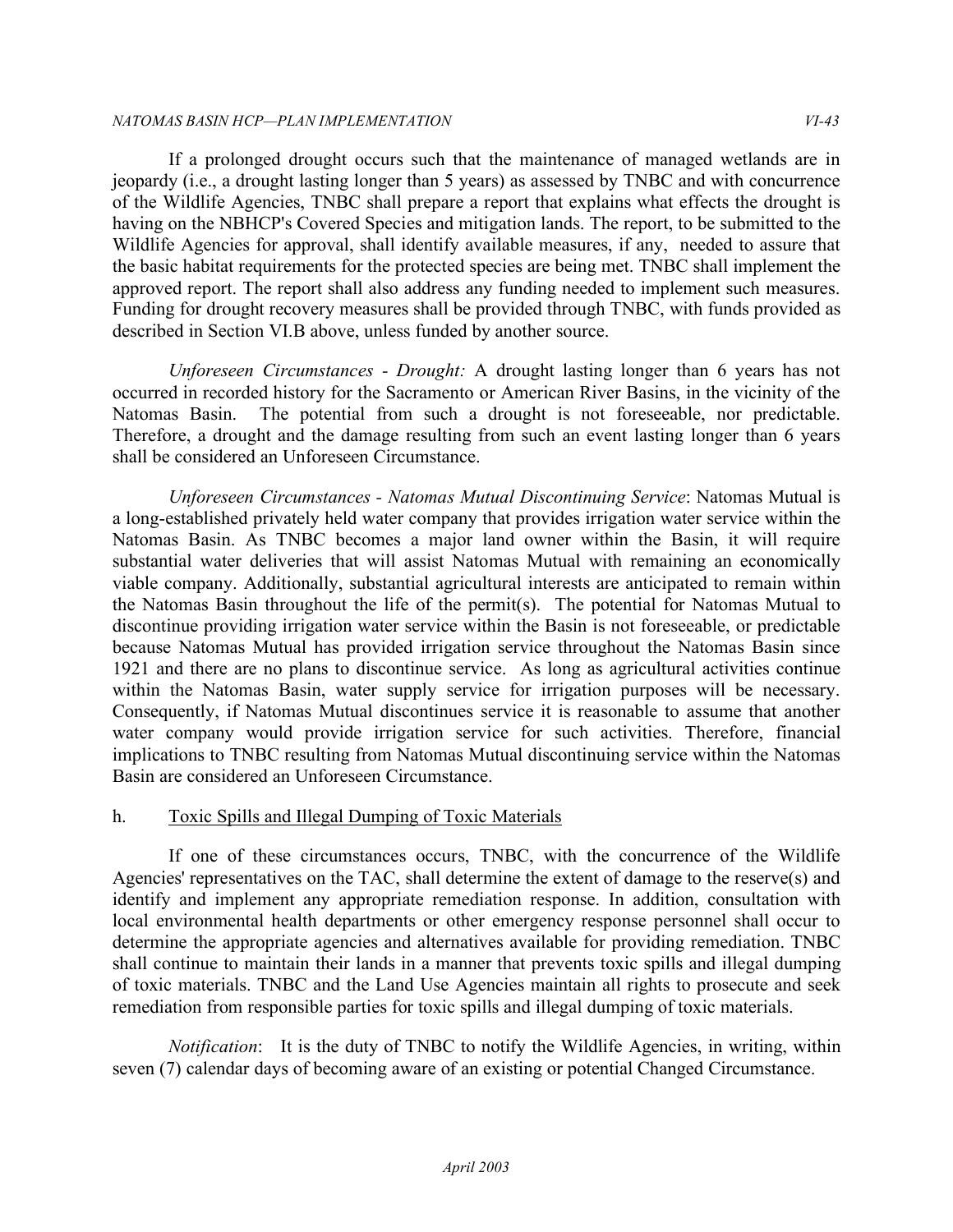*Unforeseen Circumstances:* Due to the geographic dispersion of the TNBC reserves within the Natomas Basin, it is unlikely that a toxic spill or illegal dumping of toxic substances would affect a substantial portion of the TNBC reserve system. Further, the Basin is served by one major roadway, Highway 99/70. This roadway poses the greatest potential for an accidental toxic spill of substantial volume. Due to the physical separation of the majority of TNBC reserves from Highway 99/70, as well as the standard practices for responding to major incidents upon state highways, such a spill would be unlikely to substantially affect the TNBC reserve system. If one of the circumstances described above occurs and results in damages to more than 20 percent of the total TNBC reserve lands, an Unforeseen Circumstance will have occurred.

### i. Non Participation by a Land Use Agency within the Natomas Basin HCP

 A changed circumstance may occur if one of the Land Use Permittees covered by the NBHCP either does not become a signatory to the IA, does not exercise its option to obtain Incidental Take Permits or is subject to revocation of its Permits for non-compliance. While the NBHCP is structured to ensure that mitigation will remain adequate to fully compensate impacts regardless of the number of participants (see Section VI.L.2, Severability), adjustments through adaptive management within the TNBC reserve system may be required to ensure that the type of habitat created by the reserve adequately compensates for and represents the type of habitat affected by Authorized Development within the participating Land Use Agency Permit Area. For example, Authorized Development within the City of Sacramento's Permit Area may have greater effect on upland species habitat (e.g., Swainson's hawk) than wetland species (e.g., giant garter snake), whereas Authorized Development in Sutter County may result in greater effects to wetland habitats than to upland habitats.

 It is important to note that agricultural land use patterns change in response to various circumstances, including market fluctuations and soil capabilities. Additionally, there is an historic trend for rice production to be eliminated well in advance of urban development. The result of this trend is that, at time of urban development, it appears land to be developed is primarily either fallow or ruderal in character, when in fact the land may have been in rice production and providing wetland habitat up until one or two years prior to development. As such, this NBHCP relied upon the 1997 agricultural cover types as the base conditions to which the Operating Conservation Plan responds.

 With the participation of both Land Use Agencies, the NBHCP reserve system, adaptive management and other management measures are effective in compensating and mitigating for the impacts for both of these different habitats and their associated Covered Species. If one Land Use Agency should choose not to participate, the NBHCP requires that an adjustment in habitat acquisition and management may be required to assure the provision of sufficient reserve lands and mitigation to offset fully the impacts resulting from Covered Activities within that Permit Area and to ensure the remaining Land Use Agency's impacts are adequately mitigated. In order to ensure that the reserve system, mitigation measures and enhancements of the plan remain responsive to the type of impacts, it nonetheless may be necessary to re-evaluate the type of habitat to be restored, created, enhanced or managed by the reserve system if one of the Land Use Permittees does not participate.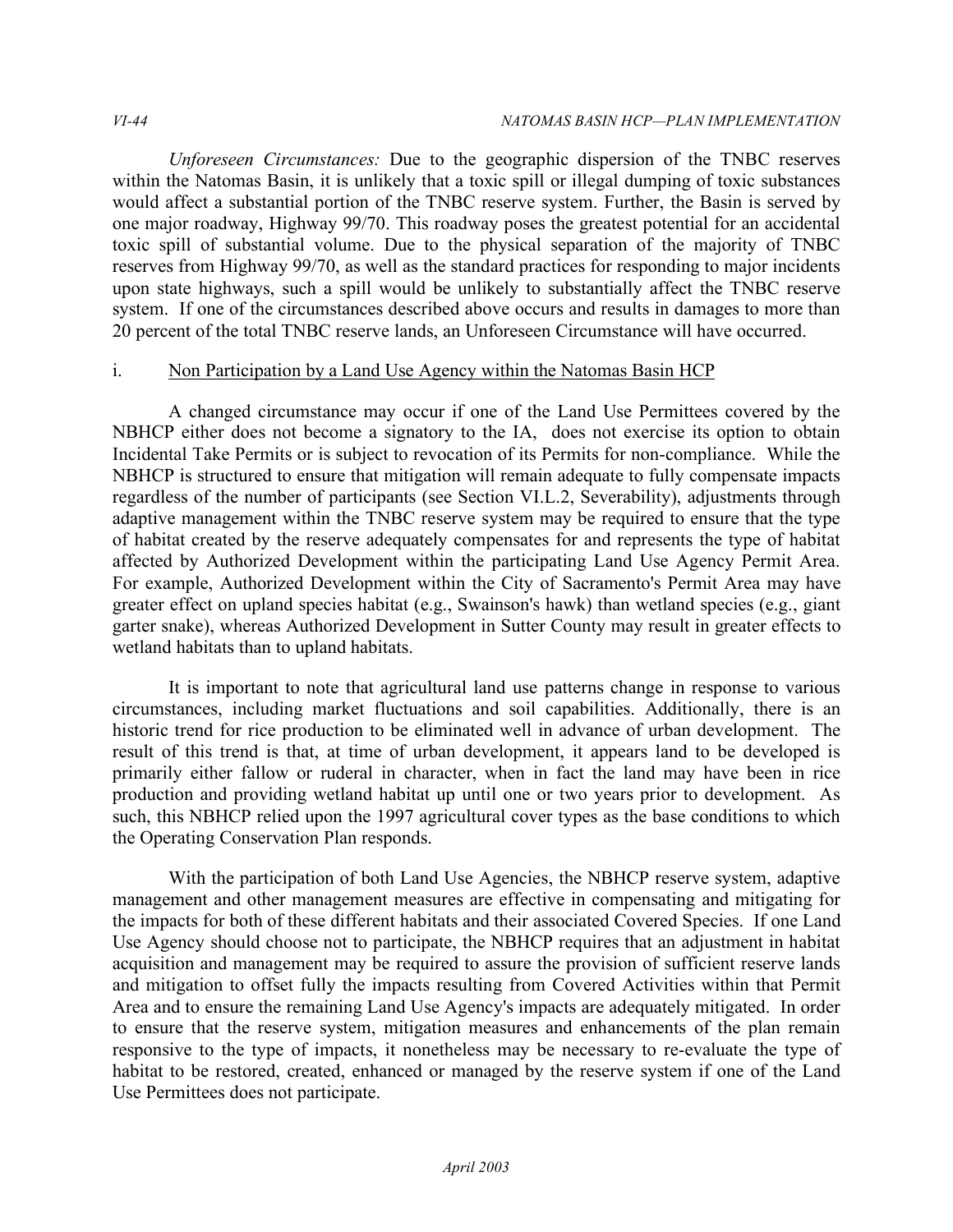In the event this changed circumstance should occur, the participating Land Use Agency, in conjunction with the TAC and TNBC, shall review the existing and planned reserve system relative to the types of habitat which have been impacted and are projected to be impacted by the remaining Authorized Development. The existing Adaptive Management Plans and overall reserve management measures shall be reviewed and modified, as necessary, to ensure that the reserve lands are acquired in accordance with the NBHCP 0.5 to 1 mitigation ratio and to ensure that within that ratio, adequate management and enhancement activities are incorporated in the reserve system design to respond to any change in the type of habitat and associated species which will be impacted. The Wildlife Agencies shall approve all such changes. This may require that TNBC provide a greater proportion of upland enhancements and implement additional upland habitat management activities as specified in Section IV.C.4 on acquired reserve lands if the impacts associated with the Covered Activities of the participating Land Use Agency would result in greater effects to upland species habitat than wetland habitats. Similarly, if the Covered Activities would result in the loss of more wetland habitat, the TNBC would adjust the reserve management techniques to focus on wetland habitat enhancement and management activities as set for in Section IV.C.3. The Adaptive Management Plan shall be developed by TNBC, in consultation with the TAC to ensure that adaptive management changes do not result in adverse impacts to other Covered Species. The changes would be approved as part of the plan's Adaptive Management Program. In order to avoid significant imbalances in the type of habitat created relative to the impacts by type of habitat and Covered Species, Mid-Point Reviews will be conducted. At the Overall Program Review and the Independent Mid-Point Reviews, impacts and habitat types will be compared and any imbalances in the reserve habitat type will be identified and responded to in policies for both adaptive management and future reserve acquisition and establishment. In this way, the monitoring program for both compliance and effectiveness monitoring will interact with the reserve design and management to ensure successful and responsive habitat mitigation to impacts. (See also Biological Monitoring Section VI.E and Review Sections VI.I and J.)

 *Unforeseen Circumstances*: If one of the Land Use Agencies either does not participate in the NBHCP or their Permits are revoked, and the Wildlife Agencies determines that there are no feasible alternatives available for reserve enhancement or acquisition within the Natomas Basin or through Out-of-Basin reserve acquisitions that will address the type of habitat impacted by the participating Land Use Agency, an unforeseen circumstance may occur. For example, if one of the Land Use Agencies should cease participation in the NBHCP after substantial build- out of the reserve system which has occurred in order to provide mitigation for impacts due to Authorized Development associated with previously issued urban development permits, and substantial changes to the reserve system are impractical or infeasible, an Unforeseen Circumstance will have occurred. This eventuality is highly unlikely, and therefore considered an unforeseen circumstance, for the following reasons:

 (1) Adoption of the NBHCP and execution of the associated Implementing Agreements commit the Land Use Agencies to implement the provisions of the NBHCP. There is no basis to assume that either Land Use Permittee will fail to fulfill their obligations under the NBHCP or cease participation under the NBHCP.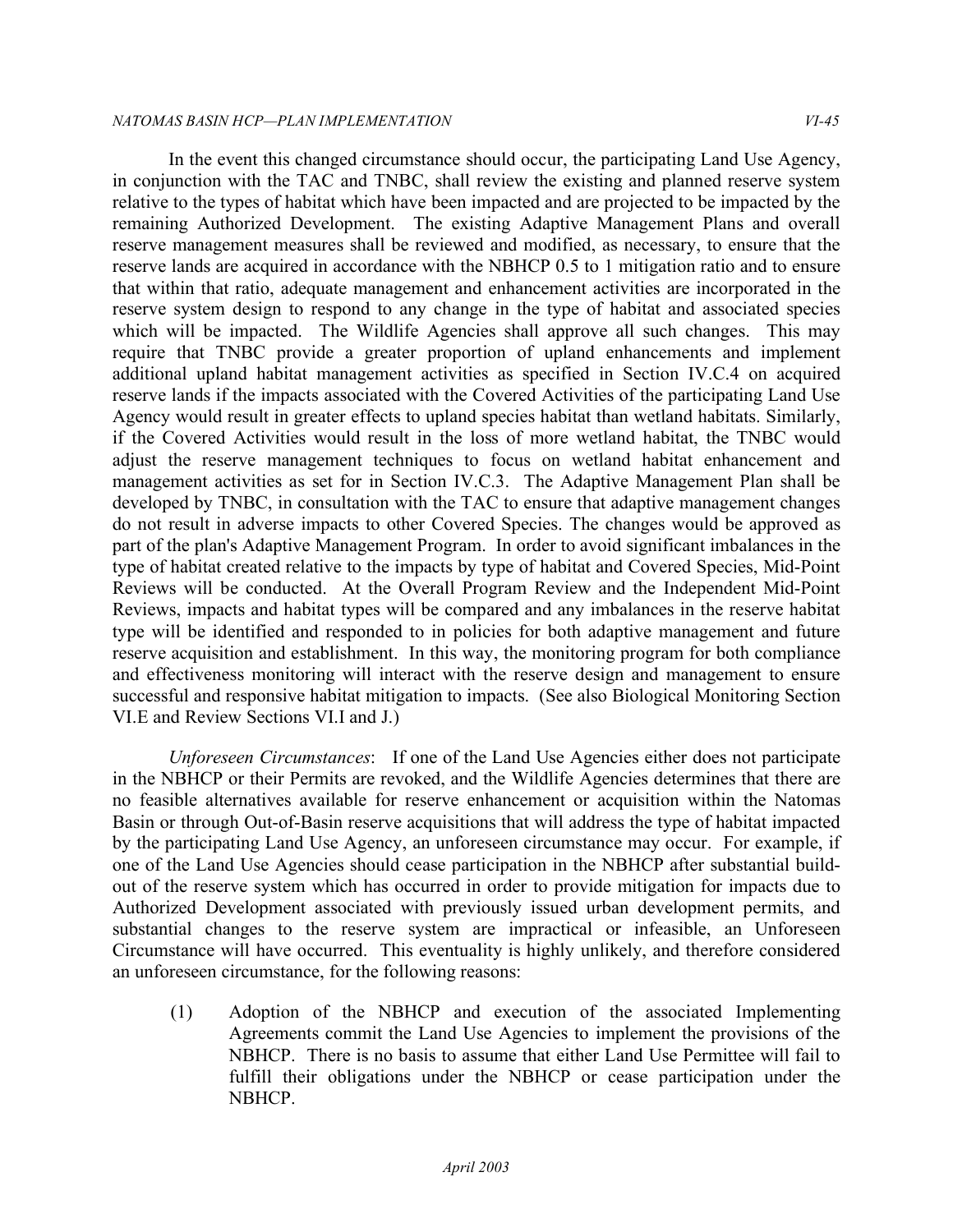- (2) In order to issue urban development permits, the participating Land Use Agency Permittee must accept mitigation fees. Consequently, before Authorized Development proceeds, the participating Land Use Agency will be required to collect funds which will be used to acquire Mitigation Lands in order to offset the impacts of that Authorized Development. The participating Land Use Agency's collection of Mitigation Fees is independent of a decision by another Land Use Agency Permittee to choose whether or not to participate or continue participating in the NBHCP. Thus, TNBC will be responsible for acquiring Mitigation Lands and adjusting the reserves to compensate for the loss of habitat associated with urban development proceeding pursuant to the participating Land Use Agency's Permit.
- (3) The NBHCP includes requirements for Individual Mid-Point Reviews and an Overall Program Review. These reviews will include an analysis of whether the composition of habitat acquired and restored by TNBC reflects the composition of habitat impacted by Authorized Development. In the event TNBC reserves do not reflect the types of habitat impacted by Authorized Development, then the Operating Conservation Program would be adjusted accordingly to correspond to the habitat types impacted through the Adaptive Management provisions of the NBHCP.

# **L. ENFORCEMENT, AMENDMENTS, HCP REQUIREMENTS**

# **1. Enforcement of the Section 10(a)(1)(B) and Section 2081 Permits**

 The provisions of the NBHCP are enforceable through the terms and conditions of the Section 10(a)(1)(B) permit and 2081 permit issued by the USFWS and CDFG, respectively, the NBHCP Implementation Agreement executed by the respective Permittees and governing federal and state laws and regulations.

#### a. Notice

 Any notice required to enforce, amend, or evaluate the NBHCP and terms and conditions of the Implementation Agreement must be given to the Permittees by personal delivery or by certified mail/return receipt requested.

#### b. Suspension/Revocation

 The USFWS or CDFG may suspend their respective Permits of any given Permittee if that Permittee fails to implement the NBHCP in accordance with the terms and conditions of the permits and as provided for under applicable regulations. Suspension or revocation of a Section  $10(a)(1)(B)$  permit, in whole or in part, by the USFWS shall be in accordance with 50 CFR 13.27-29 and each individual Permittee's Implementation Agreement. Suspension or revocation of any permit issued by the CDFG based on the NBHCP and pursuant to Fish and Game Code Section 2081, subdivision (b), in whole or in part, shall be governed by the Implementation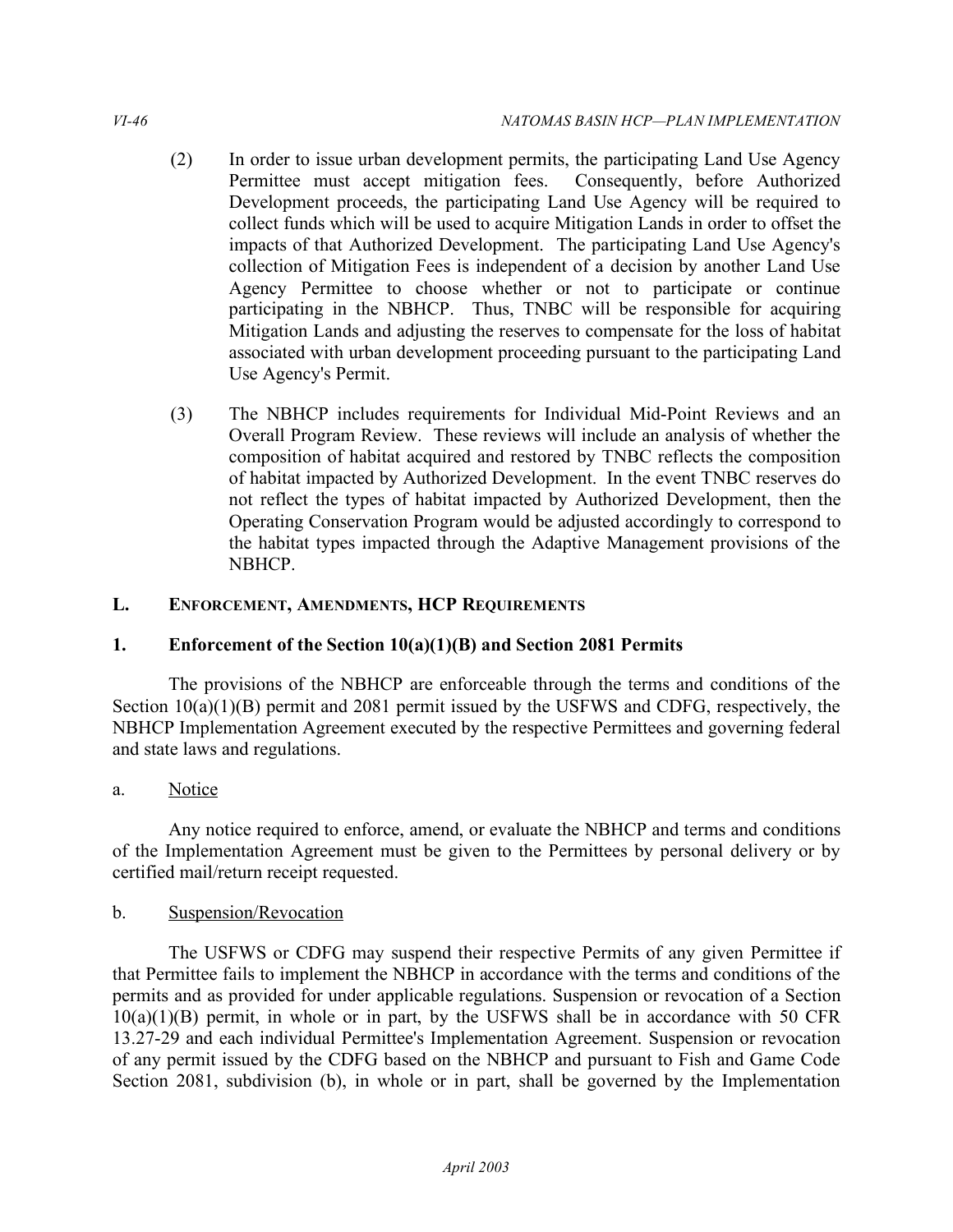Agreement executed by the CDFG, and sections 783.7 and 783.8 of Title 14 of the California Code of Regulations or other controlling legal authority in effect at the relevant time.

#### **2. Severability**

 If one of the Land Use Agencies fails to obtain its Permits or has its Permits revoked for failure to comply with the NBHCP, the essential effect to the implementation of the NBHCP is that less Authorized Development is covered by the NBHCP. With regard to funding adequacy, the reduction in Authorized Development would result in a similar reduction in acres of mitigation land to be acquired, restored, managed, enhanced and administered as reserve lands in perpetuity. Therefore, TNBC would have adequate funding to continue to implement the NBHCP as it applies to the reduced Authorized Development and the Covered Activities within the participating Land Use Permittees' Permit Areas. Additionally, if TNBC were to implement the NBHCP under these circumstances, the NBHCP provides for adjustments to the Mitigation Fee as necessary, to fund the acquisition, restoration, creation, enhancement and management of reserves on a 0.5 to 1.0 mitigation basis. Economic and Planning Systems, has completed the Fee Analysis since the inception of the HCP's implementation and completed an Economic Analysis that shows the financial result on TNBC if less Authorized Development than the full 17,500 acres occurs (see Appendix A).

 Additionally, should one of the Land Use Agencies not participate (see Changed Circumstances Section VI.K.2.i above), the NBHCP provides for adaptive management revisions to ensure that the mitigation program continues to be proportionate to the type of habitat and species affected.

#### **3. Amendments and Revisions**

 There are two types of changes which may be made to the NBHCP and/or the NBHCP Permits and/or its associated documents:

Revisions Amendments

 Any revisions or amendments shall be in accordance with all applicable legal requirements, including but not limited to the ESA, NEPA, CESA, CEQA, and any applicable state and federal regulations. TNBC shall process all amendments and revisions to the NBHCP, circulating proposed changes to all parties and, if appropriate, approving the amendment or revision by action of TNBC Board.

#### a. Revisions (Changes to the NBHCP Not Requiring Amendment of the Plan and Incidental Take Permits)

 Revisions to the NBHCP are changes to the Plan provided for under the Operation Conservation Program, including Adaptive Management changes and Mitigation Fee adjustments. These revisions would not result in operations under the NBHCP that are significantly different from those analyzed in connection with the NBHCP as approved, result in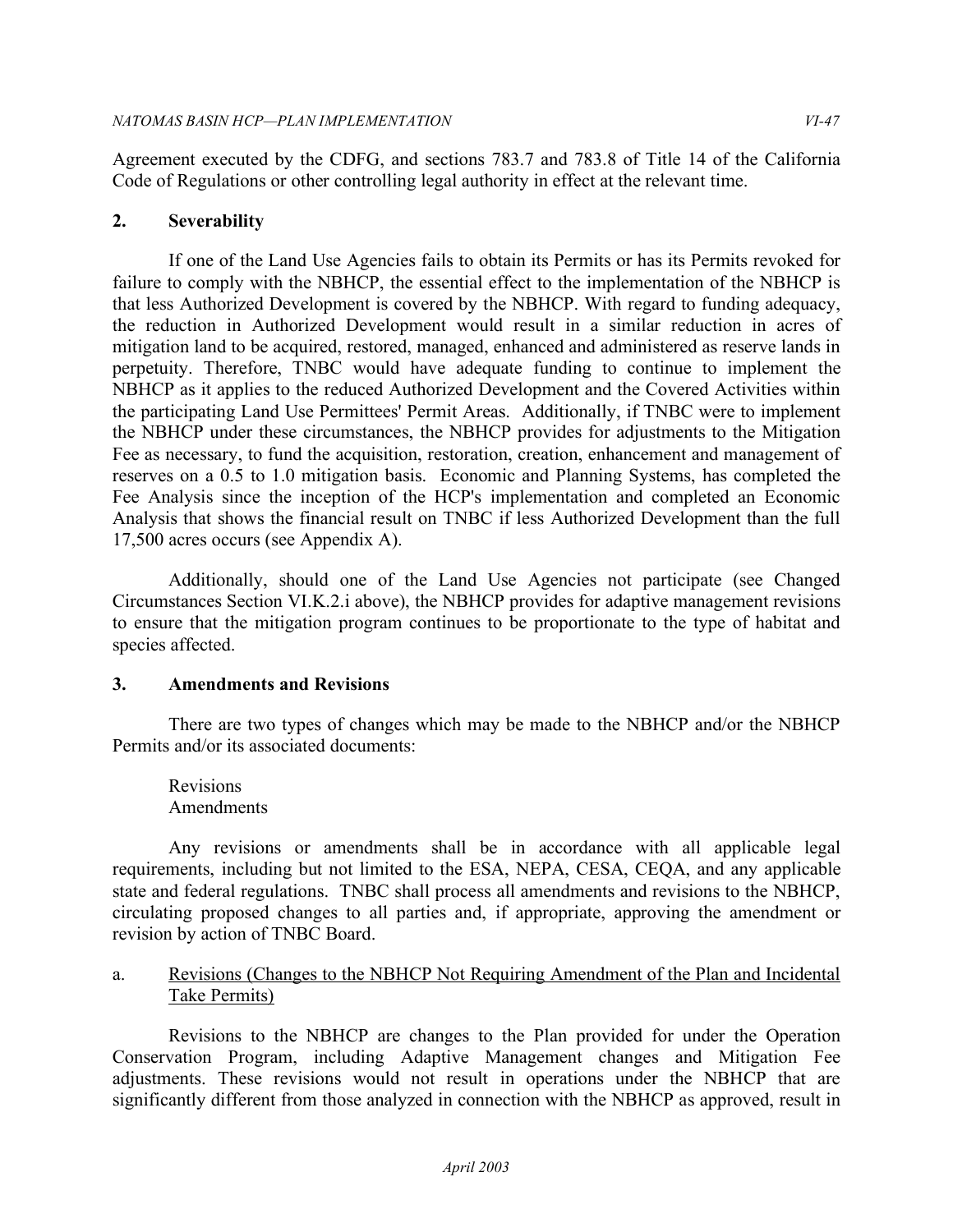adverse impacts on the environment that are new or significantly different from those analyzed in connection with the NBHCP as approved.

Revisions to the NBHCP may include, but are not limited to the following:

- (1) Updating Construction "Windows" for the NBHCP Covered Species. In the event that standard construction windows established for species covered by the NBHCP are revised by USFWS or CDFG, then such revised construction windows within the NBHCP shall be automatically revised.
- (2) Correction of any maps or exhibits to correct errors in mapping or to reflect previously approved changes in the ITPs or NBHCP.
- modifying timing of NBHCP preconstruction survey methodologies. (3) Establishing and amending preconstruction survey methodologies, including
- (4) Modifying existing or establishing new Incidental Take Avoidance Measures.
- (5) Modifying reporting protocols for Annual Reports.
- (6) Minor changes to survey, monitoring or reporting protocols.
- (7) Revising reserve enhancement and management techniques.
- (8) Establishing new reserve design criteria.
- (9) Revising reserve enhancement or management practices in conjunction with Site Specific Management Plans.
- (10) Approving recreational or income-generating uses for the NBHCP reserves that are consistent with the biological goals and objectives of the NBHCP Plan.
- (11) Making annual adjustments to the NBHCP Mitigation Fee to keep pace with inflation, or as necessary to fully implement the NBHCP's Operating Conservation Program, including its Adaptive Management provisions and responses to Changed Circumstances.
- (12) Changes to the membership of the TAC which retains representation from the Wildlife Agencies.
- (13) Any other modifications to the NBHCP that are consistent with the biological goals and objectives the NBHCP that the USFWS and CDFG have analyzed and agreed to, and that will not result in operations under the NBHCP that are significantly different from those analyzed in connection with the NBHCP as approved, result in adverse impacts on the environment that are new or significantly different from those analyzed in connection with the NBHCP as approved or result in take not analyzed in connection with the NBHCP as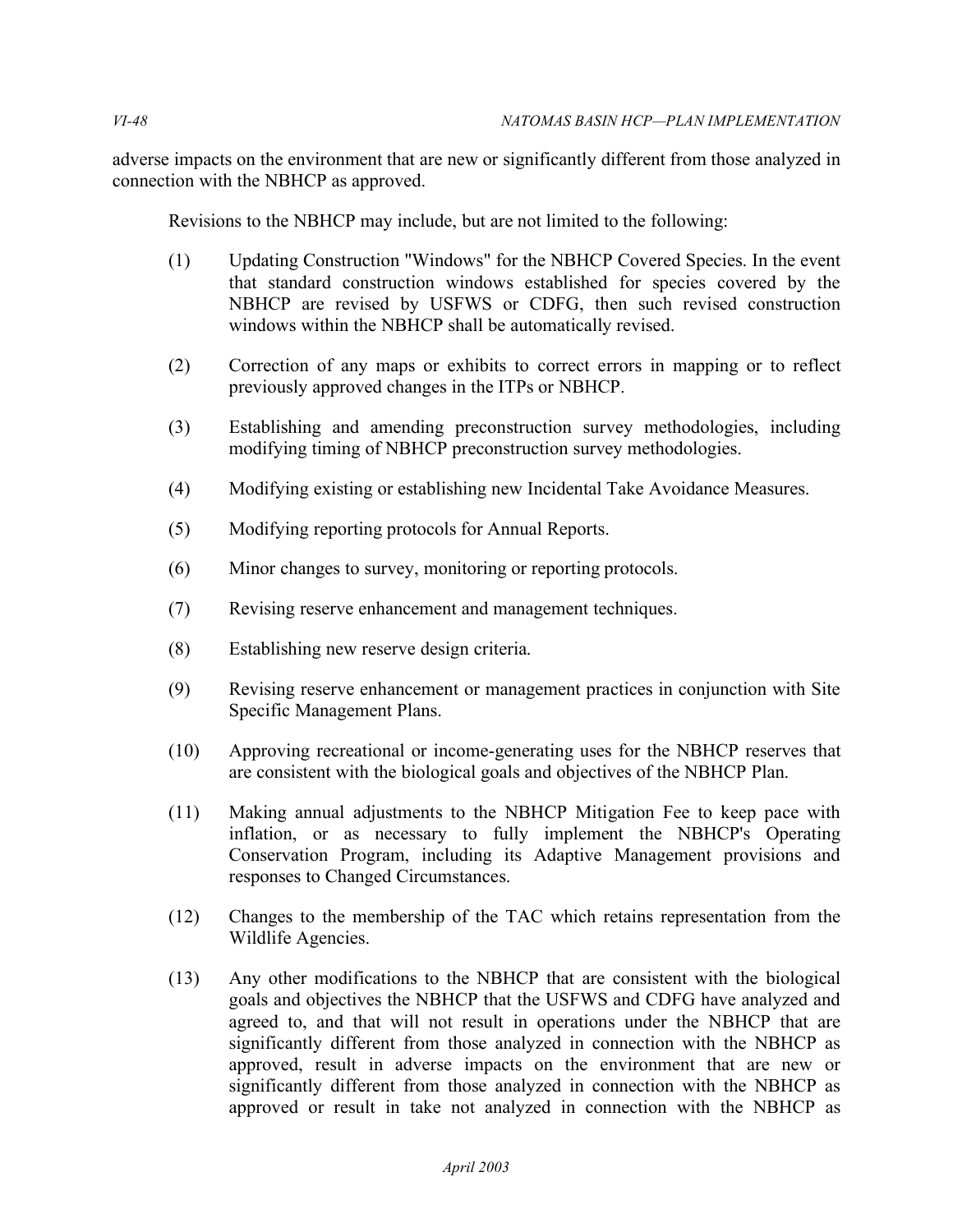approved including but not limited to: the approval or execution of agreements to facilitate execution and implementation of the NBHCP; action by the TNBC to delegate any of its duties specified by the NBHCP to a third party under its direct control.

 The party proposing a revision to the NBHCP shall circulate to TNBC and the members of the TAC, the proposed revision along with an explanation of why the revision is necessary or desirable; and a description of why the party believes the effects of the proposed revision are more beneficial than or are not significantly different from those described in the NBHCP as originally adopted. TNBC shall be responsible for circulating all proposed revisions to the other Permittees for review, as appropriate. If TNBC, and the USFWS and CDFG representatives to the TAC agree to the proposed revision, and no other Permittee objects within the period prescribed by TNBC, TNBC shall process the revisions to the NBHCP, including, if appropriate, approving the revision by action of TNBC Board. Notwithstanding the above, all adjustments to the Mitigation Fee shall also require approval by the City and County before becoming effective within their respective jurisdictions.

 If the USFWS or CDFG representative to the TAC objects that the proposed revision should be processed as an amendment to the NBHCP, then TNBC may choose to submit the proposed revision to USFWS and CDFG for review. The USFWS and CDFG shall each respond in writing to a proposed revision within sixty (60) calendar days of receipt of the request provided that sufficient supporting documentation is included with the request. The responses shall either concur with the proposed revision, or require that the proposed revision by processed as an amendment to the Plan and ITPs. If either the USFWS or CDFG require the proposed revision to be processed as an amendment, the agency shall include in their written response an explanation for its determination.

 If approved by USFWS and CDFG, the revision shall become effective upon TNBC's receipt of USFWS' and/or CDFG's approval.

b. Amendments to the NBHCP

Amendments to the NBHCP will require amendment of Section  $10(a)(1)(B)$  Permits and /or the Section 2081(b) Permits, and may require amendment of the Implementation Agreement. The following summarizes the types of changes which may require a Plan Amendment and the procedures for amending each approval.

Amendments may include any of the following types of changes to the NBHCP:

- (1) Proposed revisions required to be treated as Amendments pursuant to Section VI.L.3.b above.
- (2) The listing under the ESA or the CESA of a new species within the Plan Area which is not an NBHCP Covered Species but which may be affected by NBHCP Covered Activities and for which a Permittee seeks coverage under the Plan and ITPs.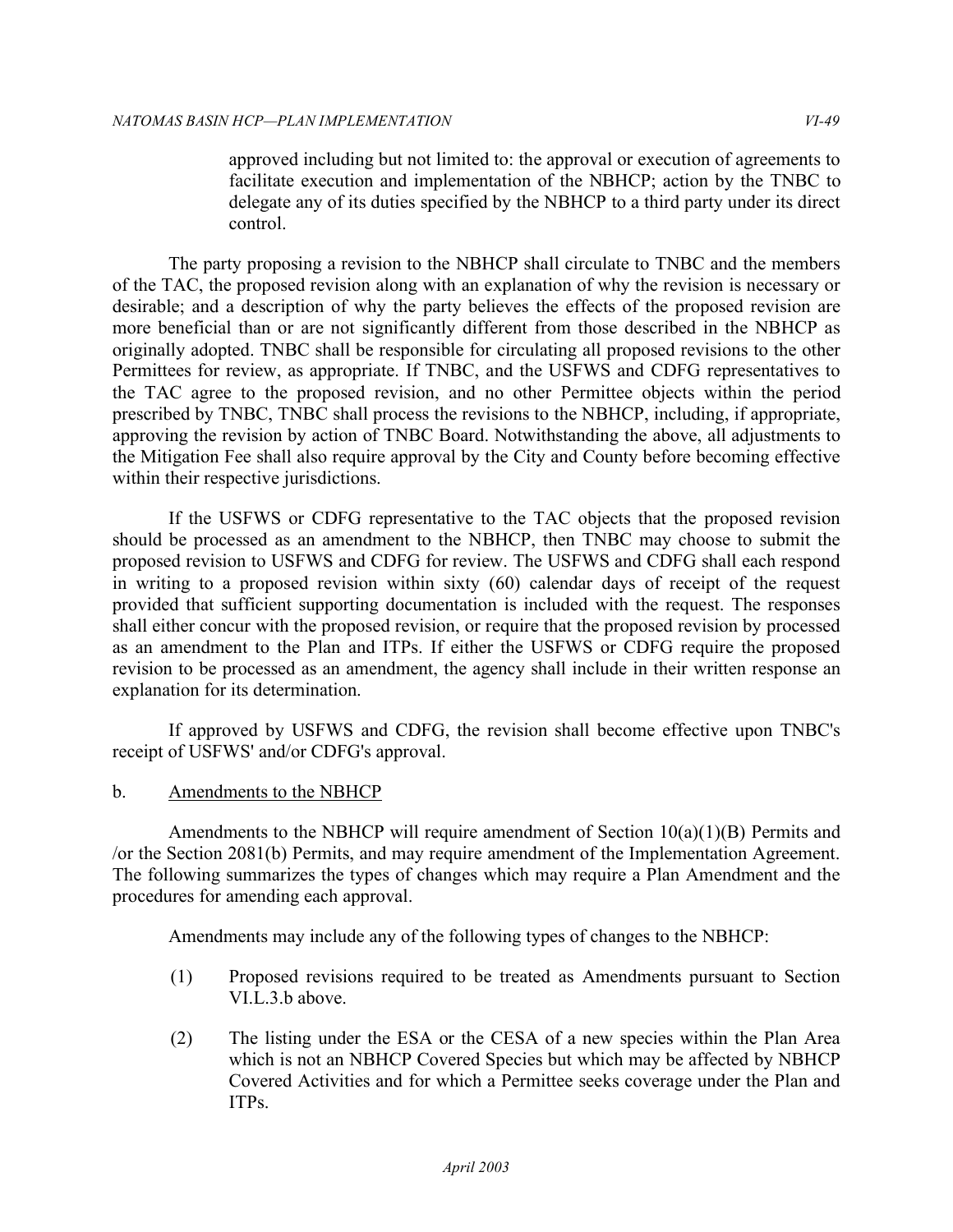- (3) Significant changes to the NBHCP which were not addressed in the NBHCP including, but not limited to the following:
	- a. Changes to the method for calculating compensation for Incidental Take, which would increase the levels of Incidental Take permitted for the NBHCP.
	- b. Changes to the Mitigation Fee except as otherwise provided for in the NBHCP in Section VI.B of the NBHCP.
- (4) Changes to the Covered Activities which were not addressed in the NBHCP as originally adopted, and which otherwise do not meet the Revision provisions above.
- (5) Extending the term of the NBHCP Permits past the 50-year term.
- (6) Extension of the NBHCP Permit Area boundaries to allow development under the NBHCP within the City's or Sutter County's portion of the Swainson's Hawk Zone beyond the City's designated 252 acres.
- (7) A proposal to increase the total Authorized Development permitted under the NBHCP beyond 15,517 acres (17,500 acres including MAP).

 Specific procedures for requesting Amendments to the NBHCP, ITPs and the Implementation Agreement are described below.

#### c. Amendments to the Section  $10(a)(1)(B)$  Permits

 Following receipt of a complete application package for a proposed Amendment to a Section  $10(a)(1)(B)$  Permit, the Service shall publish a notice of the proposed amendment to the Section 10 (a) Permit in the Federal Register as required by ESA. The Service shall use its reasonable efforts to process the proposed amendment within one hundred eighty (180) calendar days of publication, except where longer periods are required by law. The amendment of a Section 10(a) Permit shall be treated as an original permit application. Such applications typically will require submittal of a revised habitat conservation plan, a completed permit application form with appropriate fees, a revised Implementation Agreement, and preparation of an environmental review document prepared in accordance with the National Environmental Policy Act. However, the Parties acknowledge that specific document requirements may vary based on the nature of the amendment.

#### d. Amendments to the Section 2081 Permits

 Amendments to the Section 2081(b) Permit shall be processed in accordance with applicable CESA regulations (California Code of Regulations, Title 14, Section 783.6(c)(4) and  $(c)(5)$ .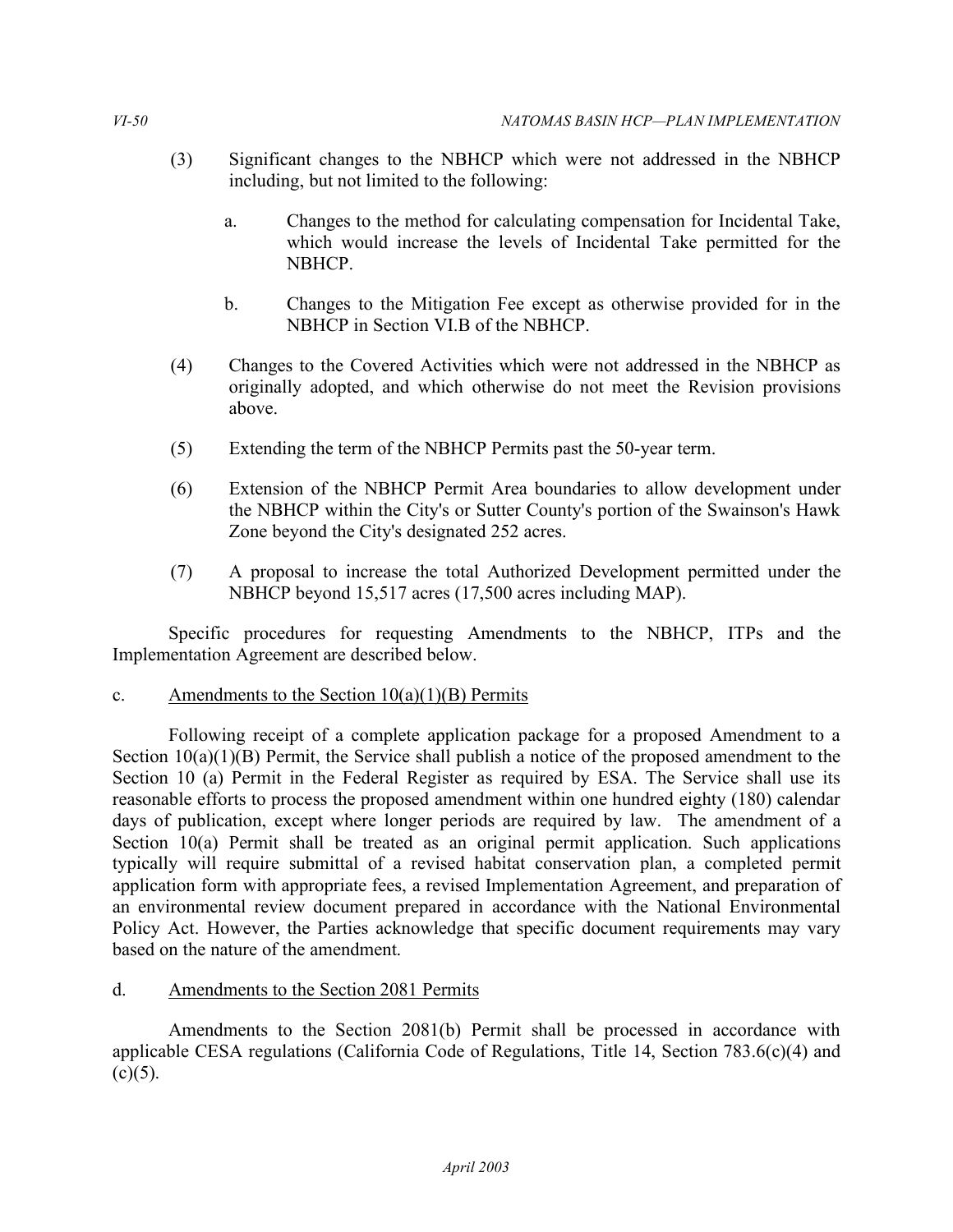# **4. Function of NBHCP under ESA and CESA**

### a. Endangered Species Act Section 10(a)(2)(A)

Section  $10(a)(1)(B)$  of the Endangered Species Act requires the applicant to submit a conservation plan in support of an incidental take permit application. Under Section 10(a)(2)(A) of the ESA, the conservation plan must contain the elements listed below in italics. Chapter and section references are included after each element description to show where each of these elements is covered in the NBHCP.

- $(1)$  Chapter VII, Take Levels/Impacts of the Plan. (1) A description of the impacts likely to result from the proposed taking. See
- $(2)$  impacts; the funding that will be made available to implement such measures; and the procedures to deal with unforeseen circumstances; The steps the applicant will undertake to monitor, minimize, and mitigate such
	- a. *Monitor*. See Section VI.E, Biological Monitoring.
	- b. *Minimize*. See Section V.A.5.a, Measures to Reduce Take [of the giant garter snake]; Section V.A.5.b, Measures to Reduce Take [of the Swainson's hawk]; and Section V.A.5.c-r, for conservation strategies for other species.
	- c. *Mitigate*. See Chapter IV, Conservation Plan; Chapter V, Take Avoidance, Minimization and Mitigation; Chapter VI, Conservation Plan; and Chapter VII, Take Levels/Impacts of the Plan
	- d. *Funding*. See Section VI.B, Funding.
	- e. *Unforeseen Circumstances*. Under the NBHCP, there is considerable flexibility in TNBC's ability to manage reserve lands to maintain habitat values for Covered Species. Changes in cost for land acquisition or enhancement will be accommodated by adjustment in the Mitigation Fee as necessary within the terms of the NBHCP. The Plan also has Adaptive Management provisions allowing for adjustments to certain aspects of the conservation program through time (Section VI.F). See Section VI.K above for further discussion of how Unforeseen Circumstances relates to the NBHCP's requirements.
- $(3)$  such alternatives are not being utilized. Alternatives to the NBHCP program were Alternative, and Involvement of Agriculture Alternative (see Section VII). However, due to the ubiquitous presence of giant garter snakes in the rice fields Alternative actions to such taking the applicant considered and the reasons why considered, including a No-Project Alternative, No Rice/Hunting Revenue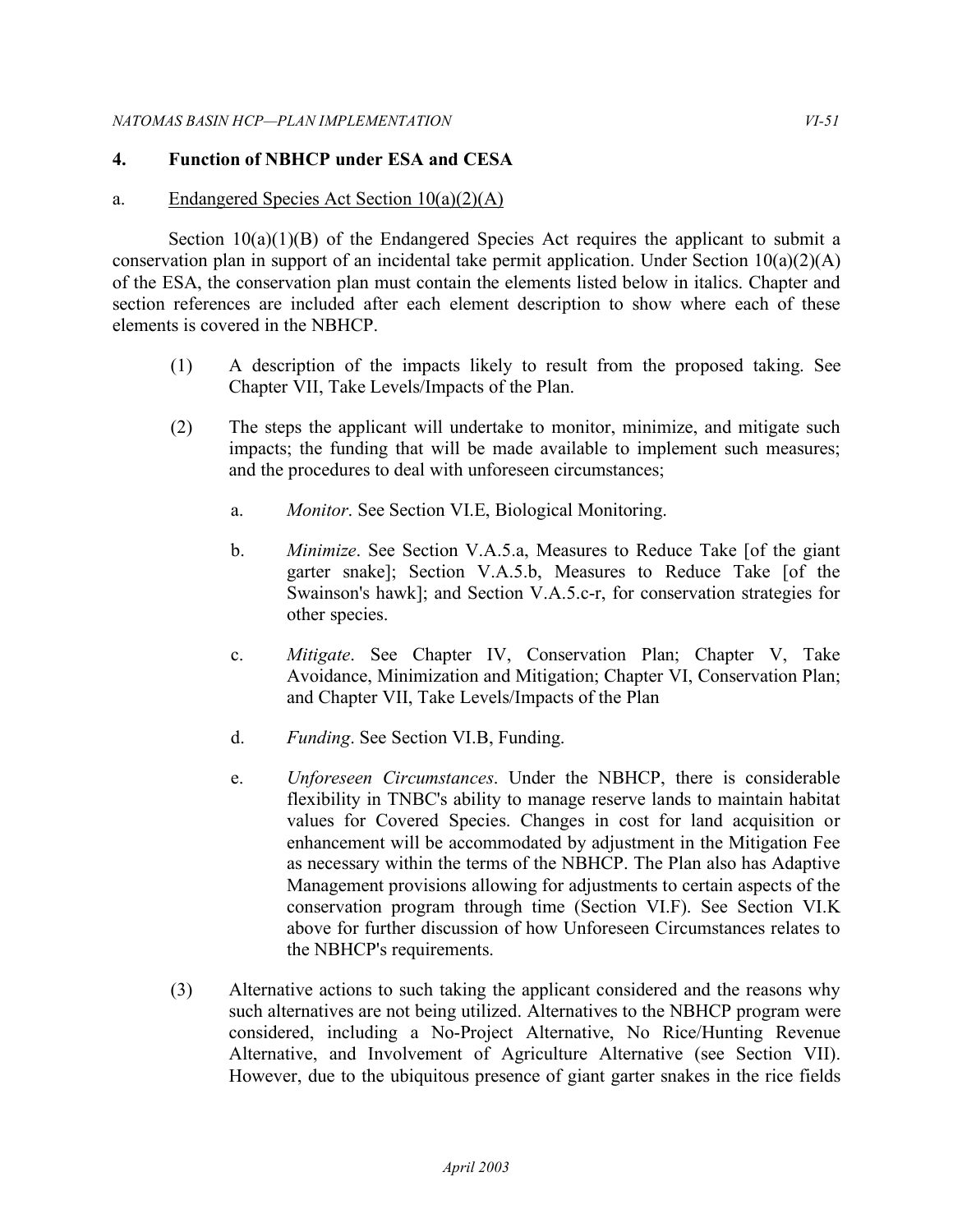and in the man-made water supply and drainage system, alternatives that would avoid take completely are considered to be impractical.

 $(4)$  for purposes of the plan. The NBHCP will be implemented through issuance of federal and state permits and the Implementation Agreements between each Permittee and the USFWS and CDFG. (4) Additional measures the USFWS may require as being necessary or appropriate

 Typically, an HCP should also include the following in order to provide supporting information for the statutory and regulatory HCP requirements.

- $(1)$  See Figure 2. (1) Delineation of the Natomas Basin and individual permit areas for each Permittee.
- $(2)$  Species being addressed in the HCP. See Chapter II, Biological Data (2) Collection and synthesis of biological data for all listed and other Covered
- (3) Identification of activities that may result in take. Incidental take may occur as a result of urban development within the Basin, during operation and maintenance of water conveyance facilities within the Basin, and during acquisition, restoration and management activities of TNBC. See Section I.N, for Covered Activities that may result in take.
- $(4)$  numbers of individual animals. See Chapter VII for the giant garter snake, Swainson's hawk, vernal pool species, VELB, tricolored blackbird, and other (4) Quantification of anticipated take levels either in terms of habitat loss (acres) or Covered Species.
- (5) An explanation of how the Plan minimizes and mitigates take to the maximum extent practicable. See Section VII and Appendix A.

#### b. California Endangered Species Act Section 2081 Permit

 Under CESA, and pursuant to its statutory mandate as a trustee for the State's fish and wildlife resources, the CDFG is charged with the obligation to conserve endangered and threatened species, and species that are candidates for listing under CESA. The giant garter snake and Swainson's hawk, among other species, are such state listed species covered by the NBHCP.

 The CDFG may authorize the take of certain protected amphibians, endangered, threatened, and candidate species under CESA consistent with Section 2081, subdivision (b), of the California Fish and Game Code. The specific requirements governing issuance of an incidental take permit by the CDFG are set forth in Section 2081, subdivision (b), and Title 14 of the California Code of Regulations, commencing with Section 783.0. The NBHCP is intended to meet all of the requirements governing an application for an incidental take permit under CESA and, as a consequence, to provide grounds for the CDFG to authorize the incidental take of State listed species covered by the NBHCP (See generally Fish & Game Code, § 2081, subds. (B)(1)-